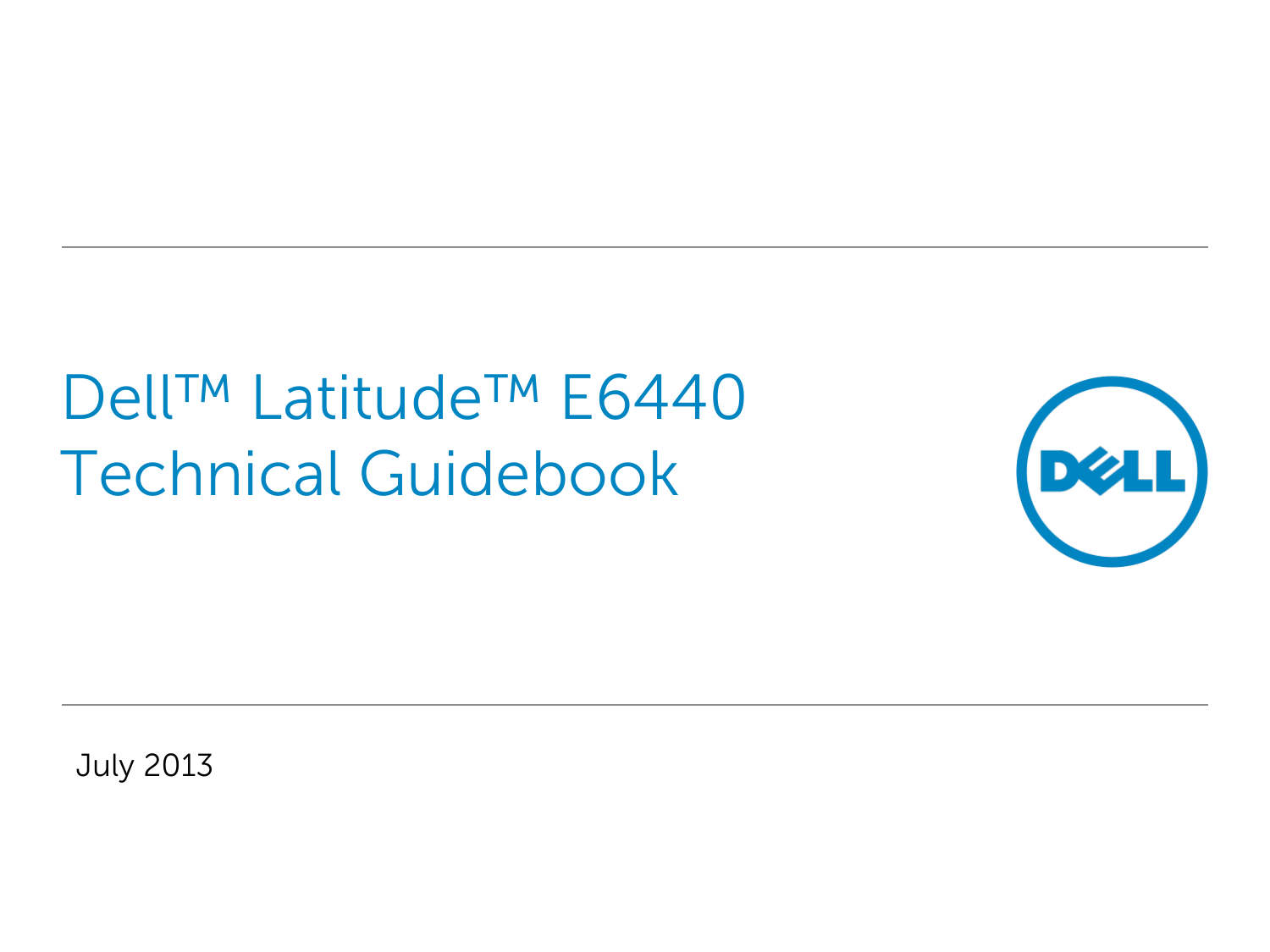### Table of Contents

| <b>Latitude E6440 Product Views and</b><br><b>Technical Specifications</b> | $3 - 9$   |
|----------------------------------------------------------------------------|-----------|
| E6440 Weight, Dimensions, Top/Right<br>View                                | 4         |
| E6440 Back/Left View                                                       | 5         |
| E6440 Bottom View                                                          | 6         |
| Latitude E6440 Technical Specifications                                    | $7 - 9$   |
|                                                                            |           |
|                                                                            |           |
| <b>Marketing System Configurations</b>                                     | $10 - 16$ |
| <b>Operating Systems</b>                                                   | 11        |
| Intel Architecture                                                         | 12        |
| Memory                                                                     | 13        |
| Primary Storage and Intel Rapid Start<br>Technology                        | 14        |
| <b>Connectivity Options</b>                                                | 15        |

| <b>Detailed Engineering Specifications</b>       | $17 - 44$ |
|--------------------------------------------------|-----------|
| Primary storage                                  | $18 - 25$ |
| Optical drives                                   | $26 - 27$ |
| Ports and connectors                             | 28        |
| Webcam                                           | 29        |
| <b>Wireless LAN</b>                              | $30 - 33$ |
| Mobile Broadband                                 | 34        |
| Wired communications                             | 35        |
| Integrated Graphics Controller                   | 36        |
| Discrete Graphics Controller                     | 37        |
| Displays                                         | 38-39     |
| <b>Batteries</b>                                 | 40        |
| Power Adapters                                   | 41        |
| Keyboards                                        | 42        |
| Touchpad                                         | 43        |
| Operating conditions and<br>MIL-STD-810G Testing | 44        |

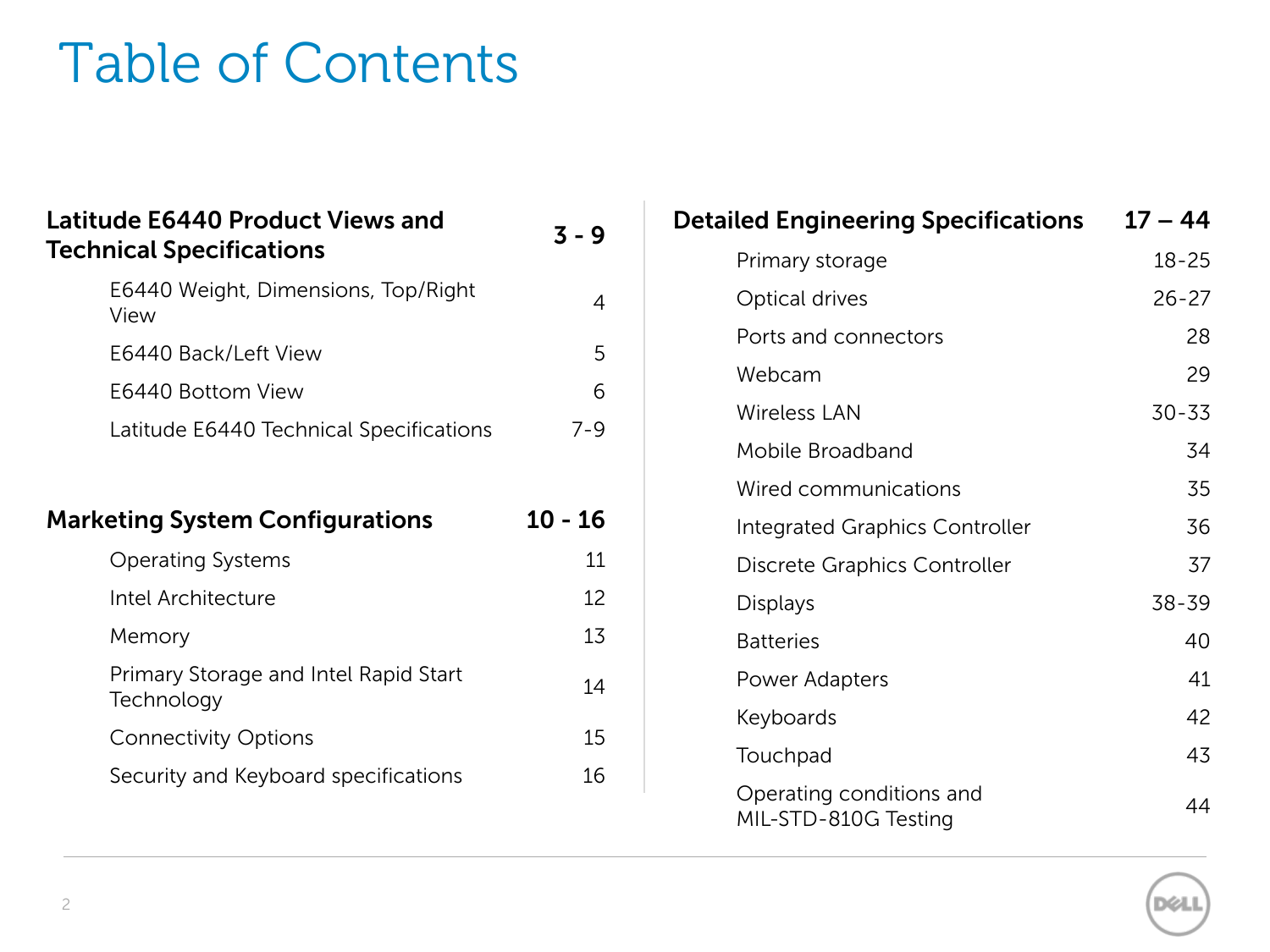**Latitude E6440 Product Views and Technical Specifications**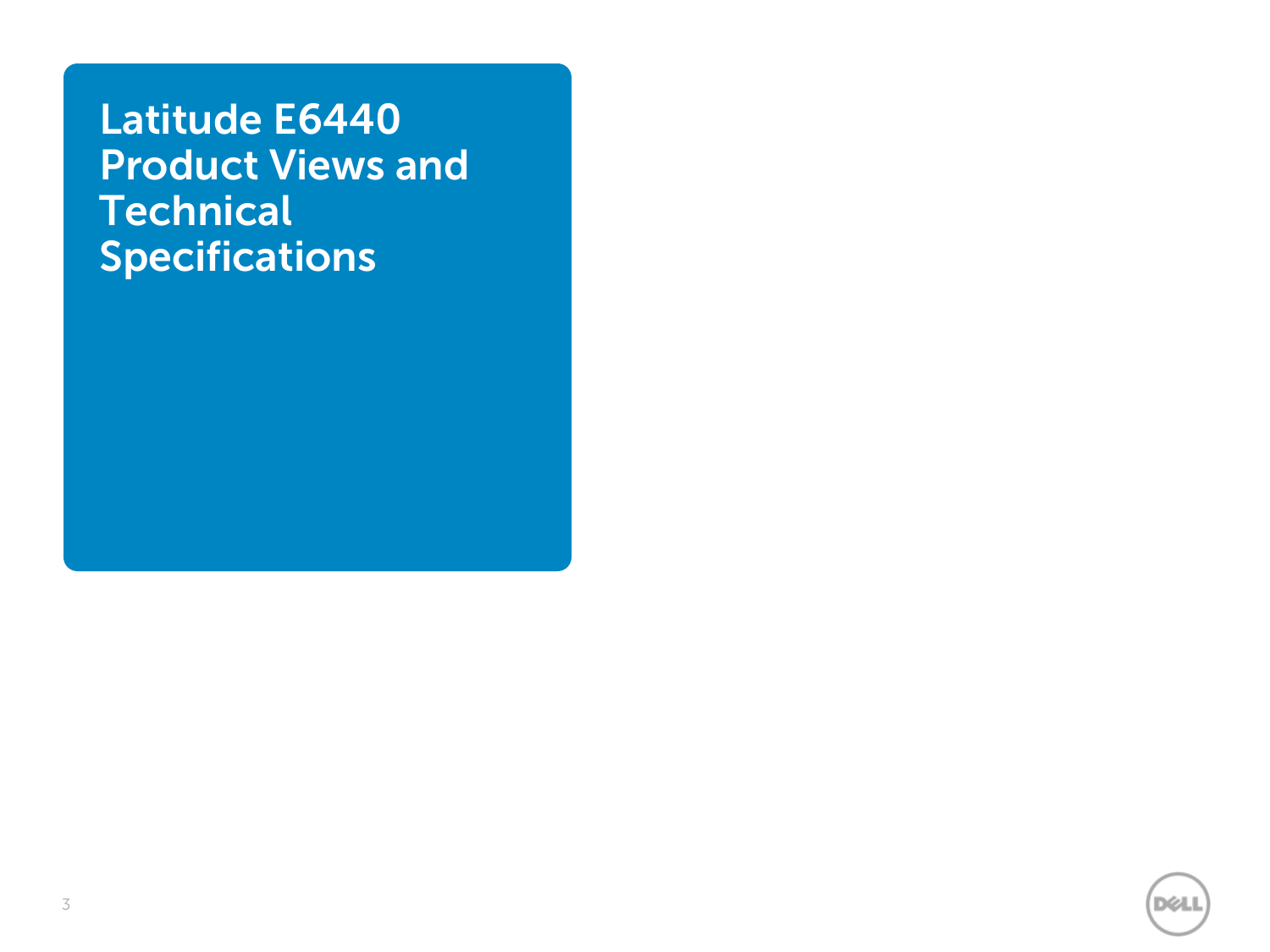#### Latitude E6440 Weight, Dimensions, Top/Right View



- 1. Microphone
- 2. Display release button
- 3. Camera
- 4. Camera status indicator
- 5. Microphone
- 6. Display latch
- 7. Display
- 8. HDD activity indicator
- 9. Battery status indicator
- 10. Wireless status indicator
- 11. Power button
- 12. USB 3.0 connector.
- 13. Audio/microphone combo connector
- 15. ODD
- 16. ODD tray release button
- 17. Wireless switch.
- 18. Express card reader.
- 19. Fingerprint reader.
- 20. SD card reader
- 21. Contactless smart card reader
- 22. Touchpad button.
- 23. Touchpad.
- 24. Track stick buttons
- 25. Keyboard
- 26. Track stick
- 27. Mute button.
- 28. Volume down button.
- 14. E-module release button 29. Volume up button.

#### **Starting weight:**

4.68lbs / 2.12kg (with 6-cell battery and ODD)

#### **Dimensions:**

| Width:  | 338.0 mm (13.31 inches) |
|---------|-------------------------|
| Depth:  | 232.6 mm (9.16 inches)  |
| Height; | 30.8 mm (1.21 inches)   |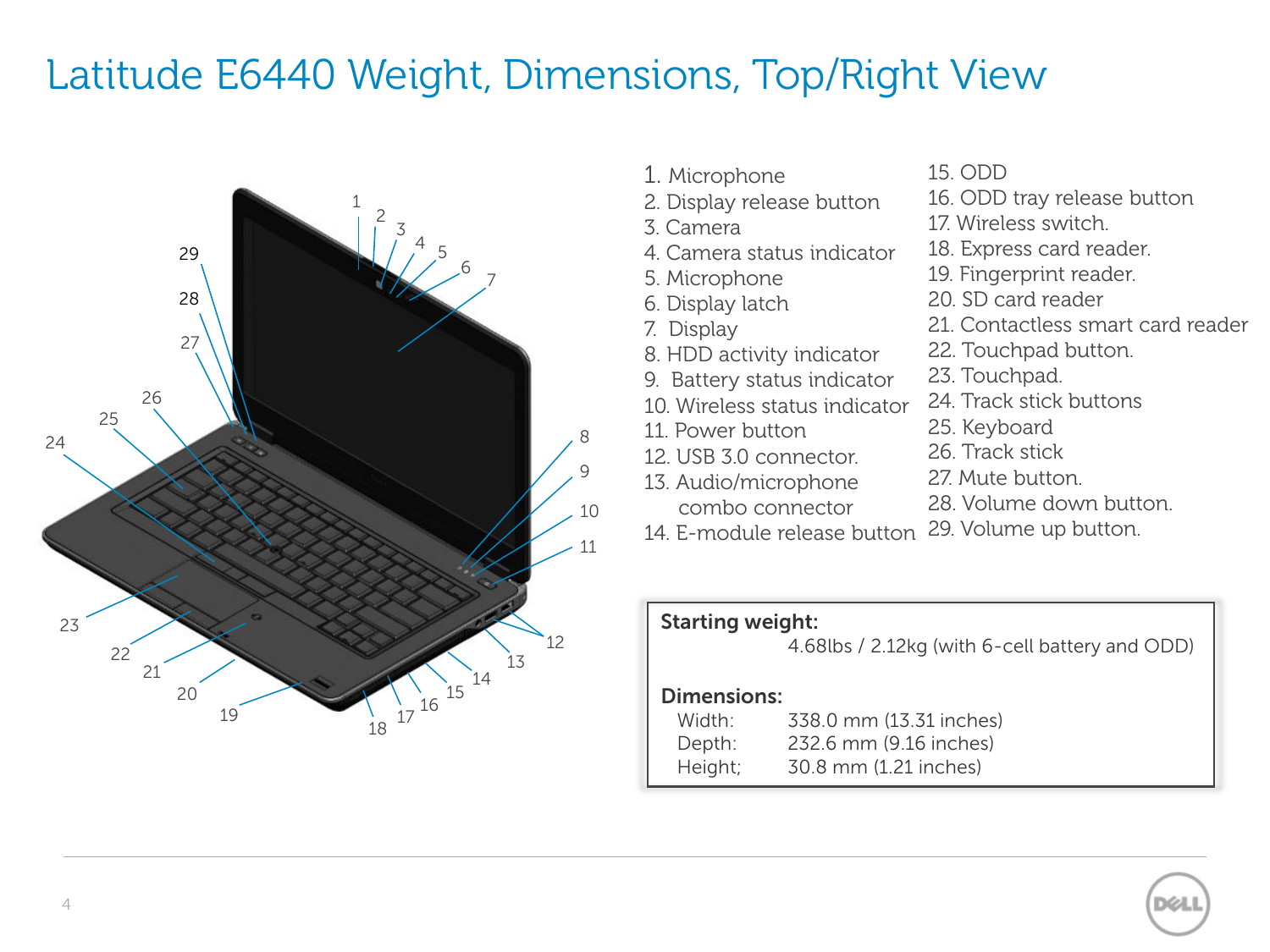#### Latitude E6440 Back/Left View



- 1. Security cable slot
- 2. USB 3.0 with power share.
- 3. RJ45 connector.
- 4. Battery status indicator.
- 5. HDD activity indicator.
- 6. Power status indicator
- 7. HDMI connector
- 8. Power connector
- 9. VGA connector
- 10. USB 3.0 connector
- 11. Cooling vents
- 12. HDD
- 13. Smart card slot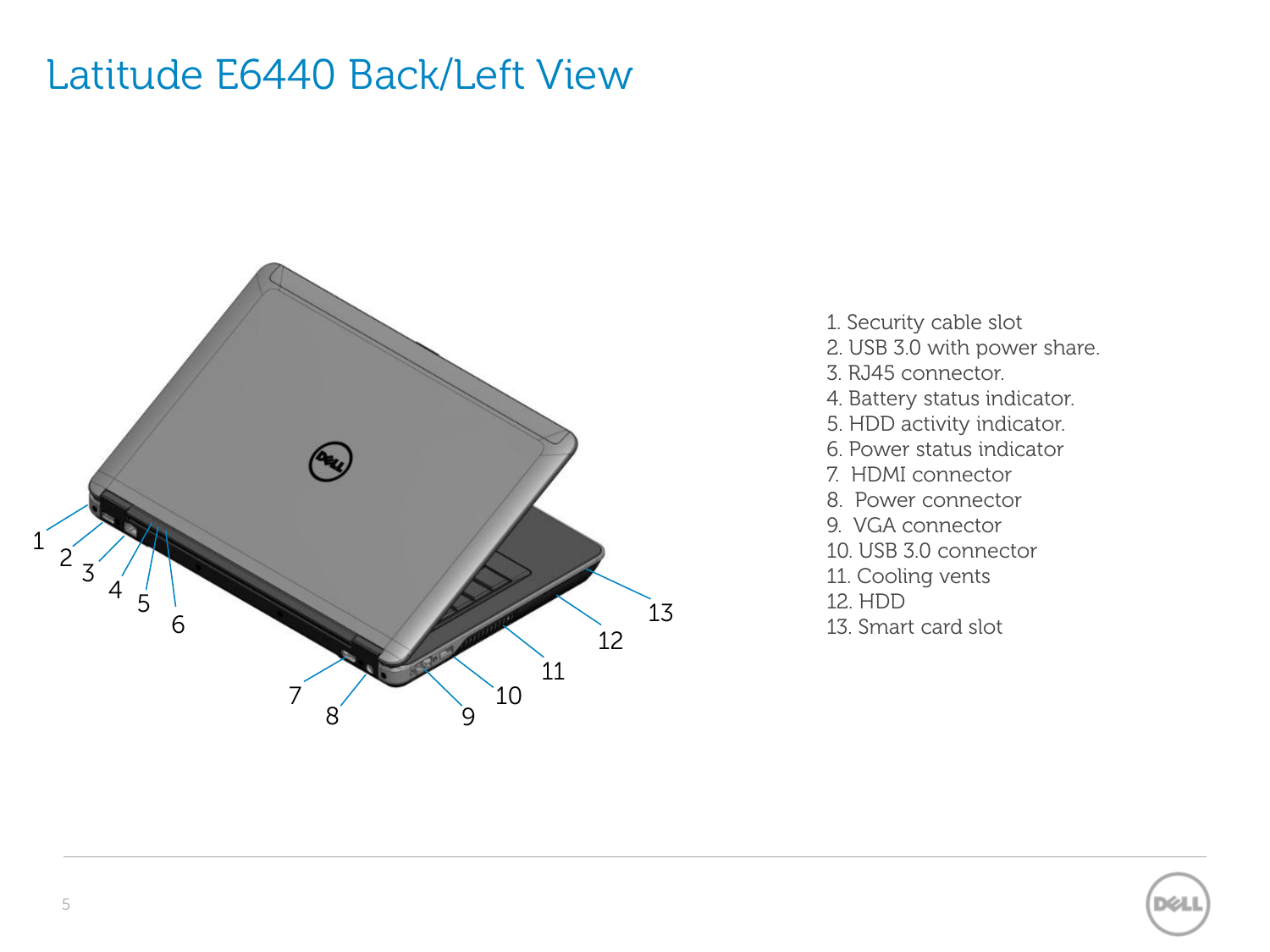#### Latitude E6440 Bottom View



- 1. Battery release latch (right)
- 2. SIM card slot
- 3. E-dock connector
- 4. Battery bay.
- 5. Battery release latch (left)
- 6. SD card reader
- 7. Speaker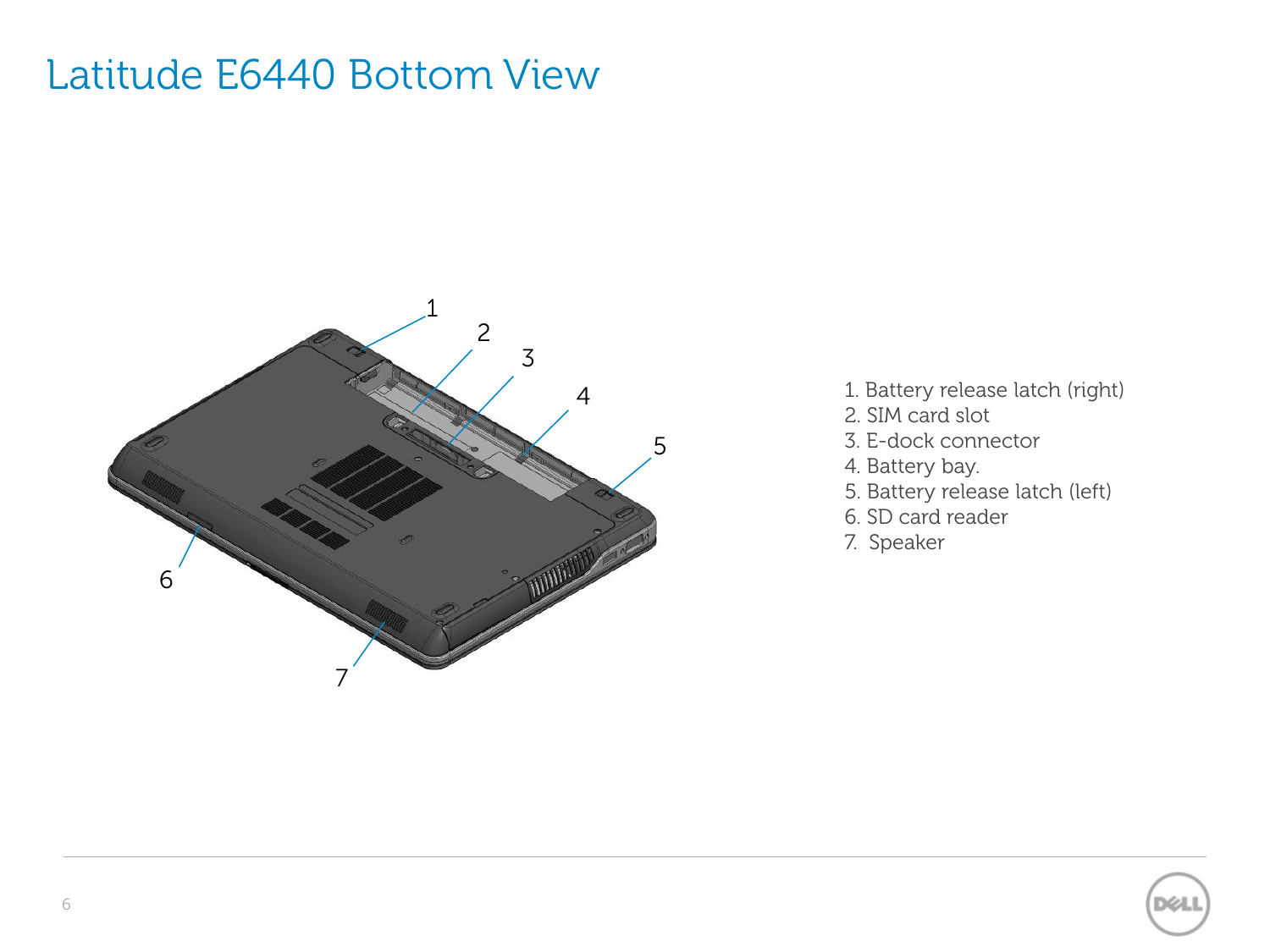#### Latitude E6440 Technical Specifications

| Feature                           | <b>Technical Specification</b>                                                      |              |
|-----------------------------------|-------------------------------------------------------------------------------------|--------------|
| <b>Model Number</b>               | Latitude E6440                                                                      |              |
| <b>Processor Options</b>          | 4th Generation Intel® Core™ up to i7 processors                                     |              |
|                                   | Microsoft <sup>®</sup> Windows <sup>®</sup> 7 Home Premium 32/64 bit                |              |
|                                   | Microsoft <sup>®</sup> Windows <sup>®</sup> 7 Professional 32/64 bit                |              |
| <b>Operating System</b>           | Microsoft <sup>®</sup> Windows <sup>®</sup> 7 Ultimate 32/64 bit                    |              |
|                                   | Linux Ubuntu 12.04                                                                  |              |
| Memory <sup>2,5</sup> Options     | DDR3L SDRAM 1600MHz; 2 slots supporting up to 16GB                                  |              |
| Chipset                           | Mobile Intel® QM87 Express Chipset                                                  |              |
|                                   | Optional Intel <sup>®</sup> Rapid Start Technology <sup>3</sup>                     |              |
| Intel Responsiveness Technologies | Optional Intel® Smart Response Technology <sup>1,7</sup>                            |              |
|                                   | Optional Intel® Smart Connect Technology <sup>8</sup>                               |              |
| <b>Graphics</b>                   | Intel <sup>®</sup> Integrated HD Graphics 4600                                      |              |
|                                   | Optional AMD Radeon HD 8690M Graphics with 2GB memory                               |              |
| <b>Display</b>                    | 14" HD (1366x768) Anti-Glare LED                                                    |              |
|                                   | 14" HD+ (1600x900) Anti-Glare LED                                                   |              |
|                                   | Standard 320GB Hard Disk Drive                                                      |              |
|                                   | Up to 1TB Solid State Hybrid drive                                                  |              |
| Storage <sup>5</sup> Options      | 500GB FIPS Self-Encrypting Drive                                                    |              |
|                                   | Up to 180GB Solid State Drives                                                      |              |
|                                   | 256GB Self-Encrypting Solid State Drive                                             |              |
|                                   | Dell Fast Response Free Fall Sensor and HDD Isolation (standard on the motherboard) |              |
| <b>Optical Drive Options</b>      | DVD-ROM, DVD+/-RW                                                                   |              |
|                                   | <b>High Quality Speakers</b>                                                        |              |
| Multimedia                        | Stereo global headset                                                               |              |
|                                   | Integrated, noise reducing array microphones                                        |              |
|                                   | Integrated HD video webcam and Dell Webcam Central software                         |              |
| <b>Battery Options</b>            | 6-cell (60Wh) Lithium Ion battery with ExpressCharge™                               |              |
|                                   | 9-cell (97Wh) Lithium Ion battery with ExpressCharge™                               |              |
|                                   | 9-cell (87Wh) 3 Year Limited Hardware Warranty <sup>4</sup> Lithium Ion battery     |              |
|                                   | 65 Watt or 90 Watt AC Adapter                                                       |              |
| <b>Power Options</b>              | 90W Auto/Air DC adapter (optional)                                                  |              |
|                                   |                                                                                     | <b>TDØLL</b> |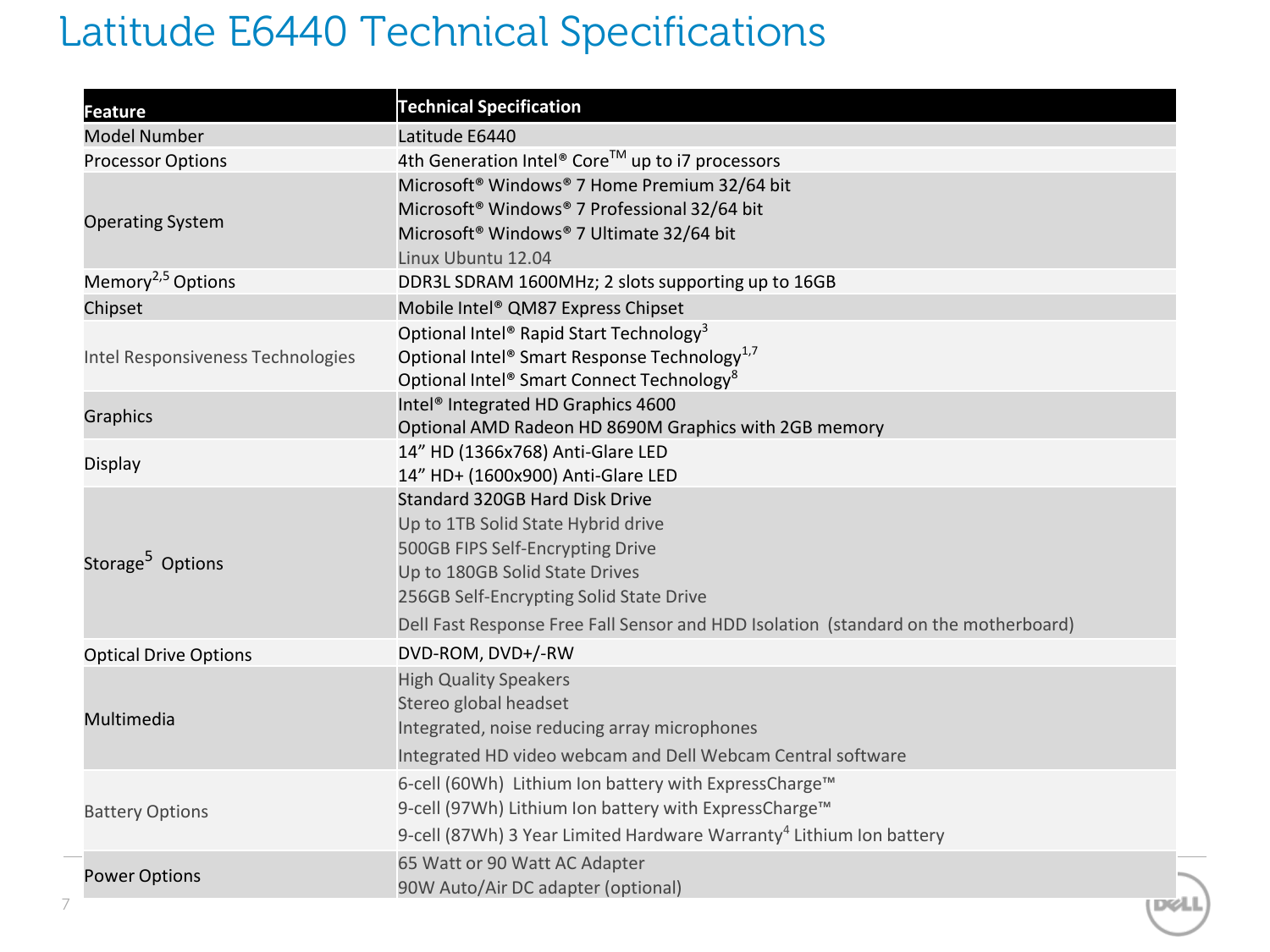#### Latitude E6440 Technical Specifications

|                              | 10/100/1000 Gigabit Ethernet                                                                                                    |
|------------------------------|---------------------------------------------------------------------------------------------------------------------------------|
|                              | <b>Optional Wireless LAN Options:</b>                                                                                           |
|                              | Intel® Centrino® Advanced-N 6235 + Bluetooth 4.0                                                                                |
| Connectivity options         | Intel <sup>®</sup> Centrino <sup>®</sup> Ultimate-N 6300                                                                        |
|                              | Dell Wireless 1506 (802.11g/n 1x1)                                                                                              |
|                              | <b>Optional Mobile Broadband &amp; GPS Options:</b>                                                                             |
|                              | Dell Wireless <sup>™</sup> 5570 <sup>10</sup> HSPA+ (42Mbps) Mini Card                                                          |
|                              | Stereo global headset jack                                                                                                      |
|                              | Memory card reader                                                                                                              |
|                              | Docking connector, VGA, HDMI, USB3.0 (4)                                                                                        |
|                              | Network connector (RJ-45), SIM card connector                                                                                   |
| Ports, Slots & Chassis       | 1 full (WWAN) and two half (WLAN, DDPE <sup>1</sup> ) card slots                                                                |
|                              | Optional SmartCard Reader/Contactless Smartcard Reader/Fingerprint Reader with 34mm Express                                     |
|                              | Card                                                                                                                            |
|                              | Kensington slot                                                                                                                 |
|                              | Width: 338.00 mm (13.31 inches)                                                                                                 |
| Dimensions & Weight          | Height: 31.8mm (1.25 inches)                                                                                                    |
|                              | Depth: 232.60 mm (9.16 inches)                                                                                                  |
|                              | Starting weight: 4.68lbs / 2.12kg <sup>6</sup>                                                                                  |
|                              | <b>Regulatory Model: P38G</b>                                                                                                   |
|                              | Regulatory Type: P38G001                                                                                                        |
| Regulatory and Environmental | <b>ENERGY STAR 5.2 (Windows OS)</b>                                                                                             |
| Compliance                   | EPEAT Registered. For specific country participation and rating, please see www.epeat.net                                       |
|                              | BFR/PVC free <sup>9</sup>                                                                                                       |
|                              | Single Pointing non-backlit Keyboard                                                                                            |
| Input                        | Dual Pointing Keyboard, Standard or Backlit                                                                                     |
|                              | Multi-touch Touchpad                                                                                                            |
|                              | Intel® vPro <sup>™</sup> Technology's advanced management features (optional, requires Intel WiFi® Link                         |
| <b>Systems Management</b>    | WLAN)                                                                                                                           |
|                              | Limited Hardware Warranty <sup>4</sup> ; Standard 3-year On Site Service after Remote Diagnosis <sup>11</sup> (3-3-3);          |
| <b>Warranty and Service</b>  | Optional 3-year Dell ProSupport <sup>™</sup> for IT <sup>12</sup> ; 4 year and 5 year service and support options <sup>12</sup> |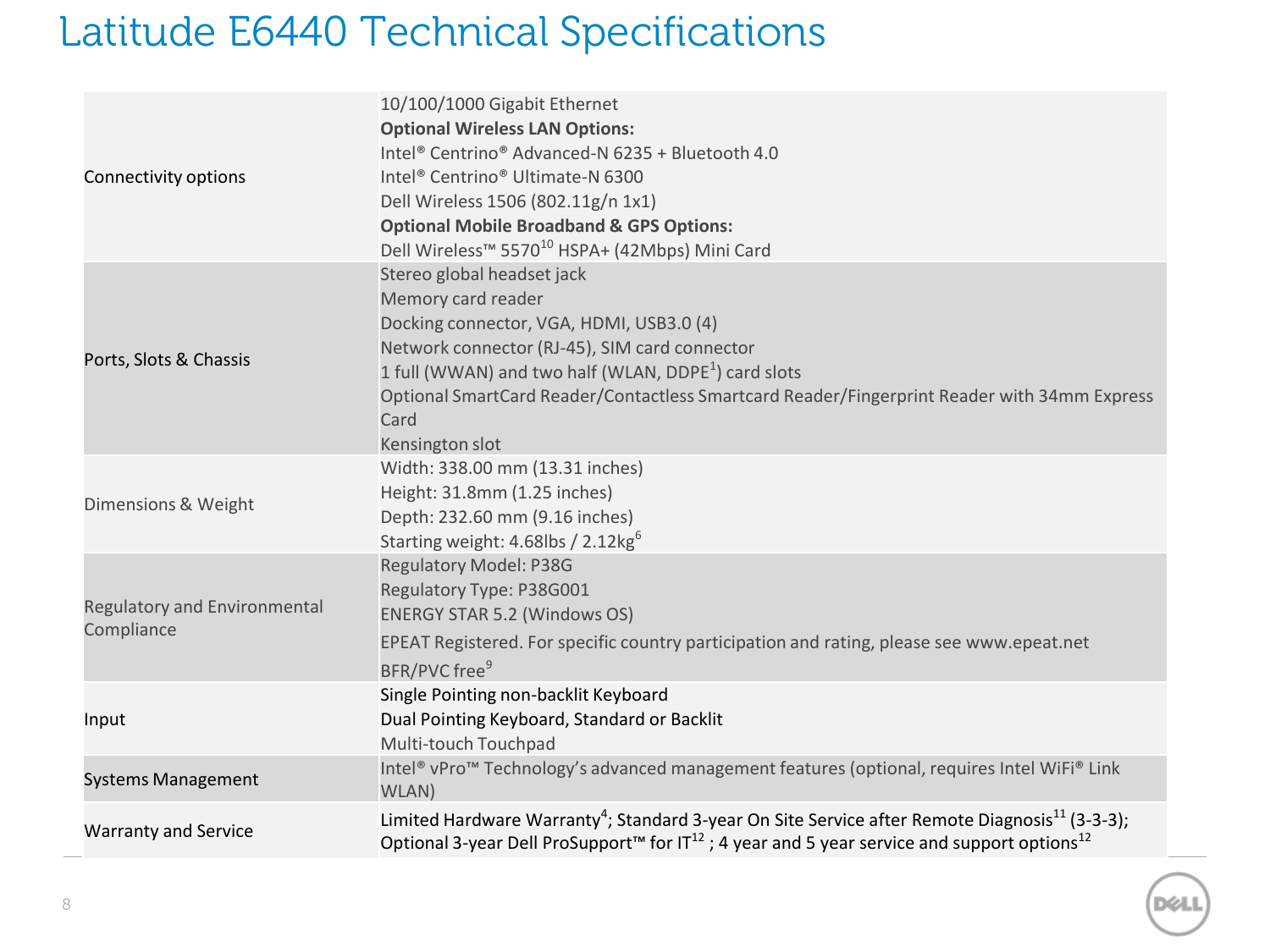#### Latitude E6440 Technical Specifications

#### **Footnotes:**

 $1$  Some items will be available post-RTS. Offering may also vary by country and by configuration. For complete details, refer to the Technical Guidebook available on dell.com.

 $2$  A 64-bit operating system is required to support 4GB or more of system memory

 $3$  Intel Rapid Start requires a Solid-State Drive (SSD) or properly configured HDD + SSD

<sup>4</sup> Limited Hardware Warranty: For copy of Limited Hardware Warranty, write Dell USA LP, Attn: Warranties, One Dell Way, Round Rock, TX 78682 or see www.dell.com/warranty

<sup>5</sup> GB means 1 billion bytes and TB equals 1 trillion bytes; actual capacity varies with preloaded material and operating environment and will be less.

<sup>6</sup> Based on Dell lab testing using the following configuration: 6-cell battery, integrated Graphics, optical drive, 1G DDR3 memory and M-SATA drive. Weights vary depending on configuration and manufacturing variability.

<sup>7</sup> Intel Smart Response Technology requires a Performance Hybrid Drive as primary storage device

<sup>8</sup> Intel Smart Connect requires an SSD or mSATA drive and either Intel WLAN or DW1550 WLAN. System must be on or in sleep mode with application running to update.

<sup>9</sup> Dell defines BFR/PVC Free as set forth in the Inemi Position Statement on the "definition of Low-Halogen Electronics BFR-/CFR-/PVC-free". Please see our corporate responsibility page at www.dell.com/environment for more information. Some external adapters, power cables and service parts are excluded from this definition unless specifically identified as BFR/PVC free.

 $10$  Mobile Broadband: Available in certain countries only. Subject to wireless provider's broadband subscription and coverage area; additional charges apply.

<sup>11</sup> Onsite Service after Remote Diagnosis: Remote Diagnosis is determination by online/phone technician of cause of issue; may involve customer access to inside of system and multiple or extended sessions. If issue is covered by Limited Hardware Warranty (www.dell.com/warranty) and not resolved remotely, technician and/or part will be dispatched, usually within 1 business day following completion of Remote Diagnosis. Availability varies. Other conditions apply.

<sup>12</sup> Dell Services: Availability and terms of Dell Services vary by region. For more information, visit www.dell.com/servicedescriptions.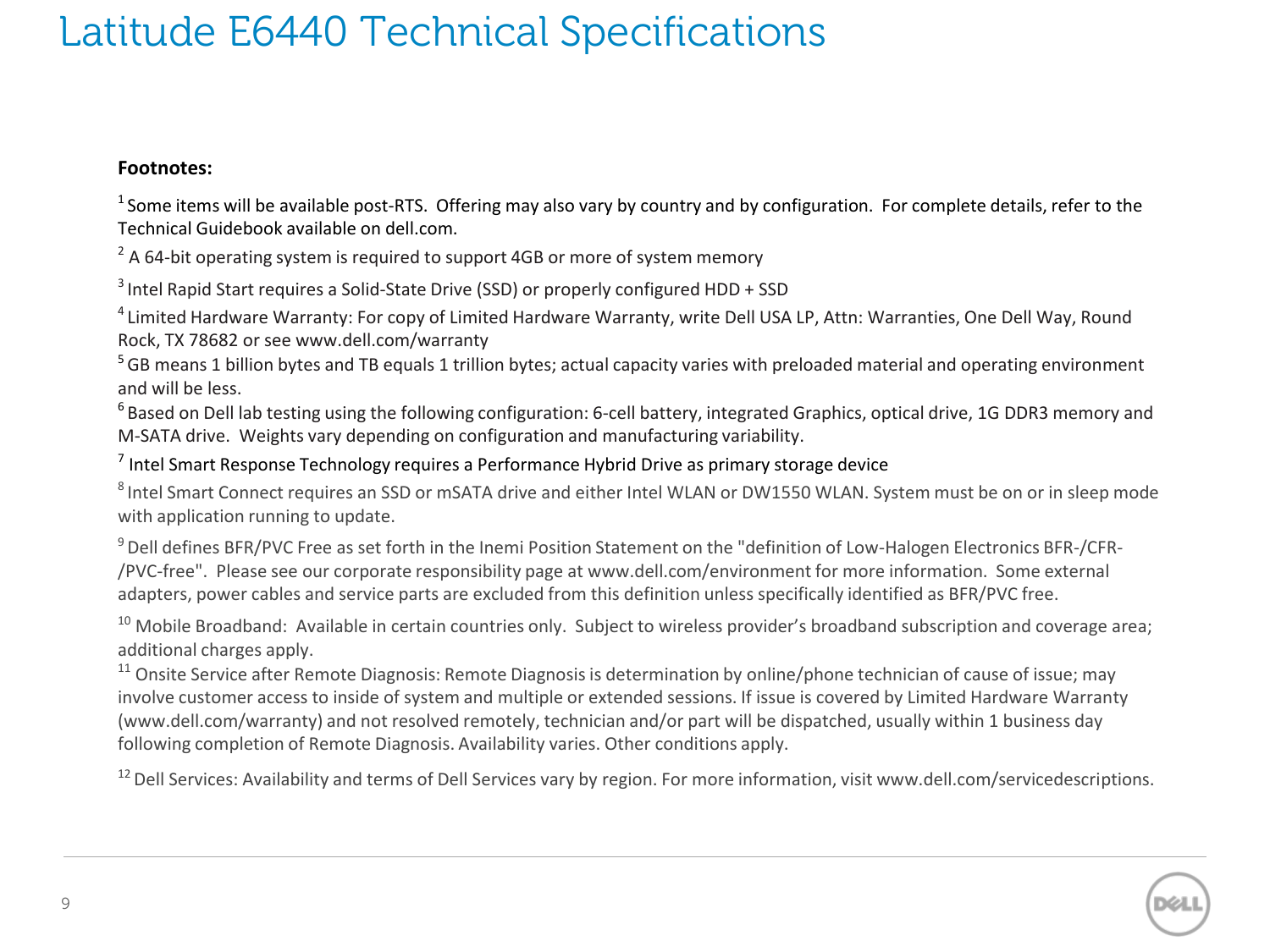#### **Marketing System Configurations**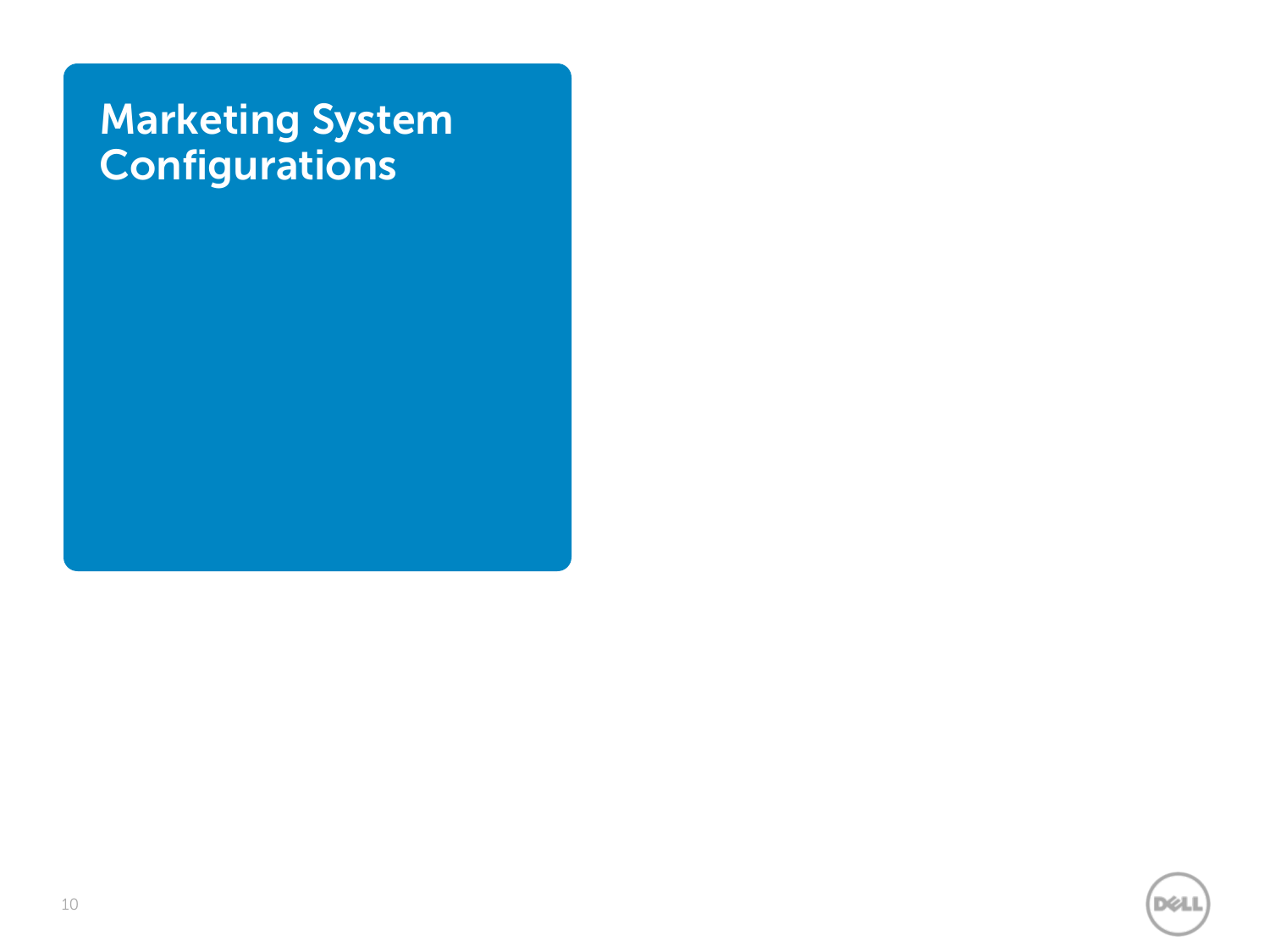## Latitude E6440 – Operating Systems

| Windows operating system | Microsoft® Windows 7® Home Premium SP1 (32 and 64 bit),<br>Microsoft® Windows 7® Home Premium w/MUI SP1 (32 and 64 bit),<br>Microsoft® Windows 7® Professional w/MUI SP1 (32 and 64 bit),<br>Microsoft® Windows 7® Professional SP1 (32 and 64 bit),<br>Microsoft® Windows 7® Ultimate SP1 (32 and 64 bit) |
|--------------------------|------------------------------------------------------------------------------------------------------------------------------------------------------------------------------------------------------------------------------------------------------------------------------------------------------------|
| lOther                   | Linux Ubuntu 12.04 (32 bit)                                                                                                                                                                                                                                                                                |
| <b>JOS Media Support</b> | Optional                                                                                                                                                                                                                                                                                                   |

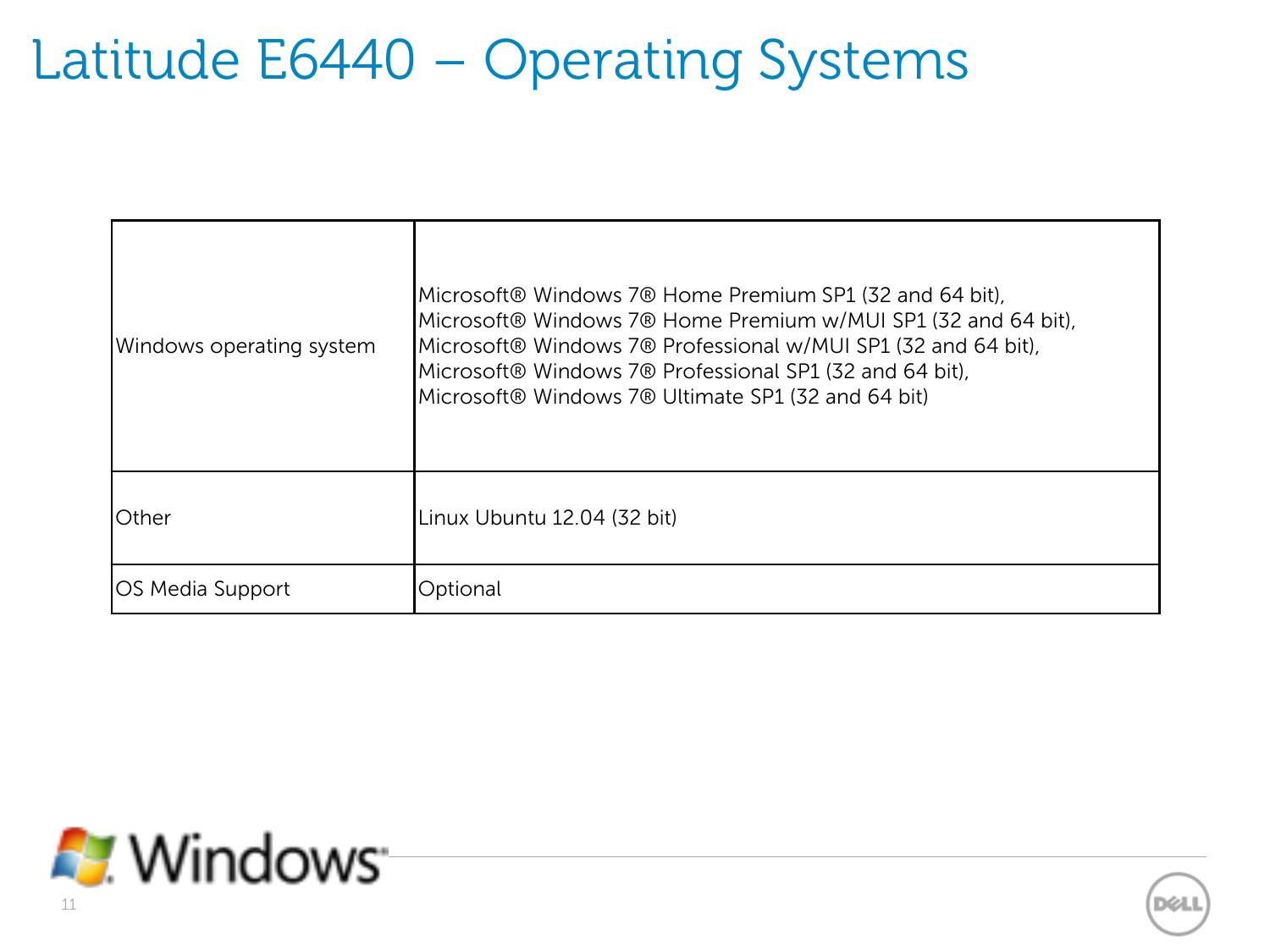#### Intel® processor Technology Haswell Architecture



#### **Latitude E6540 is built with Intel 4th Generation Core processor Technology**

- Latest Intel 22nm Process Technology.
- 4<sup>th</sup> generation Standard Voltage (2-chip) Dual Core Processor and Chipset
- Intel<sup>®</sup> Integrated HD Graphics 4600
- Optional Intel® Rapid Start Technology
- Optional Intel® Smart Connect Technology
- Optional Intel<sup>®</sup> Smart Response Technology (post-launch)
- Optional Intel vPro™ technology (on i5 & i7) with Active Management Technology 9.0
- Intel® Wireless Display 4.1 driver included in Intel WLAN options.

| <b>Processors Support List</b>                           | <b>UMA Graphics</b>                 | <b>GSP</b> |
|----------------------------------------------------------|-------------------------------------|------------|
| Intel® Core i7-4600M (Dual Core, 2.90GHz, 4M cache, 37W) | Intel <sup>®</sup> HD Graphics 4600 | <b>YES</b> |
| Intel® Core i5-4300M (Dual Core, 2.60GHz, 3M cache, 37W) | Intel® HD Graphics 4600             | <b>YES</b> |
| Intel® Core i5-4200M (Dual Core, 2.50GHz, 3M cache, 37W) | Intel <sup>®</sup> HD Graphics 4600 | NO.        |

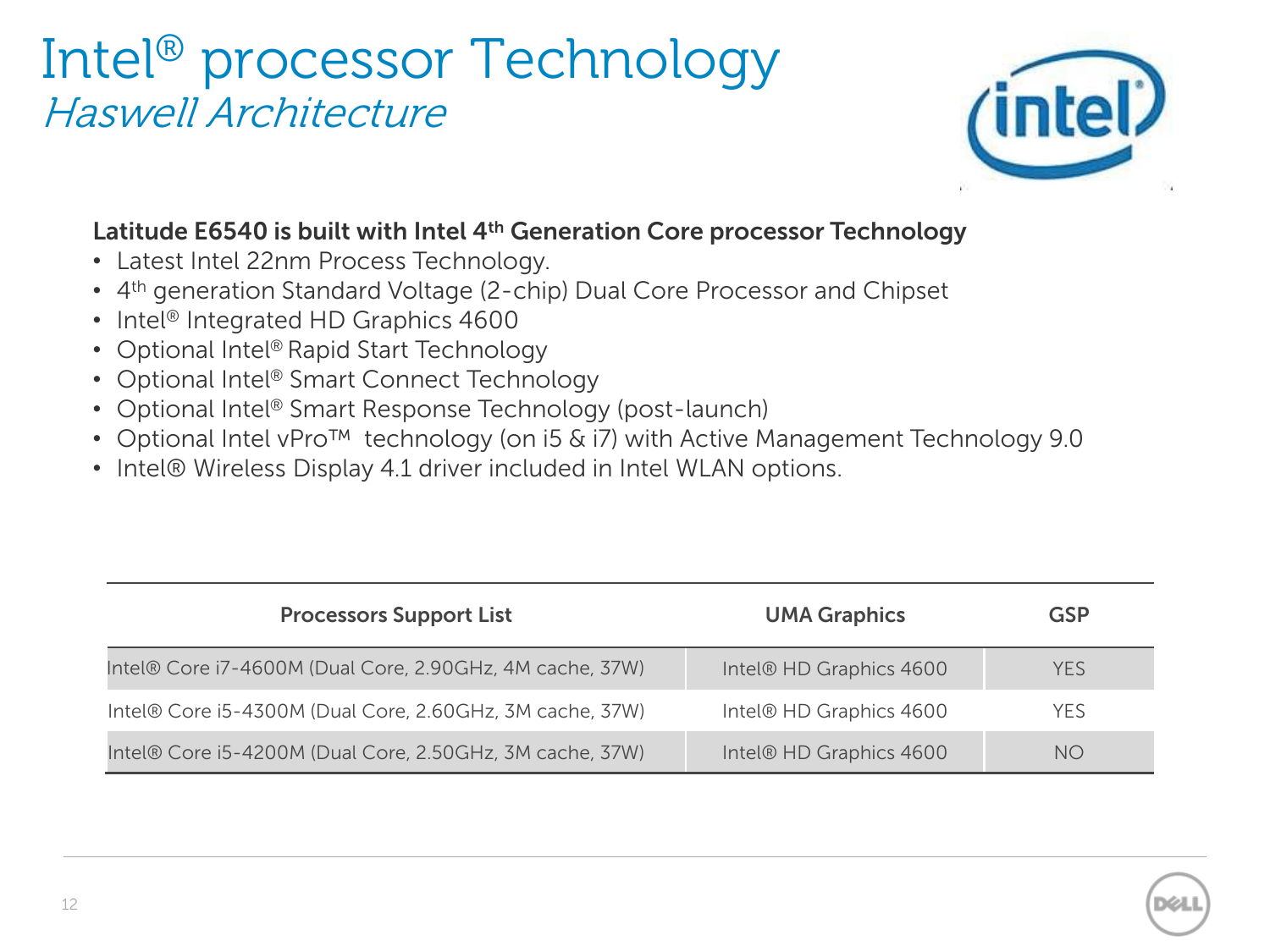### **Memory**

- Your computer supports a maximum of  $16GB<sup>1</sup>$  of memory when you use two 8GB DIMMs; however, 32-bit operating systems, such as the 32-bit version of Microsoft® Windows® 7, can only use a maximum of 4GB of address space. Moreover, certain components within the computer require address space in the 4GB range. Any address space reserved for these components cannot be used by computer memory; therefore, the amount of memory available to a 32-bit operating system is less than 4GB.
- Greater than 4GB memory requires a 64-bit operating system.
- **ONLY MEMORY TYPE SUPPORTED: DDR3-LOW VOLTAGE ("DDR3L")**
- **NOT BACKWARD COMPATIBLE WITH DDR3 MEMORY**

| <b>Memory</b>                 | E6440 |
|-------------------------------|-------|
| <b>DIMM Slots</b>             |       |
| Minimum Memory Configuration  | 4GB   |
| Maximum Memory Configuration* | 16GB  |
| <b>DIMM Configurations:</b>   |       |
| 16G 1600MHz DDR3L (2x8G)      | X     |
| 8G 1600MHz DDR3L (2x4G)       | X     |
| 4G 1600MHz DDR3L (1x4G)       | X     |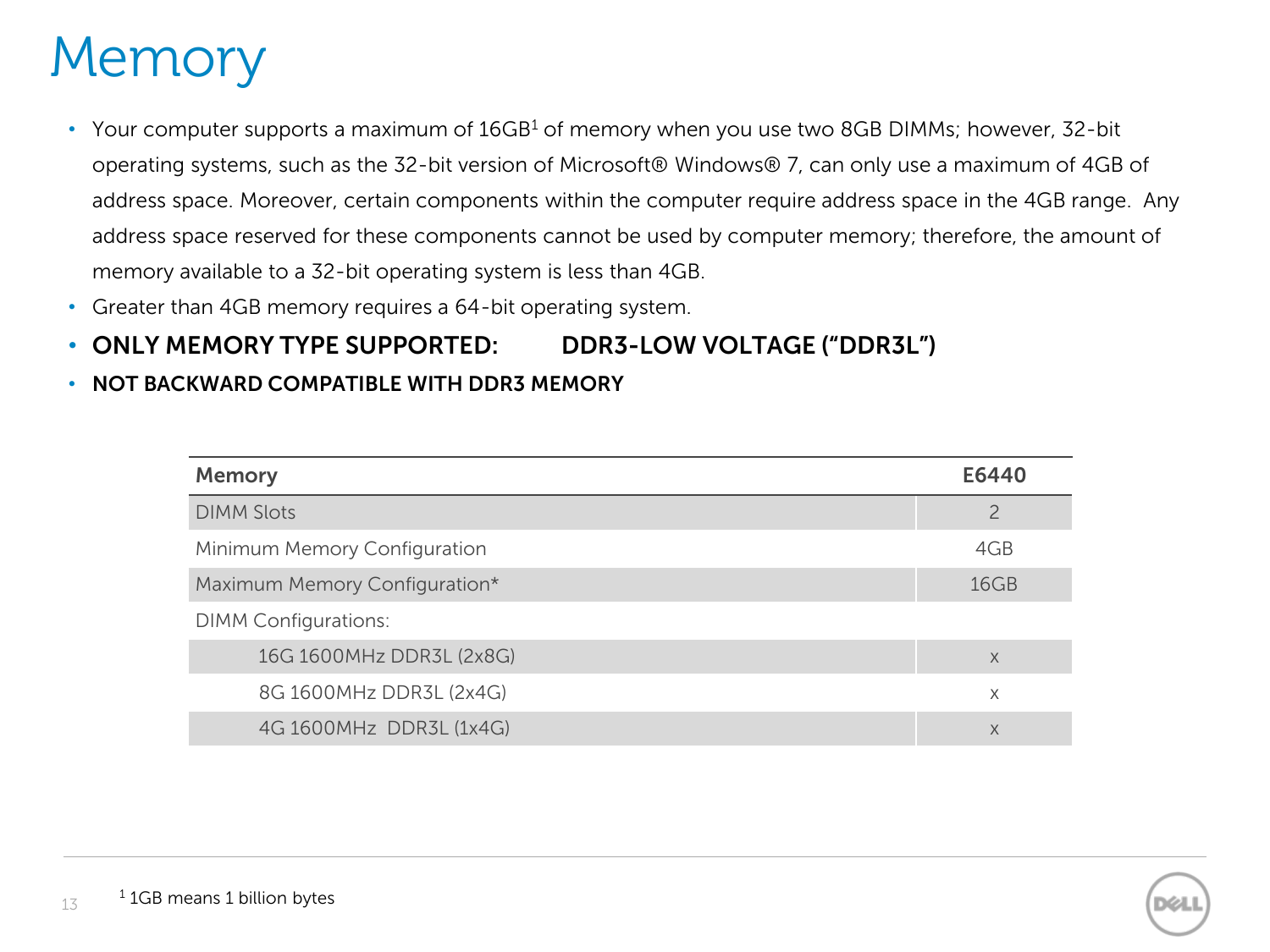## Primary Storage and Intel Rapid Start **Technology**

| <b>Primary Storage</b>                                           | E6440 |
|------------------------------------------------------------------|-------|
| 320GB 7200rpm                                                    | X     |
| 500GB1 Solid State Hybrid (8GB cache)                            | X     |
| 500GB <sup>1</sup> 7200rpm Self Encrypting Drive, FIPS certified | X     |
| 1TB1 Solid State Performance Hybrid                              | X     |
| 128GB1 Mobility SSD                                              | X     |
| 180GB1 Mobility SSD                                              | X     |
| 256GB1 Mobility Self Encrypting SSD (SED)                        | X     |

**Mobility Solid State Drives** offer highly reliable, durable and lightweight storage. SSDs provide improved performance and operate quieter and cooler than standard hard drives.

**Self-Encrypting** drives provide hardware encrypted data protection which can be activated within a few seconds centrally and can be much safer and faster than software based encryption. Note: Encrypted drives require the system be configured in AHCI mode.

**Intel Rapid Start Technology dependencies with system memory and primary storage:**

• IRST is restricted against Self-Encrypting SSDs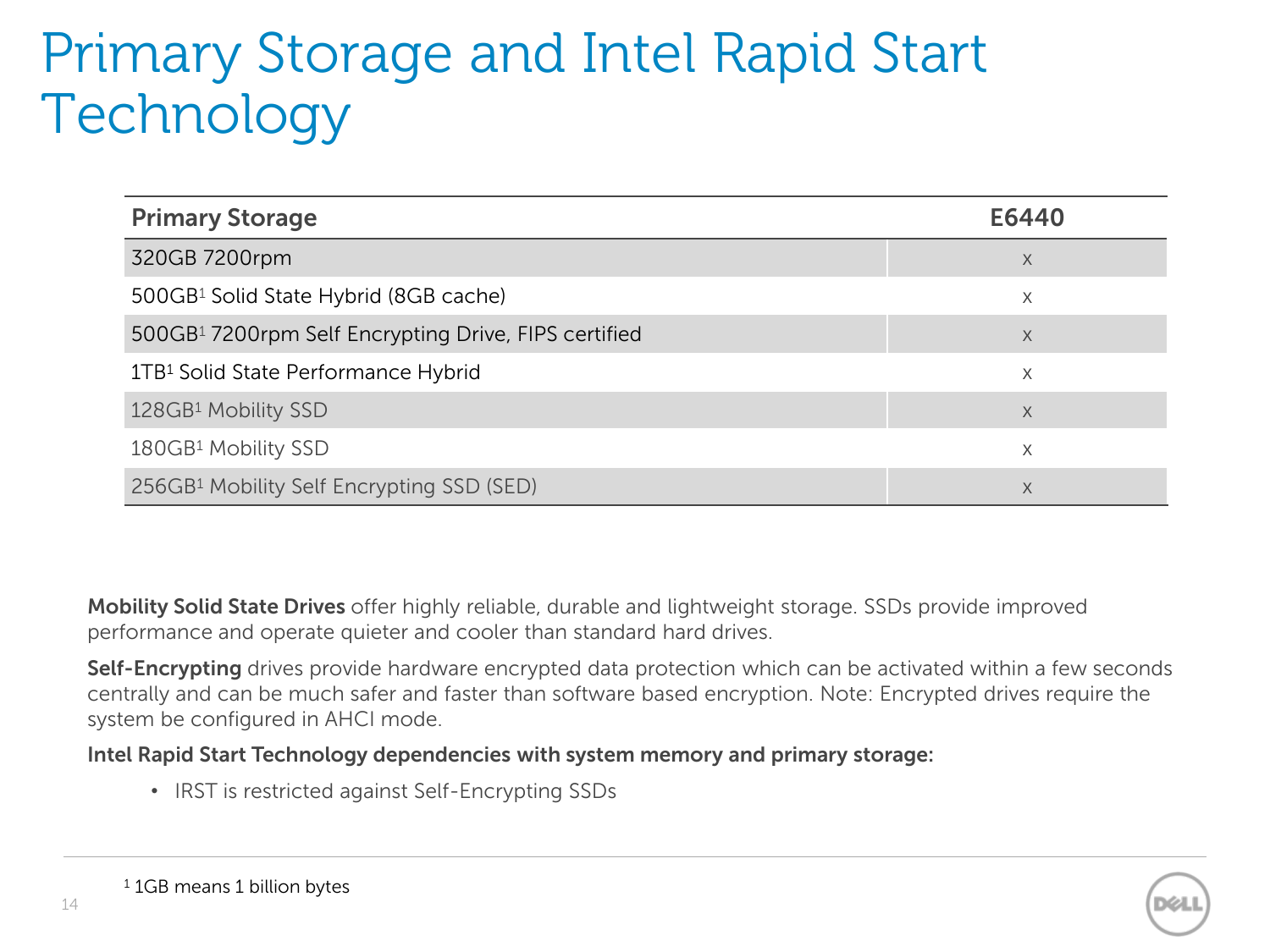# Connectivity Options

|                                 | <b>Connectivity Option</b>                                                             | E6440    |
|---------------------------------|----------------------------------------------------------------------------------------|----------|
| <b>WWAN</b><br>(Full mini card) | Dell Wireless™ 55701 HSPA+ (42Mbps) Mini Card                                          | $\times$ |
|                                 | Intel® Centrino® Advanced-N 6235 + Bluetooth 4.0<br>(802.11a/b/g/n 2x2 Half Mini Card) | X        |
| <b>WLAN</b><br>(half mini card) | Intel® Centrino® Ultimate®-N 6300<br>(802.11a/b/q/n 3x3 Half Mini Card)                | X        |
|                                 | Dell Wireless™ DW1506 Wi-Fi<br>(802.11b/g/n 1x1 Half Mini Card)                        | X        |

#### **WWAN Carriers & Countries**

- US: not available
- Canada: not available
- Brazil: None (Generic)
- EMEA: None (Generic)
- APJ: None (Generic)

**NOTE :** Standalone Bluetooth 4.0 module is no longer available. Bluetooth 4.0 is only available via WLAN+BT combo cards, such as the Intel® Centrino® Advanced-N 6235 as indicated above

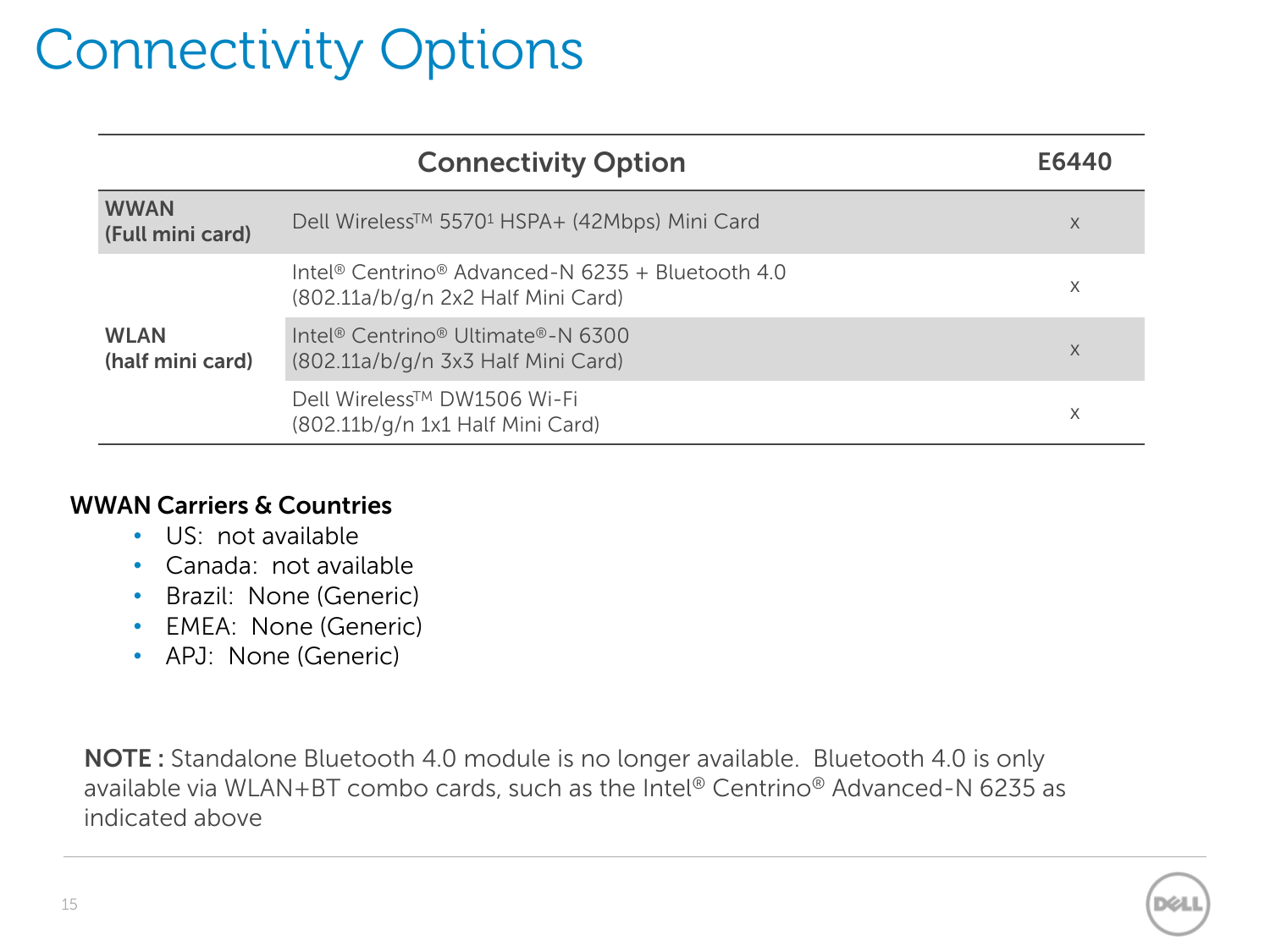# Security and Keyboard specifications

| <b>Security Hardware</b>                                                                                                             | E6440 |
|--------------------------------------------------------------------------------------------------------------------------------------|-------|
| FIPS certified Trusted Platform Module (TPM)                                                                                         |       |
| Optional Dell ControlVault™ with Swipe Fingerprint Reader, Smart Card Reader,<br>Contactless Smart Card Reader and 34mm Express Card |       |
| Optional Dell ControlVault™ with Smart Card Reader and 34mm Express Card                                                             |       |

| <b>Keyboard Specs</b>          |                                                                                                                                                                                           |
|--------------------------------|-------------------------------------------------------------------------------------------------------------------------------------------------------------------------------------------|
| <b>Number of keys</b>          | 83 (U.S)<br>84 (Europe)<br>85 (Brazil)<br>87 (Japan)                                                                                                                                      |
| Layout                         | QWERTY/AZERTY/Kanji                                                                                                                                                                       |
| <b>Size</b>                    | Full sized (19.05-mm key pitch)                                                                                                                                                           |
| <b>Backlit keyboard option</b> | Easy enable/disable via hotkey <fn+right arrow="" key=""><br/><math display="inline">\bullet</math><br/>5 variable brightness levels<br/><math display="inline">\bullet</math></fn+right> |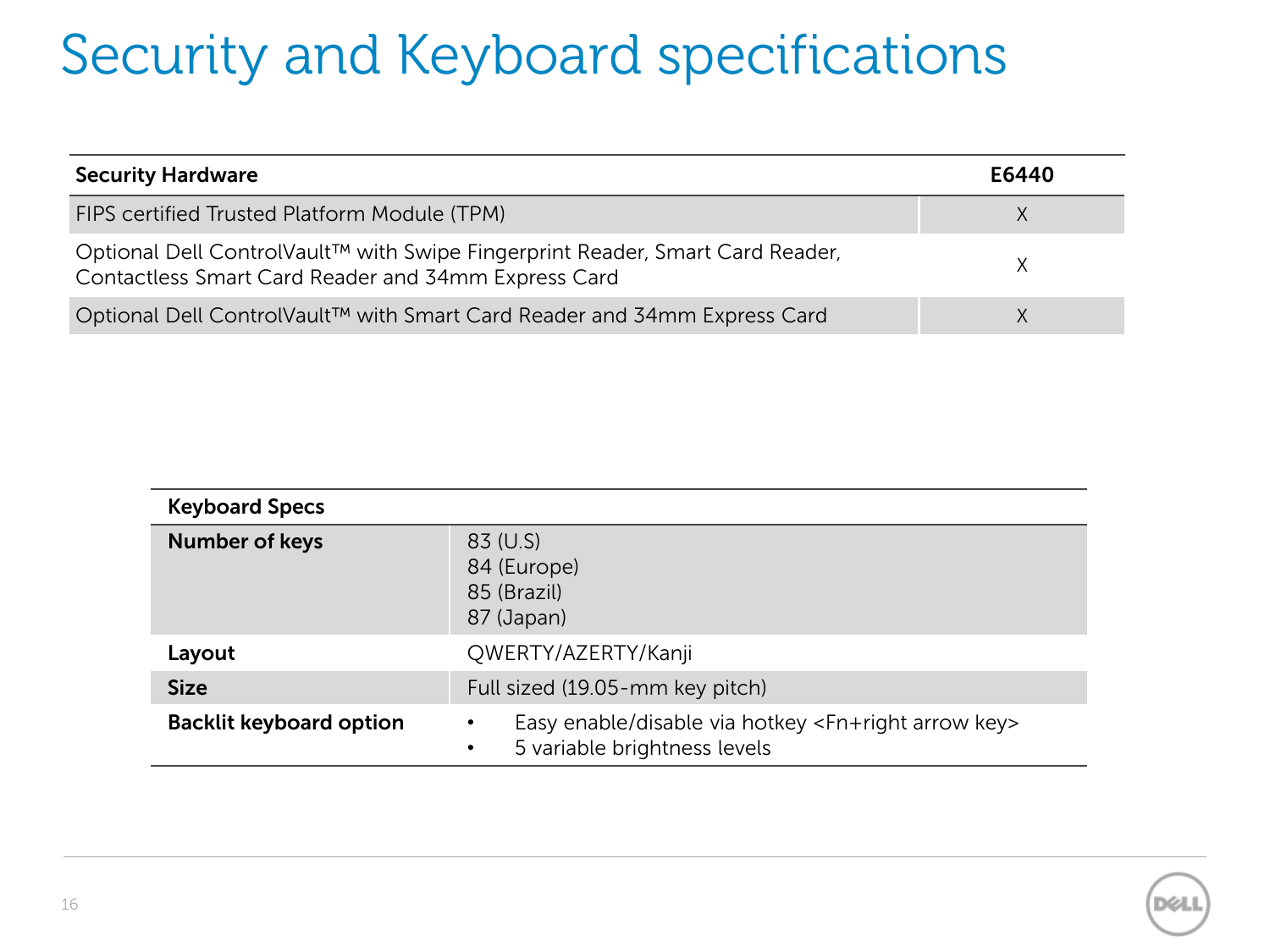#### **Detailed Engineering Specifications**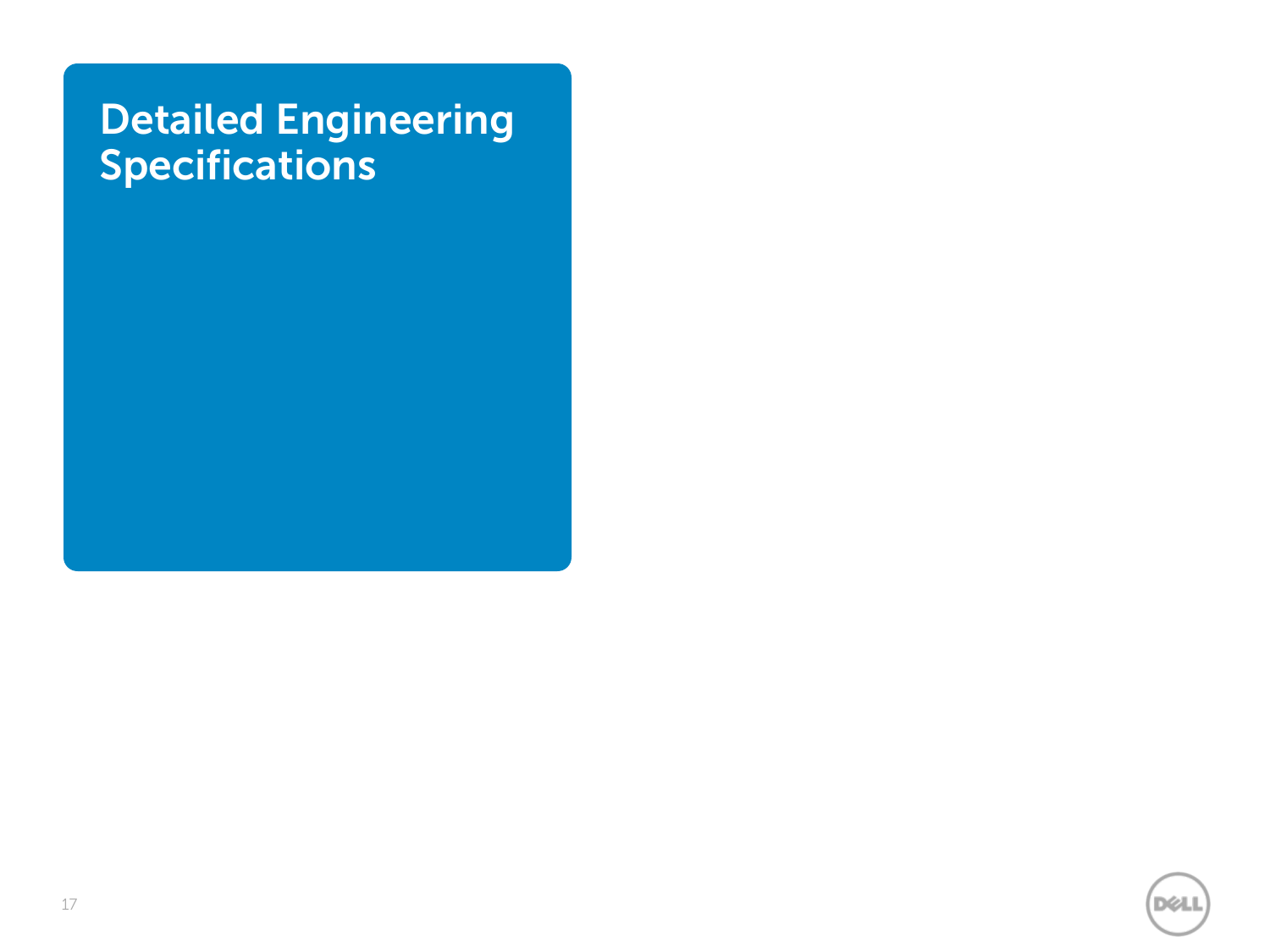## 320GB 2.5" 7200rpm

| 2.5" 320GB SATA2/SATA3 7200 RPM HDD                             |                                                                                                                            |
|-----------------------------------------------------------------|----------------------------------------------------------------------------------------------------------------------------|
| Capacity (bytes)                                                | 320,072,933,376                                                                                                            |
| Dimensions inches (W x D x H)                                   | Approximately (2.75 x 3.95 x 0.278 inches)<br>for 7mm drive<br>Approximately (2.75 x 3.95x0.374 inches)<br>for 9.5mm drive |
| Interface type and Maximum speed                                | Up to 6Gb/s (SATA 3.0)<br>Up to 3Gb/s (SATA 2.0)                                                                           |
| Internal buffer size                                            | <b>16MB</b>                                                                                                                |
| Average Seek Time                                               | $13 \text{ ms}$                                                                                                            |
| Rotational Speed                                                | 7200 rpm                                                                                                                   |
| Logical Blocks                                                  | 625,142,448                                                                                                                |
| <b>Power Source</b>                                             |                                                                                                                            |
| Power Consumption (reference only)                              | Idle 0.7W, Active 3.25W(running IOmeter<br>utility)                                                                        |
| Spin Up Current (reference only)                                | 5V (1A)                                                                                                                    |
| <b>Environmental Operating Conditions (Non-Condensing):</b>     |                                                                                                                            |
| Temperature Range                                               | $5^0C$ to 60 <sup>0</sup> C.                                                                                               |
| Relative Humidity Range                                         | 10% to 90% non-condensing                                                                                                  |
| Max Dew point Temperature                                       | $26^{\circ}$ C                                                                                                             |
| Altitude Range                                                  | -1000 ft to 10000 ft                                                                                                       |
| <b>Environmental Non-Operating Conditions (Non-Condensing):</b> |                                                                                                                            |
| Temperature Range                                               | $-40^{\circ}$ C to 65 $^{\circ}$ C                                                                                         |
| Relative Humidity Range                                         | 5% to 95% non-condensing                                                                                                   |
| Max Dew point Temperature                                       | 33 <sup>0</sup> C                                                                                                          |
| Altitude Range                                                  | $-1000$ ft to 40000 ft                                                                                                     |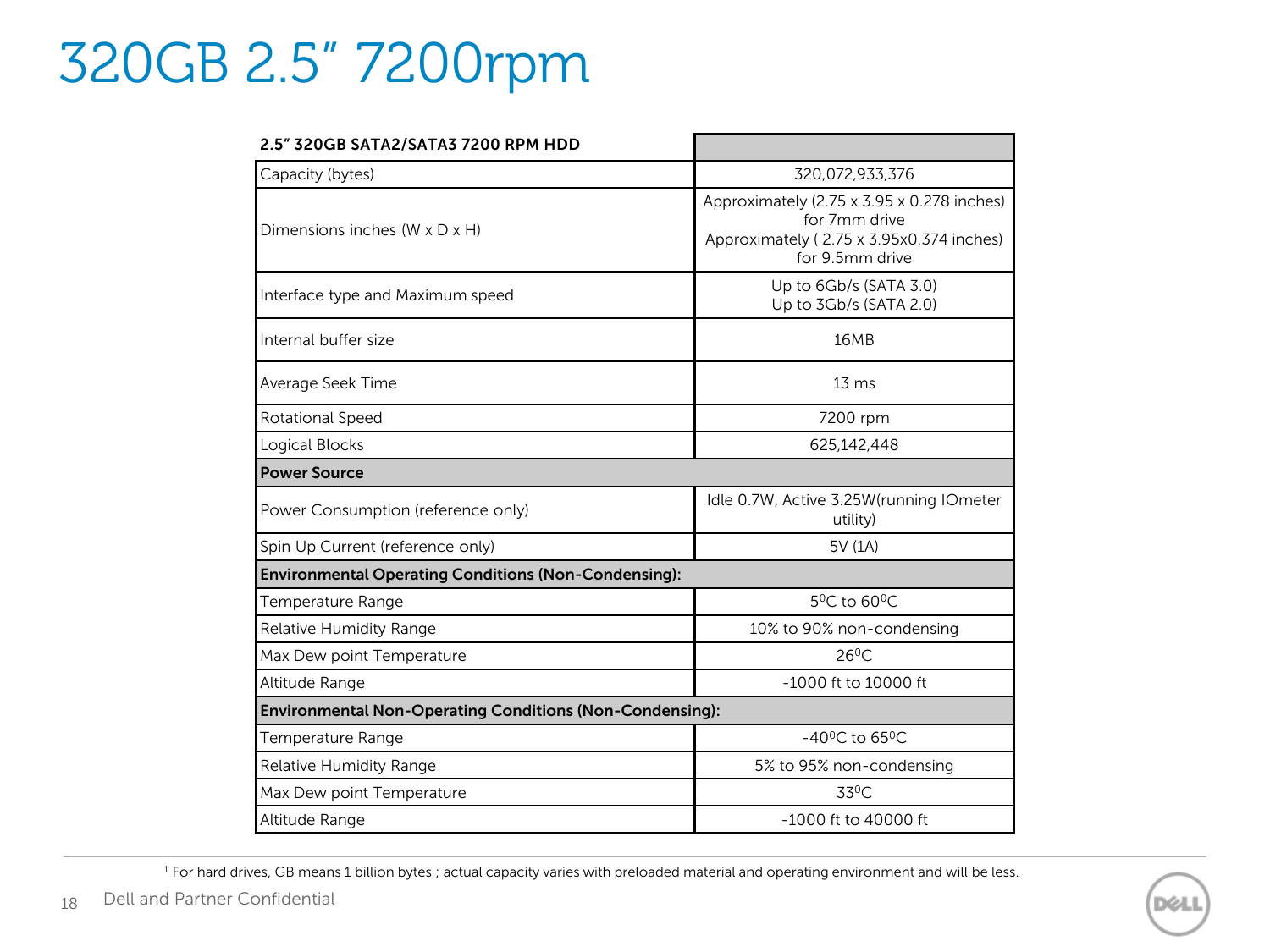## 500GB 2.5" Hybrid HDD

| 2.5" 500GB SATA3 5400 RPM HYBRID HDD W/8GB                      |                                               |
|-----------------------------------------------------------------|-----------------------------------------------|
| Capacity (bytes)                                                | 500,107,862,016                               |
| Cache                                                           | Dynamic                                       |
| Dimensions inches $(W \times D \times H)$                       | Approximately (2.75 x 3.95 x 0.278<br>inches) |
| Interface type and Maximum speed                                | Up to 6Gb/s                                   |
| Internal buffer size                                            | 64MB                                          |
| Flash size                                                      | 8GB                                           |
| Average Seek Time                                               | 12 <sub>ms</sub>                              |
| Rotational Speed                                                | 5400 rpm                                      |
| Logical Blocks                                                  | 976,773,168                                   |
| <b>Power Source</b>                                             |                                               |
| Power Consumption (reference only)                              | Idle 0.7W, Active 3.25W                       |
| Spin Up Current (reference only)                                | 5V (1A)                                       |
| <b>Environmental Operating Conditions (Non-Condensing):</b>     |                                               |
| Temperature Range                                               | $5^0$ C to 60 $^0$ C                          |
| Relative Humidity Range                                         | 10% to 90% non-condensing                     |
| Max Dew point Temperature                                       | $26^{\circ}$ C                                |
| Altitude Range                                                  | -1000 ft to 10000 ft                          |
| <b>Environmental Non-Operating Conditions (Non-Condensing):</b> |                                               |
| Temperature Range                                               | $-40^{\circ}$ C to 65 $^{\circ}$ C            |
| Relative Humidity Range                                         | 5% to 95% non-condensing                      |
| Max Dew point Temperature                                       | $33^0C$                                       |
| Altitude Range                                                  | $-1000$ ft to 40000 ft                        |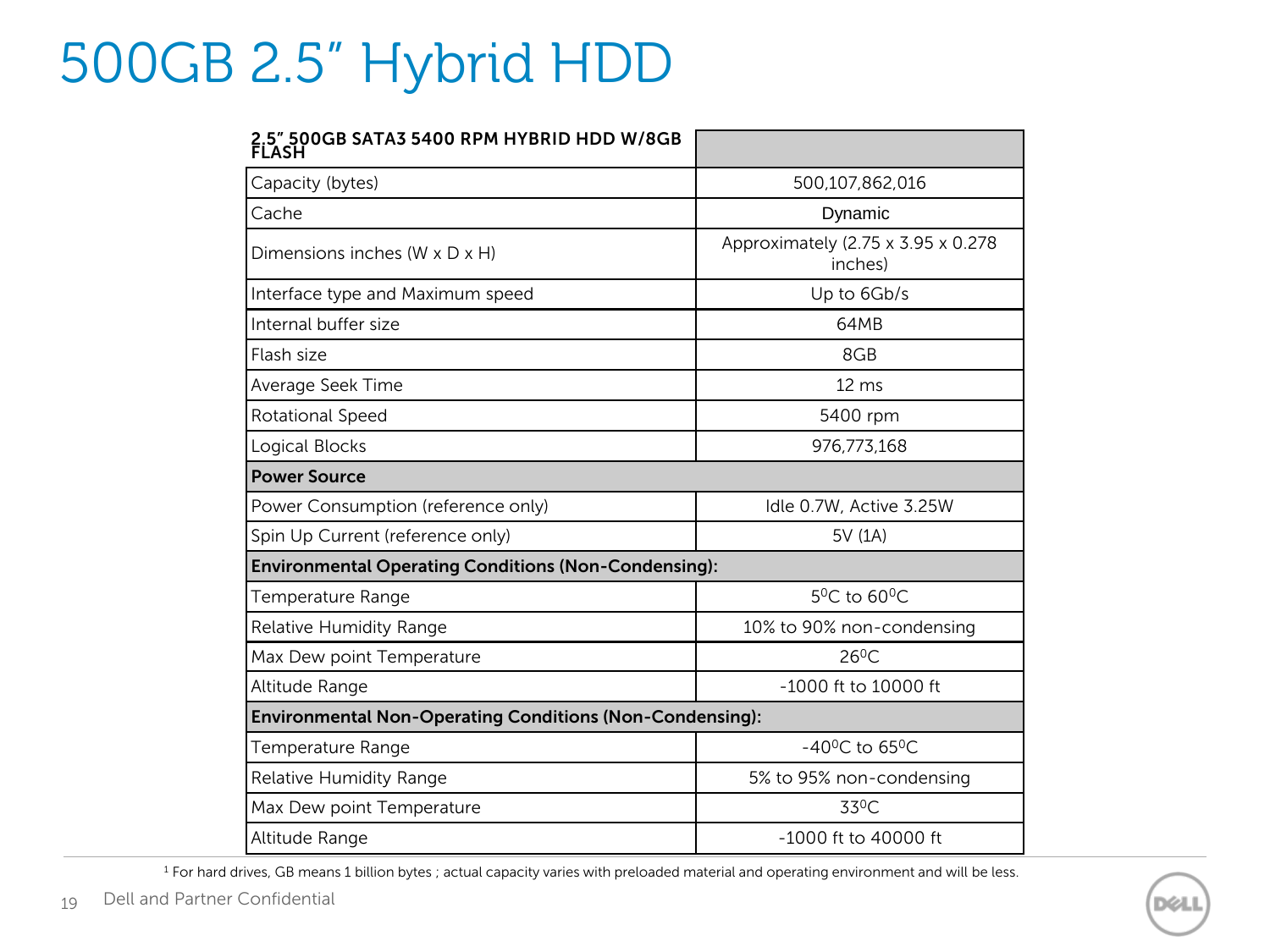# 500GB 2.5" 5400rpm Self Encrypting Drive

| 2.5" 500GB SATA 5400 RPM SELF ENCRYPTING DRIVE                  |                                            |
|-----------------------------------------------------------------|--------------------------------------------|
| Capacity (bytes)                                                | 500,107,862,016                            |
| Dimensions inches (W x D x H)                                   | Approximately (3.93 x 2.75 x 0.374 inches) |
| Interface type and Maximum speed                                | Up to 3Gb/s                                |
| Internal buffer size                                            | 16 MB                                      |
| Average Seek Time                                               | 13 ms (Read)                               |
| Rotational Speed                                                | 5400 rpm                                   |
| Logical Blocks                                                  | 976,773,168                                |
| <b>Power Source</b>                                             |                                            |
| Power Consumption (reference only)                              | Idle 0.7W, Active 3.25W                    |
| Spin Up Current (reference only)                                | 5V (1A)                                    |
| <b>Environmental Operating Conditions (Non-Condensing):</b>     |                                            |
| Temperature Range                                               | $5^0$ C to 60 $^0$ C                       |
| Relative Humidity Range                                         | 10% to 90% non-condensing                  |
| Maximum Dew Point Temperature                                   | $26^{\circ}$ C                             |
| Altitude Range                                                  | -1000 ft to 10000 ft                       |
| <b>Environmental Non-Operating Conditions (Non-Condensing):</b> |                                            |
| Temperature Range                                               | $-40^{\circ}$ C to 65 $^{\circ}$ C         |
| Relative Humidity Range                                         | 5% to 95% non-condensing                   |
| Maximum Wet Bulb Temperature                                    | 33 <sup>0</sup> C                          |
| Altitude Range                                                  | $-1000$ ft to $40000$ ft                   |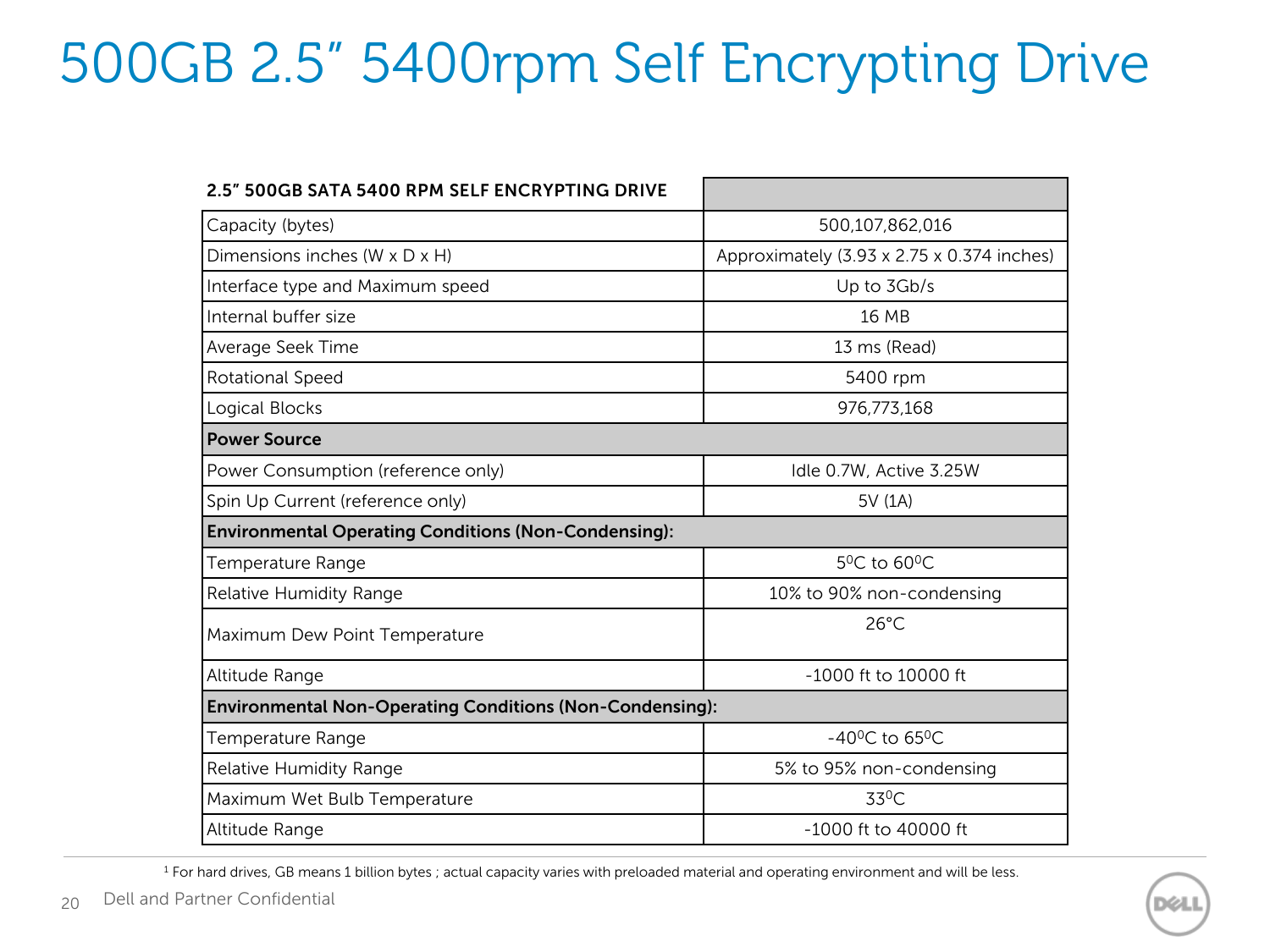## 1TB 2.5" Hybrid HDD

#### **2.5" 1000GB SATA3 5400 RPM HYBRID HDD**

| <b>W/8GB FLASH</b>                                              |                                               |
|-----------------------------------------------------------------|-----------------------------------------------|
| Capacity (bytes)                                                | 1000204886016                                 |
| Cache                                                           | Dynamic                                       |
| Dimensions inches (W x D x H)                                   | Approximately (2.75 x 3.95 x 0.374<br>inches) |
| Interface type and Maximum speed                                | Up to 6Gb/s                                   |
| Internal buffer size                                            | 64MB                                          |
| Flash size                                                      | 8GB                                           |
| Average Seek Time                                               | 15 <sub>ms</sub>                              |
| Rotational Speed                                                | 5400 rpm                                      |
| Logical Blocks                                                  | 1953525168                                    |
| <b>Power Source</b>                                             |                                               |
| Power Consumption (reference only)                              | Idle 0.7W, Active 3.25W                       |
| Spin Up Current (reference only)                                | 5V (1A)                                       |
| <b>Environmental Operating Conditions (Non-Condensing):</b>     |                                               |
| Temperature Range                                               | 5 <sup>0</sup> C to 60 <sup>0</sup> C         |
| Relative Humidity Range                                         | 10% to 90% non-condensing                     |
| Max Dew point Temperature                                       | $26^{\circ}$ C                                |
| Altitude Range                                                  | -1000 ft to 10000 ft                          |
| <b>Environmental Non-Operating Conditions (Non-Condensing):</b> |                                               |
| Temperature Range                                               | $-40^{\circ}$ C to 65 $^{\circ}$ C            |
| Relative Humidity Range                                         | 5% to 95% non-condensing                      |
| Max Dew point Temperature                                       | 33 <sup>0</sup> C                             |
| Altitude Range                                                  | -1000 ft to 40000 ft                          |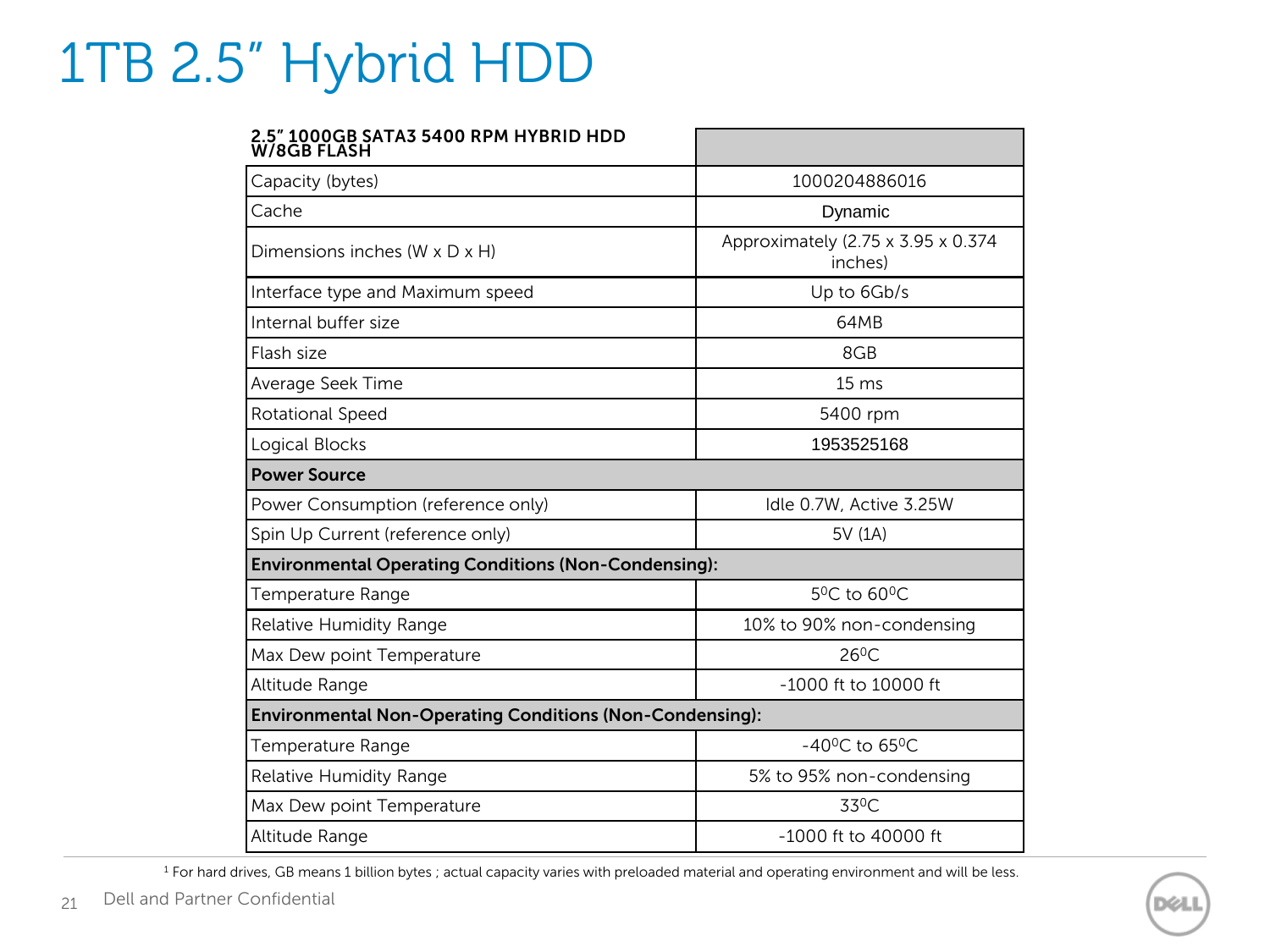### 1TB 2.5" Performance Hybrid

| 2.5" 1000GB SATA3 5400 RPM HYBRID HDD<br>W/32GB FLASH           |                                               |
|-----------------------------------------------------------------|-----------------------------------------------|
| Capacity (bytes)                                                | 1000204886016                                 |
| Cache                                                           | Dynamic                                       |
| Dimensions inches $(W \times D \times H)$                       | Approximately (2.75 x 3.95 x 0.374<br>inches) |
| Interface type and Maximum speed                                | Up to 6Gb/s                                   |
| Internal buffer size                                            | 64MB                                          |
| Flash size                                                      | 32GB                                          |
| Average Seek Time                                               | 15 <sub>ms</sub>                              |
| Rotational Speed                                                | 5400 rpm                                      |
| Logical Blocks                                                  | 1953525168                                    |
| <b>Power Source</b>                                             |                                               |
| Power Consumption (reference only)                              | Idle 0.7W, Active 3.25W                       |
| Spin Up Current (reference only)                                | 5V (1A)                                       |
| <b>Environmental Operating Conditions (Non-Condensing):</b>     |                                               |
| Temperature Range                                               | $5^0$ C to 60 $^0$ C                          |
| Relative Humidity Range                                         | 10% to 90% non-condensing                     |
| Max Dew point Temperature                                       | $26^{\circ}$ C                                |
| Altitude Range                                                  | -1000 ft to 10000 ft                          |
| <b>Environmental Non-Operating Conditions (Non-Condensing):</b> |                                               |
| Temperature Range                                               | $-40^{\circ}$ C to 65 $^{\circ}$ C            |
| Relative Humidity Range                                         | 5% to 95% non-condensing                      |
| Max Dew point Temperature                                       | 33 <sup>0</sup> C                             |
| Altitude Range                                                  | -1000 ft to 40000 ft                          |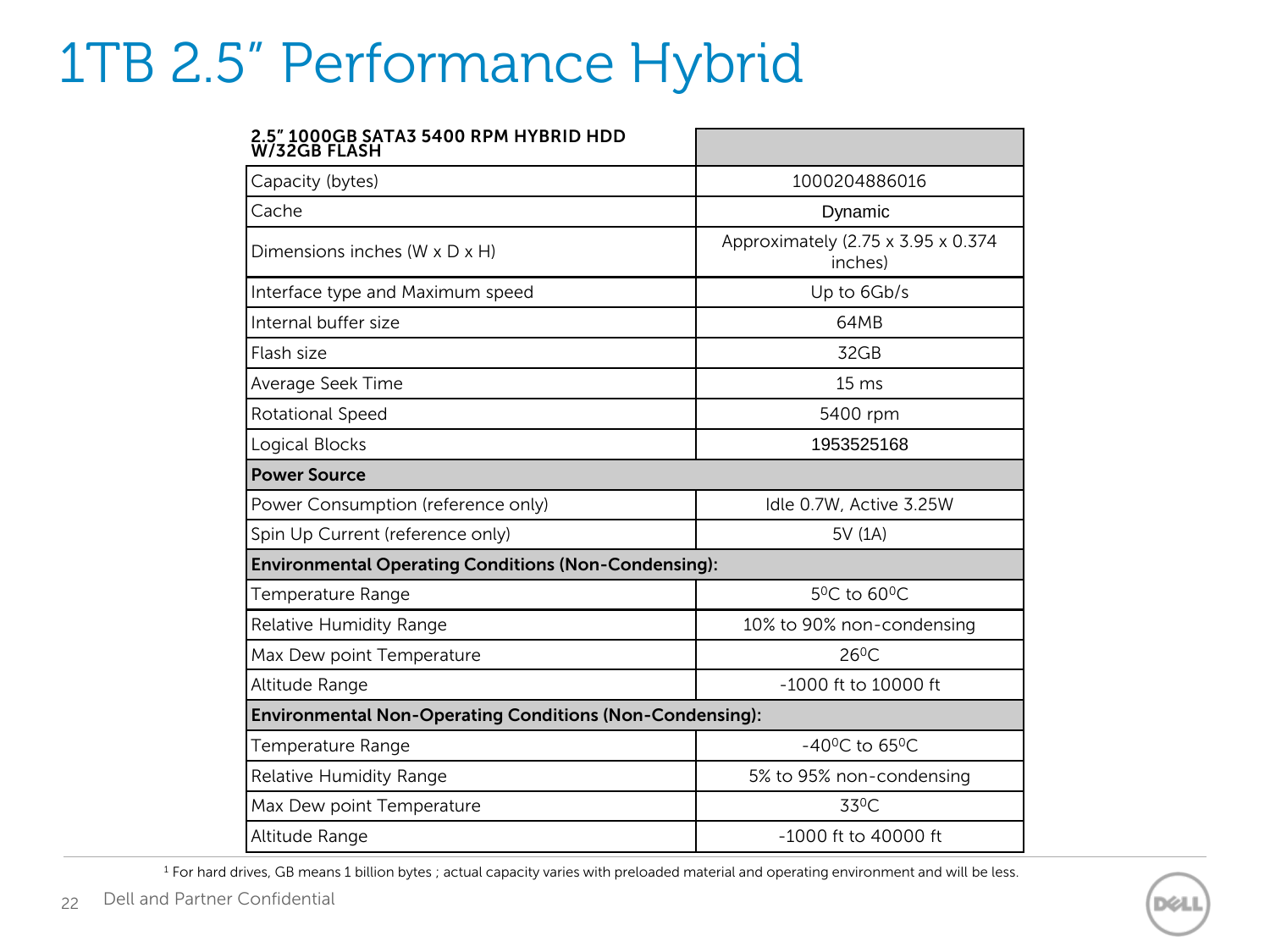### 128GB SSD

| 128GB1 SATA SOLID STATE DRIVE      |                                            |
|------------------------------------|--------------------------------------------|
| Capacity (GB)                      | 128                                        |
| Dimensions inches (W x D x H)      | Approximately (2.75 x 3.94 x 0.268 inches) |
| Interface type and Maximum speed   | Up to $6Gb/s$ (SATA 3.0)                   |
| <b>MTBF</b>                        | 1.2M hours                                 |
| Logical Blocks                     | 250,069,680                                |
| <b>Power Source</b>                |                                            |
| Power Consumption (reference only) | Idle 0.5W, Active 2.5W                     |

| <b>Environmental Operating Conditions (Non-Condensing):</b>     |                                    |  |
|-----------------------------------------------------------------|------------------------------------|--|
| Temperature Range                                               | $0^{\circ}$ C to 70 $^{\circ}$ C   |  |
| Relative Humidity Range                                         | 10 to 90%                          |  |
| Op Shock (@0.5ms)                                               | 1.500G                             |  |
| <b>Environmental Non-Operating Conditions (Non-Condensing):</b> |                                    |  |
| Temperature Range                                               | $-40^{\circ}$ C to 70 $^{\circ}$ C |  |
| Relative Humidity Range                                         | 5 to 95%                           |  |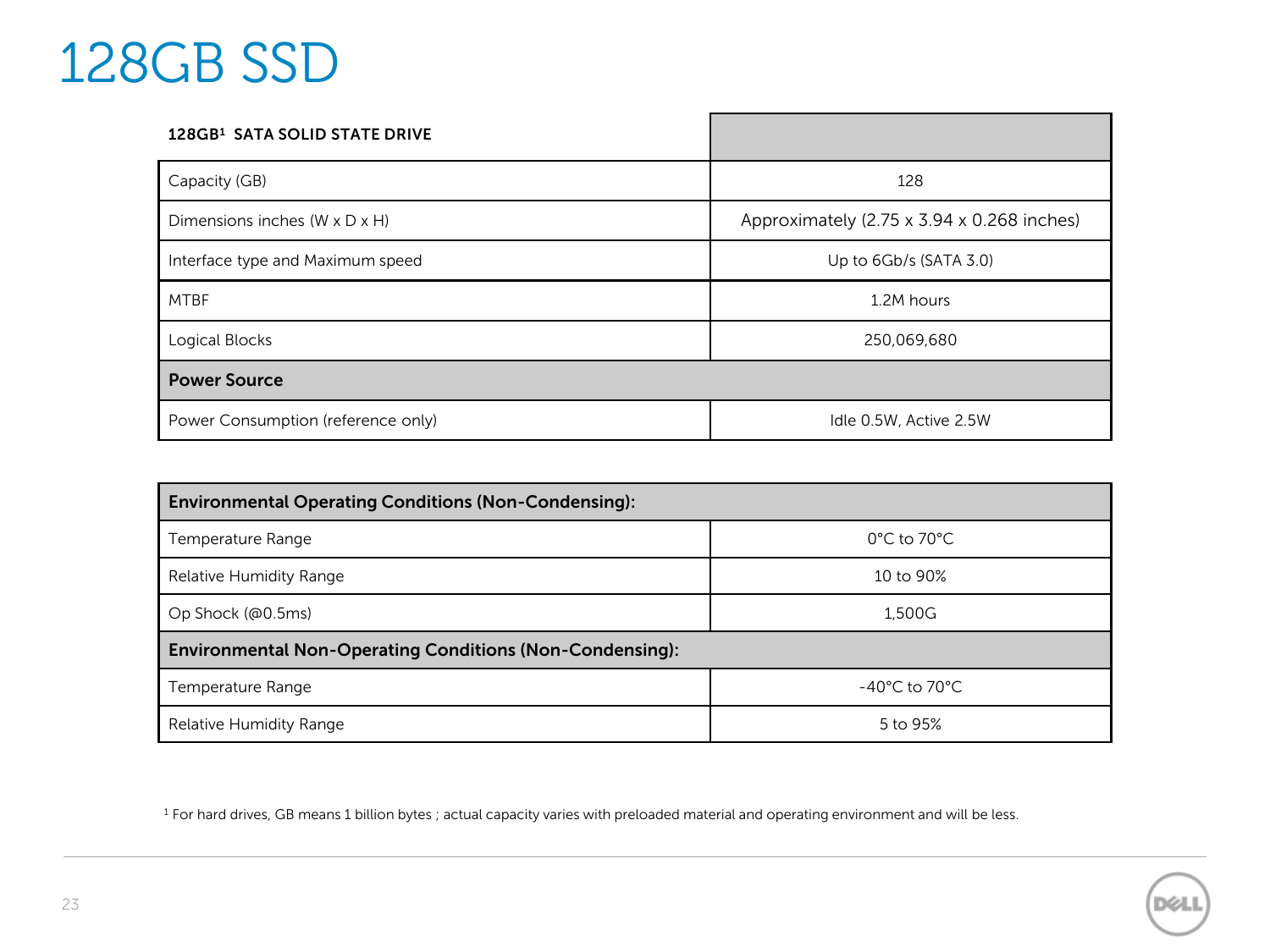## 180GB SSD

| 180GB1 SATA SOLID STATE DRIVE             |                                            |
|-------------------------------------------|--------------------------------------------|
| Capacity (GB)                             | 180                                        |
| Dimensions inches $(W \times D \times H)$ | Approximately (2.75 x 3.94 x 0.268 inches) |
| Interface type and Maximum speed          | Up to $6Gb/s$ (SATA 3.0)                   |
| <b>MTBF</b>                               | 1.2M hours                                 |
| Logical Blocks                            | 1,230,918,888                              |
| <b>Power Source</b>                       |                                            |
| Power Consumption (reference only)        | Idle 0.5W, Active 2.5W                     |

| <b>Environmental Operating Conditions (Non-Condensing):</b>     |                                    |  |
|-----------------------------------------------------------------|------------------------------------|--|
| Temperature Range                                               | $0^{\circ}$ C to 70 $^{\circ}$ C   |  |
| Relative Humidity Range                                         | 10 to $90\%$                       |  |
| Op Shock (@0.5ms)                                               | 1.500G                             |  |
| <b>Environmental Non-Operating Conditions (Non-Condensing):</b> |                                    |  |
| Temperature Range                                               | $-40^{\circ}$ C to 70 $^{\circ}$ C |  |
| Relative Humidity Range                                         | 5 to 95%                           |  |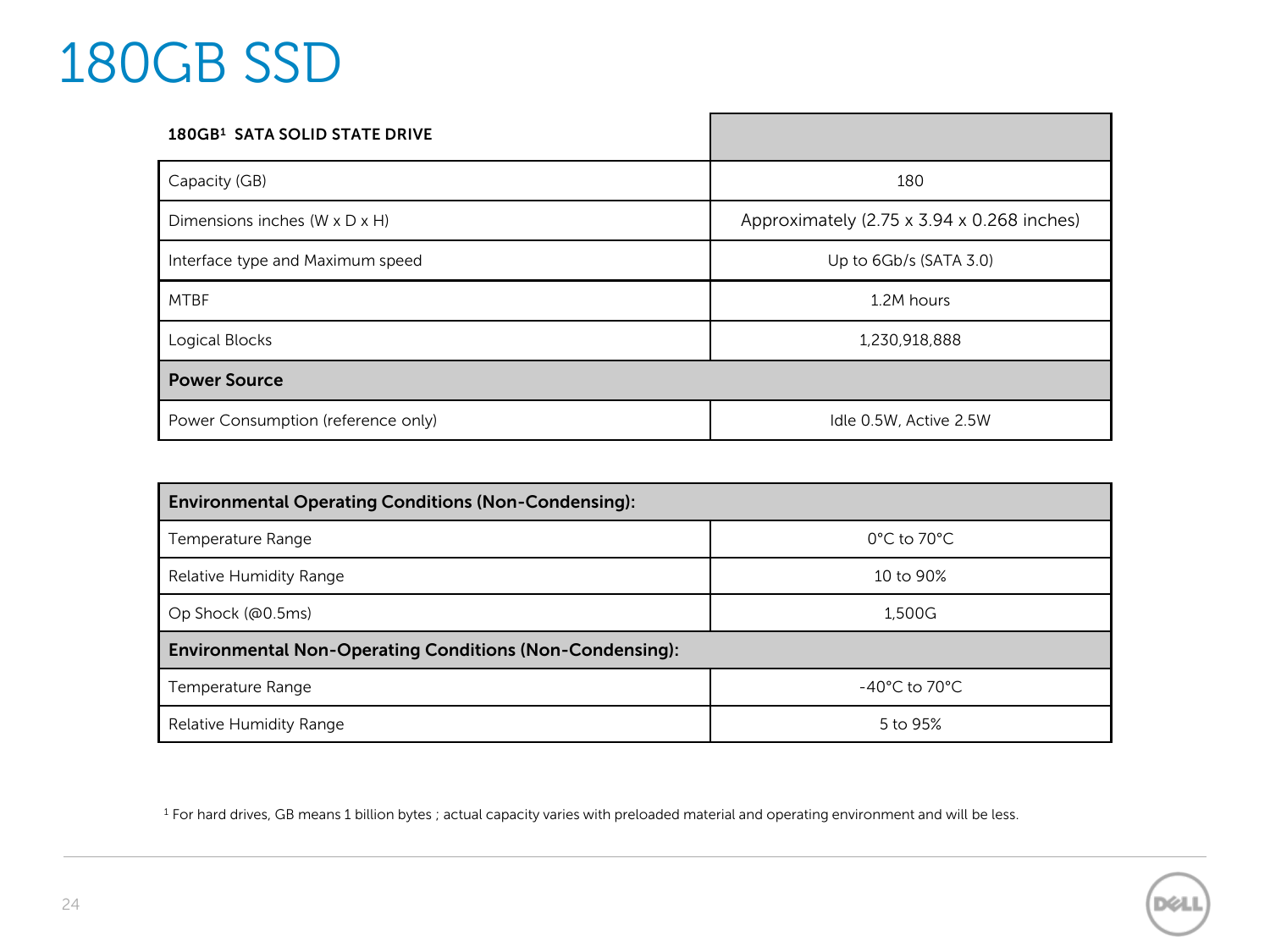## 256GB mSATA SED SSD (Opal certified)

| 256GB <sup>1</sup> MSATA OPAL SELF-ENCRYPTING DRIVE - SOLID STATE<br><b>DRIVE</b> |                                             |
|-----------------------------------------------------------------------------------|---------------------------------------------|
| Capacity (GB)                                                                     | 256                                         |
| Dimensions inches (W x D x H)                                                     | Approximately (1.175 x 2.00 x 0.150 inches) |
| Interface type and Maximum speed                                                  | Up to $6Gb/s$ (SATA 3.0)                    |
| <b>MTBF</b>                                                                       | 1.2M hours                                  |
| Logical Blocks                                                                    | 500,118, 192                                |
| <b>Power Source</b>                                                               |                                             |
| Power Consumption (reference only)                                                | Idle 0.5W, Active 2.5W                      |

| <b>Environmental Operating Conditions (Non-Condensing):</b>     |                                  |  |
|-----------------------------------------------------------------|----------------------------------|--|
| Temperature Range                                               | $0^{\circ}$ C to 70 $^{\circ}$ C |  |
| Relative Humidity Range                                         | 10 to 90%                        |  |
| Op Shock (@0.5ms)                                               | 1,500G                           |  |
| <b>Environmental Non-Operating Conditions (Non-Condensing):</b> |                                  |  |
| Temperature Range                                               | $-40^{\circ}$ C to 70 °C.        |  |
| Relative Humidity Range                                         | 5 to 95%                         |  |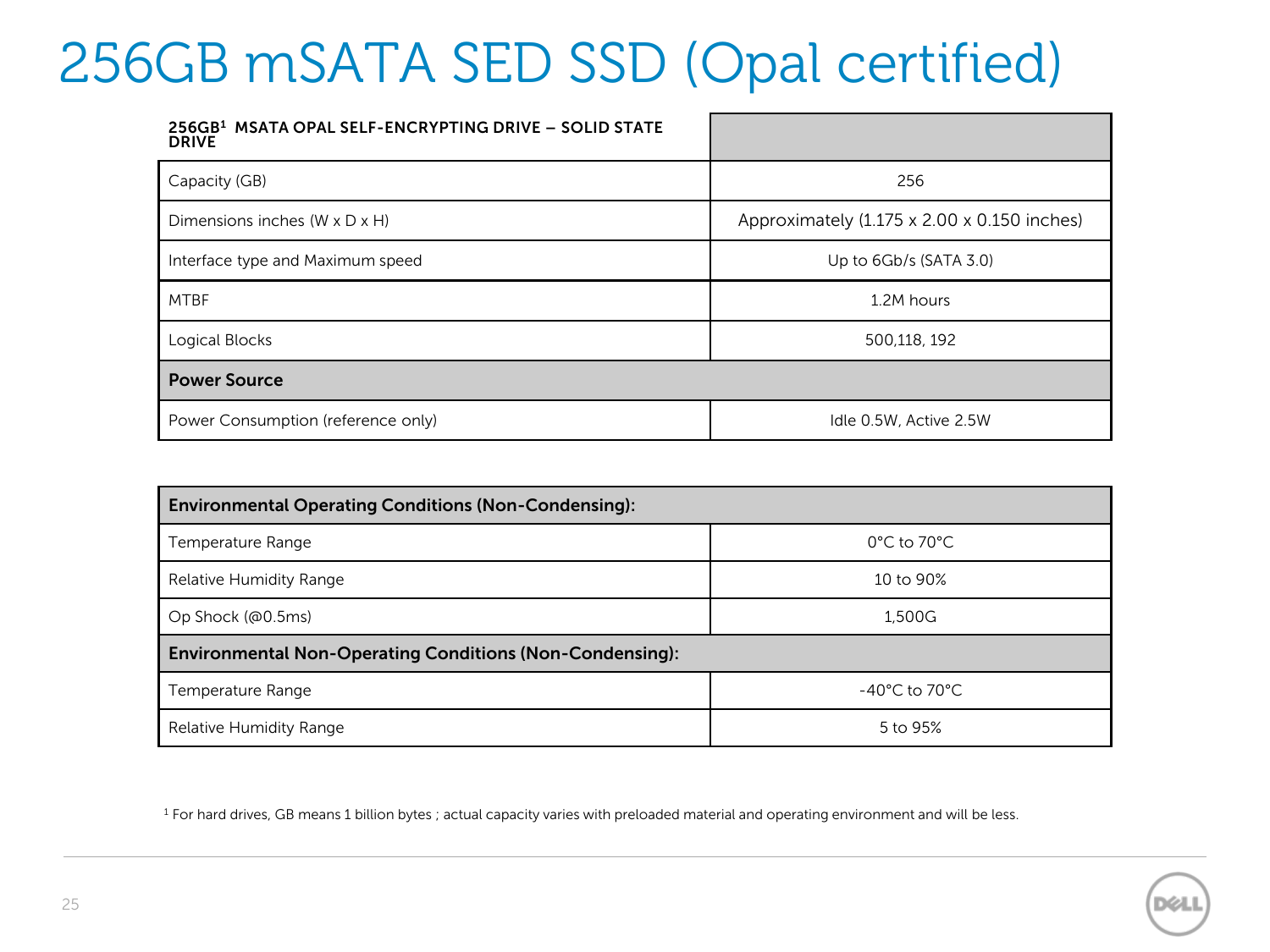### DVD-ROM

| <b>DVD-ROM</b>                                                               | Ultra-slim                                           |  |
|------------------------------------------------------------------------------|------------------------------------------------------|--|
| <b>External Dimensions</b> inches/centimeters<br>(Without Bezel - W x H x D) | 128.0 mm (5.04)/ 9.5mm (0.37<br>in)/126.1mm (4.97in) |  |
| Weight (max) pounds/kilograms                                                | 140q                                                 |  |
| Interface type and speed                                                     | SATA 1.5Gbit/s                                       |  |
| <b>Disc Capacity</b>                                                         | Standard                                             |  |
| Internal buffer size                                                         | supplier dependent                                   |  |
| <b>Access Times (typical)</b>                                                | supplier dependent                                   |  |
| <b>Maximum Data Transfer Rates</b>                                           |                                                      |  |
| Writes                                                                       | N/A                                                  |  |
| Reads                                                                        | 8x DVD/24x CD                                        |  |
| <b>Power Source</b>                                                          |                                                      |  |
| DC Power Requirements                                                        | 5V                                                   |  |
| <b>DC Current</b>                                                            | 800mA                                                |  |
| <b>Environmental Operating Conditions (Non-Condensing):</b>                  |                                                      |  |
| Operating Temperature Range                                                  | 5C to 50C                                            |  |
| Relative Humidity Range                                                      | 20% to 80% RH                                        |  |
| Maximum Wet Bulb Temperature                                                 | 29C                                                  |  |
| Altitude Range                                                               | -200 to 3048m                                        |  |
| Environmental Non-Operating Conditions (Non-Condensing):                     |                                                      |  |
| Operating Temperature Range                                                  | $-40C$ to 65C                                        |  |
| Relative Humidity Range                                                      | 5% to 95% RH                                         |  |
| Maximum Wet Bulb Temperature                                                 | 38C                                                  |  |
| Altitude Range                                                               | -200 to 10600m                                       |  |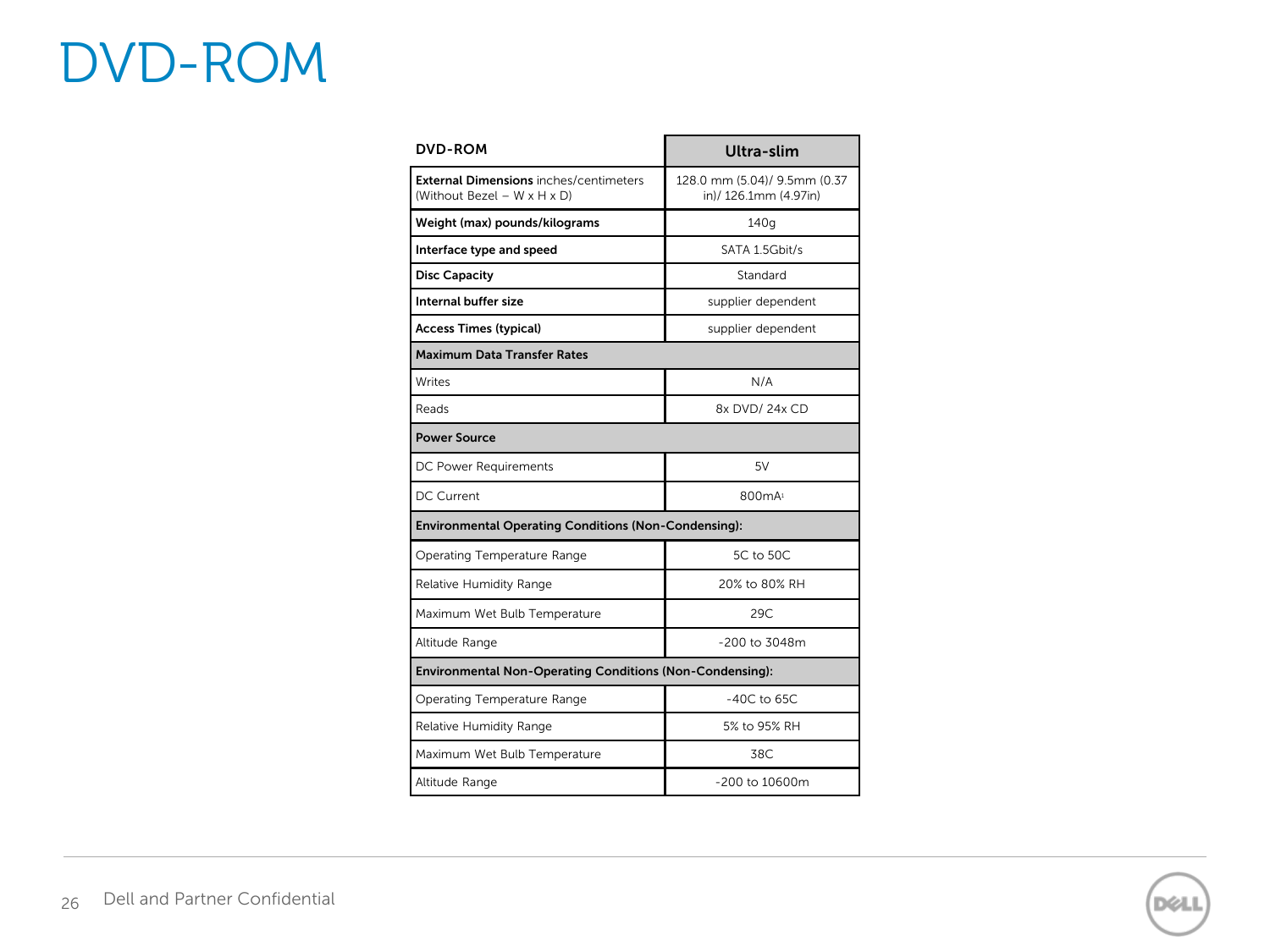## DVD-RW

| $DVD +/- RW_1$                                                                            | Ultra-slim                                           |  |
|-------------------------------------------------------------------------------------------|------------------------------------------------------|--|
| <b>External Dimensions</b> inches/centimeters<br>(Without Bezel – $W \times H \times D$ ) | 128.0 mm (5.04)/ 9.5mm (0.37<br>in)/126.1mm (4.97in) |  |
| Weight (max) pounds/kilograms                                                             | 140 <sub>g</sub>                                     |  |
| Interface type and speed                                                                  | SATA 1.5Gbit/s                                       |  |
| <b>Disc Capacity</b>                                                                      | Standard                                             |  |
| Internal buffer size                                                                      | supplier dependent                                   |  |
| <b>Access Times (typical)</b>                                                             | supplier dependent                                   |  |
| <b>Maximum Data Transfer Rates</b>                                                        |                                                      |  |
| Writes                                                                                    | 8x DVD / 24x CD                                      |  |
| Reads                                                                                     | 8x DVD/24x CD                                        |  |
| <b>Power Source</b>                                                                       |                                                      |  |
| DC Power Requirements                                                                     | 5V                                                   |  |
| <b>DC Current</b>                                                                         | 800mA <sup>2</sup>                                   |  |
| <b>Environmental Operating Conditions (Non-Condensing):</b>                               |                                                      |  |
| Operating Temperature Range                                                               | 5C to 50C                                            |  |
| <b>Relative Humidity Range</b>                                                            | 20% to 80% RH                                        |  |
| Maximum Wet Bulb Temperature                                                              | 29C                                                  |  |
| Altitude Range                                                                            | -200 to 3048m                                        |  |
| Environmental Non-Operating Conditions (Non-Condensing):                                  |                                                      |  |
| <b>Operating Temperature Range</b>                                                        | $-40C$ to 65C                                        |  |
| <b>Relative Humidity Range</b>                                                            | 5% to 95% RH                                         |  |
| Maximum Wet Bulb Temperature                                                              | 38C                                                  |  |
| Altitude Range                                                                            | $-200$ to 10600m                                     |  |

**DØLI**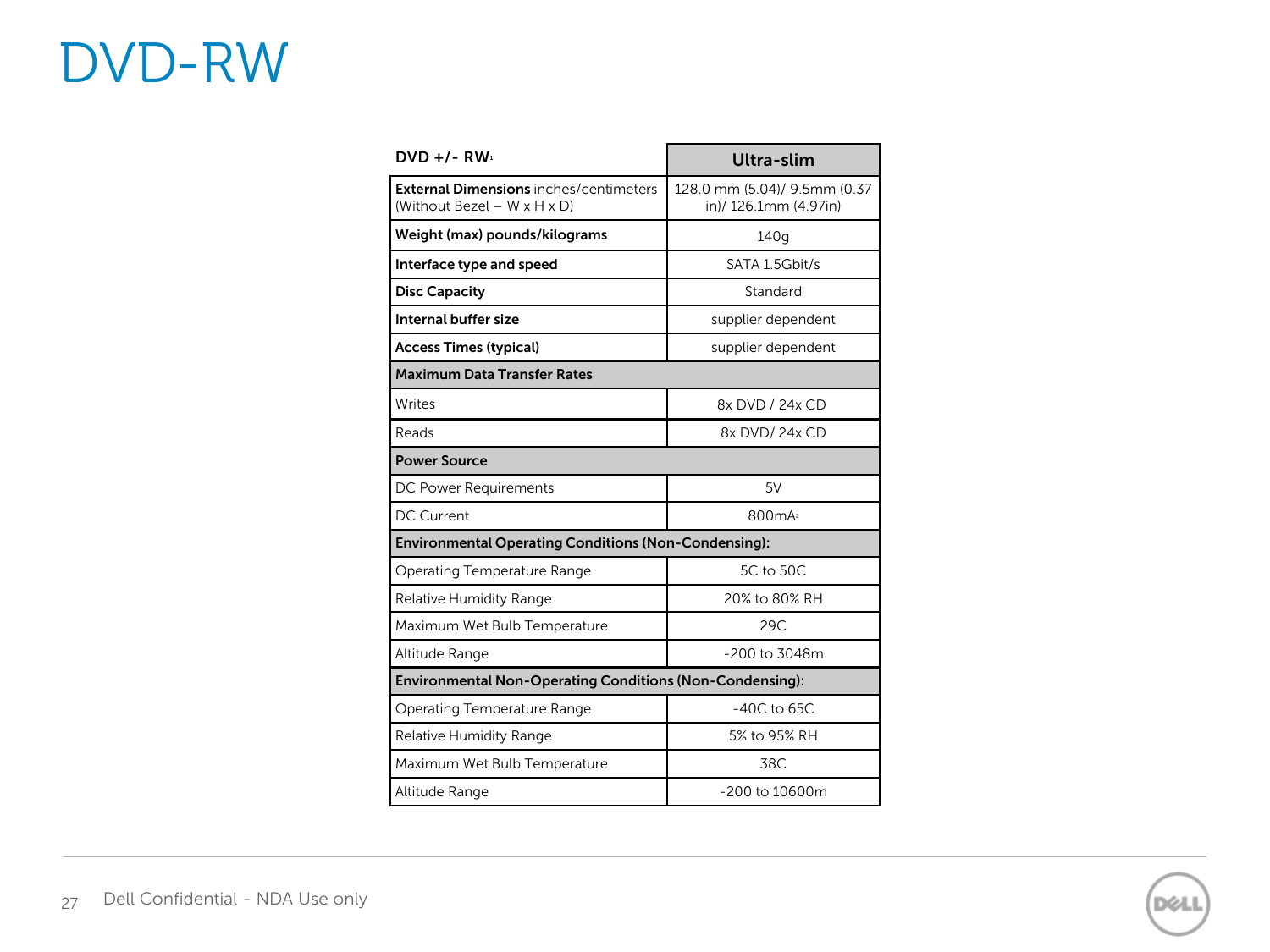#### Ports and Connectors

| E6440                  |                                                                                                                                                                                                                                                                                                                                                                                                                                                                                                                  |  |
|------------------------|------------------------------------------------------------------------------------------------------------------------------------------------------------------------------------------------------------------------------------------------------------------------------------------------------------------------------------------------------------------------------------------------------------------------------------------------------------------------------------------------------------------|--|
| <b>USB</b>             | Total 4 USB connectors.<br>USB 3.0 (4)                                                                                                                                                                                                                                                                                                                                                                                                                                                                           |  |
| Video                  | VGA, HDMI (video output)                                                                                                                                                                                                                                                                                                                                                                                                                                                                                         |  |
| <b>Network Adapter</b> | RJ-45 network adapter                                                                                                                                                                                                                                                                                                                                                                                                                                                                                            |  |
| <b>Audio</b>           | Four channel high definition audio<br>Realtek ALC3226 Controller<br>Stereo conversion: 24-bit (analog-to-digital and digital-to-analog)<br>Internal Interface - high-definition audio codec.<br>External Interface - microphone-in and stereo headphone/headset combo connector<br>Speakers: Average Power / Peak Power: 2X1W / 2x1.5W<br>Internal speaker amplifier: 1 watt per channel, 4 ohms<br>Internal microphone: digital microphone array (dual microphone with camera option)<br>Volume control buttons |  |
| <b>Expansion slots</b> | Memory card reader<br>1 full-size slot for WWAN & mSATA SSD<br>1 half mini-card slot for WLAN<br>1 half mini-card slot for GPE Card                                                                                                                                                                                                                                                                                                                                                                              |  |

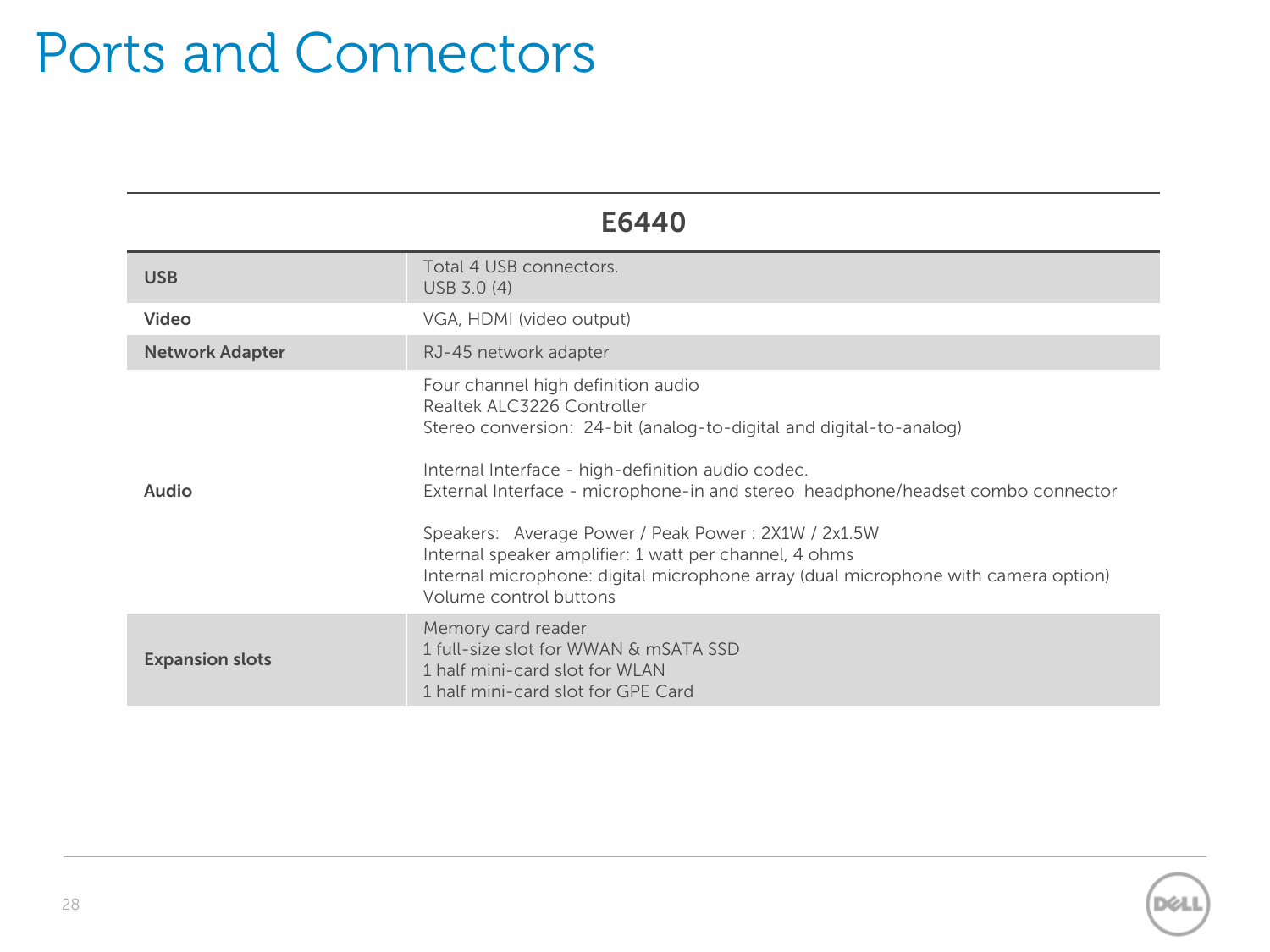### Webcam Specifications



#### **Easy Remote Collaboration:**

- Videoconference online with an optional built-in camera.
- Dell Webcam Central software pre-installed for camera setup on MS Windows 7 configurations only

| <b>Webcam Features</b>          | E6440                      |
|---------------------------------|----------------------------|
| <b>Camera Type</b>              | HD fixed focus             |
| <b>Sensor Type</b>              | CMOS sensor technology     |
| <b>Resolution: Motion Video</b> | Up to 1280 x 720 (0.92 MP) |
| <b>Resolution: Still Image</b>  | Up to 1280 x 720 (0.92MP)  |
| <b>Imaging Rate</b>             | Up to 30 frames per second |

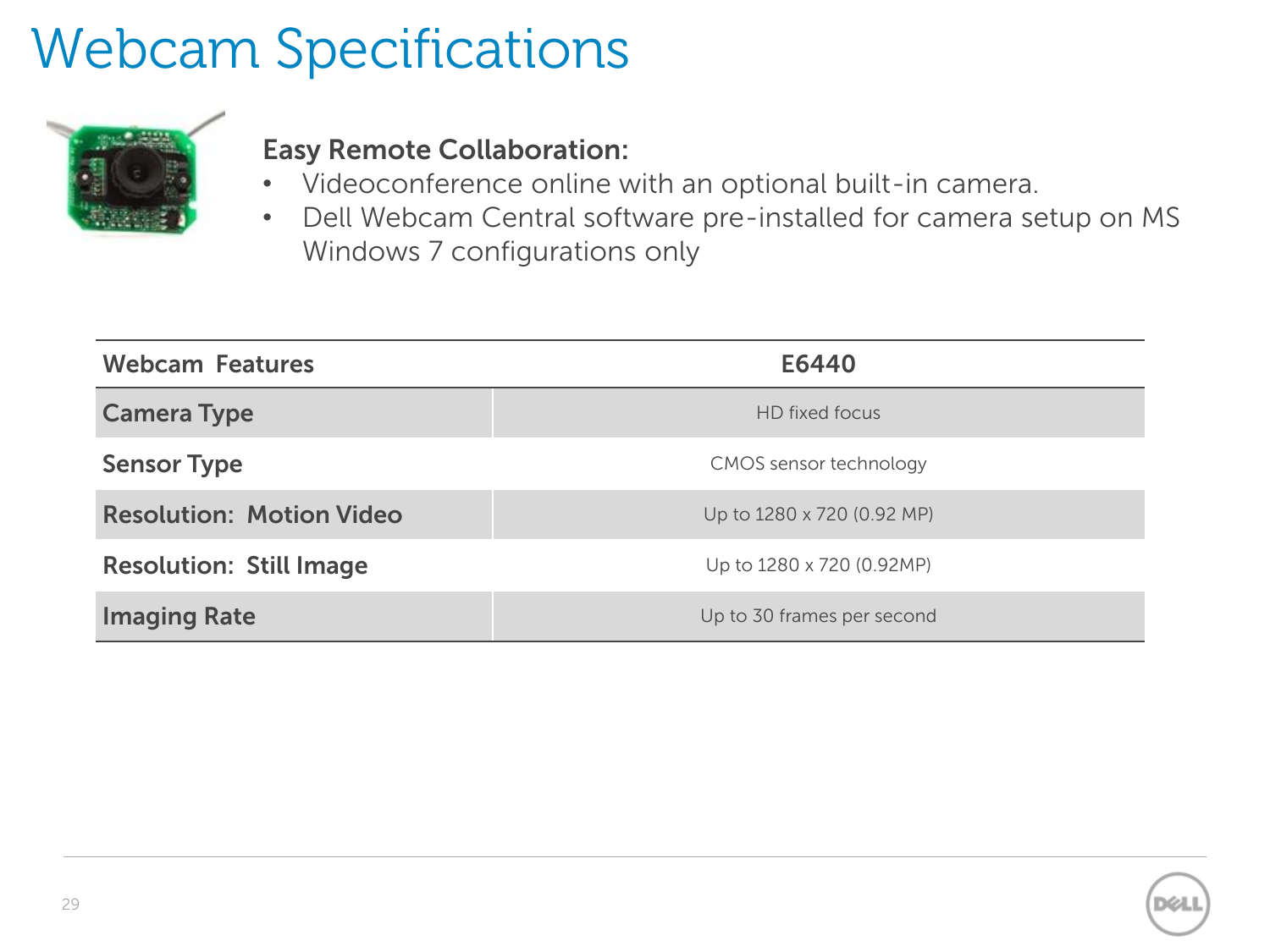#### **Intel® 6235 2X2 802.11n + Bluetooth 4.0 + WiDi**

| <b>Host interface</b>                                                                    | Half Mini Card form factor, based on PCIe electrical interface                                                                                                                                  |
|------------------------------------------------------------------------------------------|-------------------------------------------------------------------------------------------------------------------------------------------------------------------------------------------------|
| Network standard                                                                         | IEEE 802.11a/b/g/n                                                                                                                                                                              |
| <b>Wi-Fi Alliance Certifications</b>                                                     | Wi-Fi Certified for 802.11a, 802.11b, 802.11g, 802.11n, WMM, WPA, WPA2, and WPS<br>Wi-Fi Direct for peer to peer device connections                                                             |
| <b>Operating Frequency Bands</b>                                                         | 2.4 GHz and 5 GHz                                                                                                                                                                               |
| <b>Dual Stream N</b>                                                                     | Support for two transmit and receive antennas enable better wireless at the same distance when compared<br>to older 802.11a/b/g solutions.                                                      |
| Data Rate                                                                                | Up to 300 Mbps                                                                                                                                                                                  |
| <b>Power Consumption</b>                                                                 | Optimized power modes (sleep states) reduce power consumption during periods of inactivity                                                                                                      |
| Authentication<br><b>Authentication Protocols</b><br>Encryption<br><b>Product Safety</b> | WPA and WPA2, 802.1X, (EAP-TLS, TTLS, PEAP, LEAP, EAP-FAST), EAP-SIM, EAP-AKA<br>PAP, CHAP, TLS, GTC, MS-CHAP*, MS-CHAPv2<br>64-bit and 128-bit WEP, AES-CCMP, TKIP<br>UL, C-UL, CB(IEC60950-1) |
| <b>Management Capabilities Alerting</b>                                                  | <b>AMT 8.0</b>                                                                                                                                                                                  |
| <b>Government Compliance</b>                                                             | FIPS (Windows® 7 only), FISMA                                                                                                                                                                   |
| <b>Client Utility</b>                                                                    | Intel® PROSet/Wireless Software v15.x                                                                                                                                                           |
| <b>Software Support</b>                                                                  | Microsoft® WHQL certified for Windows® 7, and Windows® 8; Linux                                                                                                                                 |
| Radio On/Off                                                                             | Supported in both hardware and software                                                                                                                                                         |
| <b>LED output</b>                                                                        | Single WLAN-LED (as per Mini Card specification)                                                                                                                                                |
| Roaming                                                                                  | Supports seamless roaming between respective access points (802.11b, 802.11g, 802.11a/b/g, and<br>802.11a/b/g/n)                                                                                |
| <b>Wake On Wireless</b>                                                                  | Supported when VPro/AMT is activated, or Windows® 8 without Intel AMT                                                                                                                           |
| <b>Wireless Display</b>                                                                  | Intel WiDi Wireless Display, supports external display resolutions up to 1080p                                                                                                                  |
|                                                                                          |                                                                                                                                                                                                 |

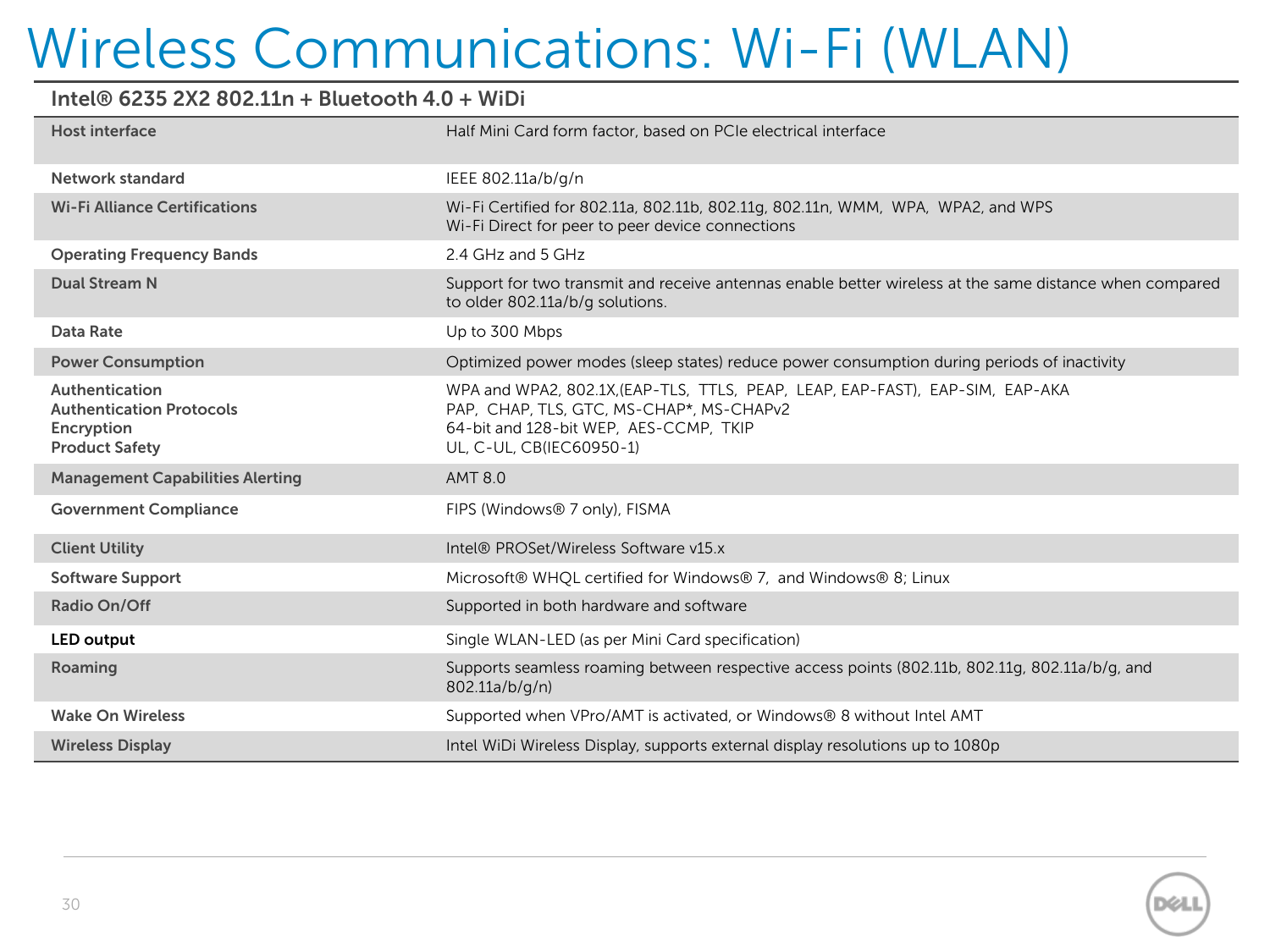#### **Intel® 6235 2X2 802.11n + Bluetooth 4.0 + WiDi**

| <b>Wireless PAN Standard</b>               | Dual Mode Bluetooth* 2.1, 2.1+EDR, 3.0, 3.0+HS, 4.0 (BLE)                                                                                                                                                                   |
|--------------------------------------------|-----------------------------------------------------------------------------------------------------------------------------------------------------------------------------------------------------------------------------|
| <b>Bluetooth Data rates</b>                | Up to 13Mbps                                                                                                                                                                                                                |
| <b>Bluetooth Operating Frequency Bands</b> | 2.4GHz                                                                                                                                                                                                                      |
| <b>Bluetooth Profiles Supported</b>        | Includes Streaming Stereo Quality Audio (A2DP), File Transfer (FTP), Dial-up Networking (DUN),<br>Mice/Keyboards (HID), Printing (BPP), Digital Image Management (transfer, print, remote camera<br>operation) (BIP), AVRCP |
| <b>Bluetooth Data Encryption</b>           | 128-bit encryption                                                                                                                                                                                                          |
| <b>Bluetooth Output Power</b>              | Power class 1                                                                                                                                                                                                               |
| Temperature                                | operating temperature 0° to +80° C<br>storage temperature of $-40^{\circ}$ to $+70^{\circ}$ C                                                                                                                               |
| <b>Humidity</b>                            | Up to 90% RH non-condensing (at temperatures of 25° C to 35° C)                                                                                                                                                             |
|                                            |                                                                                                                                                                                                                             |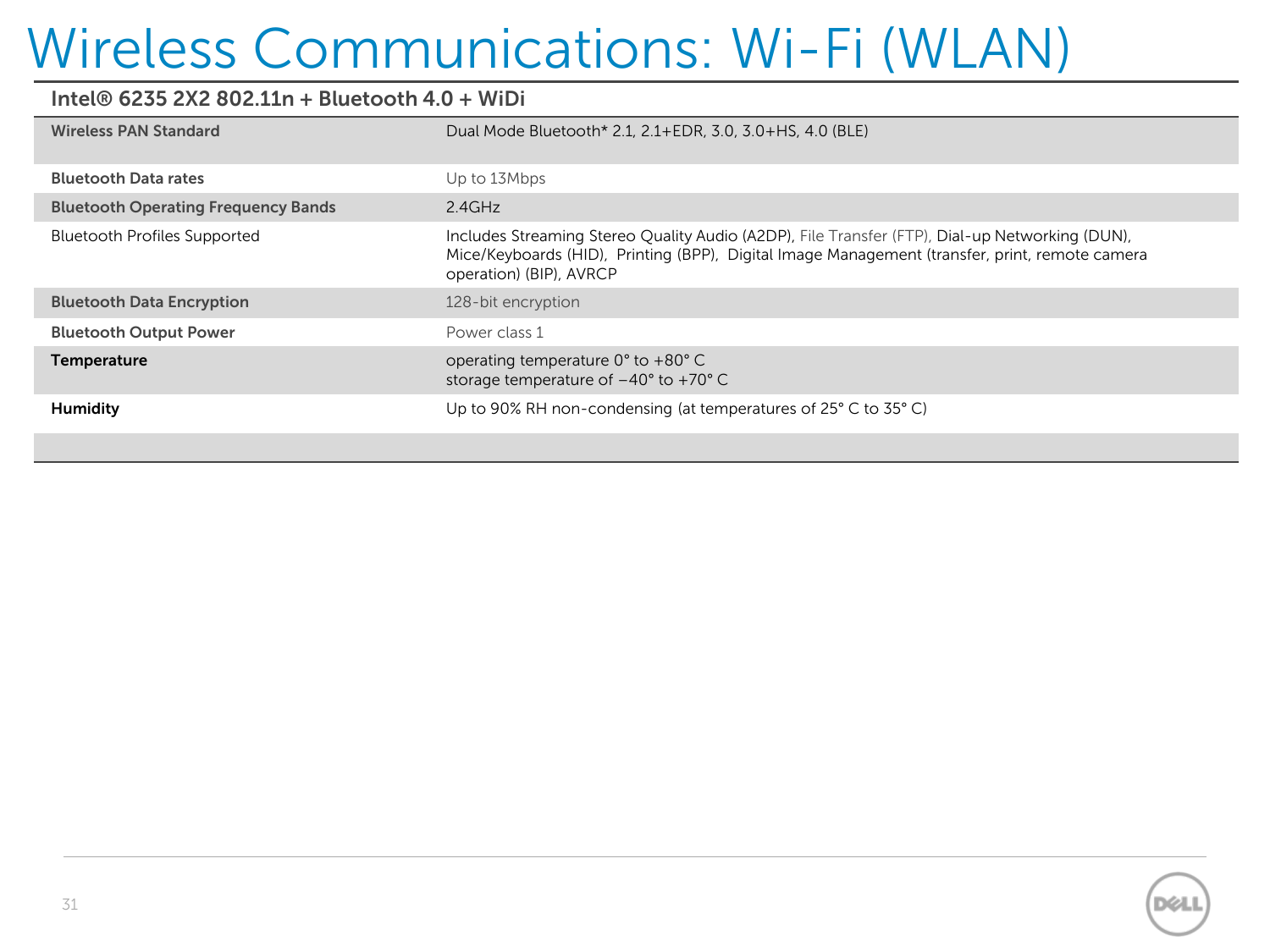#### **Intel® Centrino® Ultimate®- N 6300**

| <b>Host interface</b>                                                                    | Half Mini Card form factor, based on PCIe electrical interface                                                                                                                                       |
|------------------------------------------------------------------------------------------|------------------------------------------------------------------------------------------------------------------------------------------------------------------------------------------------------|
| Network standard                                                                         | IEEE 802.11a/b/g/n                                                                                                                                                                                   |
| <b>Wi-Fi Alliance Certifications</b>                                                     | Wi-Fi Certified for 802.11a, 802.11b, 802.11g, 802.11n, WMM, WPA, WPA2, and WPS                                                                                                                      |
| <b>Operating Frequency Bands</b>                                                         | 2.4 GHz and 5.0 GHz                                                                                                                                                                                  |
| <b>Multi-Stream N</b>                                                                    | Support for three transmit and receive antennas result in a more reliable and predictable Wi-Fi connection.                                                                                          |
| <b>Data Rate</b>                                                                         | Up to 450 Mbps                                                                                                                                                                                       |
| <b>Power Consumption</b>                                                                 | Optimized power modes (sleep states) reduce power consumption during periods of inactivity                                                                                                           |
| Authentication<br><b>Authentication Protocols</b><br>Encryption<br><b>Product Safety</b> | WPA and WPA2, 802.1X, (EAP-TLS, TTLS, PEAP, LEAP, EAP-FAST), EAP-SIM, EAP-AKA<br>PAP, CHAP, TLS, GTC, MS-CHAP, MS-CHAPv2<br>64-bit and 128-bit WEP, AES-CCMP, CKIP, TKIP<br>UL, C-UL, CB(IEC60950-1) |
| <b>Management Capabilities Alerting</b>                                                  | AMT 6.0 / DASH 1.0                                                                                                                                                                                   |
| <b>Government Compliance</b>                                                             | FIPS (Microsoft® Windows® Vista, and Windows® 7 only), FISMA                                                                                                                                         |
| <b>Client Utility</b>                                                                    | Intel® PROSet/Wireless Software v14.0                                                                                                                                                                |
| <b>Software Support</b>                                                                  | Microsoft® WHQL certified for Windows® XP,<br>Windows® Vista, and Windows® 7; Linux                                                                                                                  |
| Radio On/Off                                                                             | Supported in both hardware and software                                                                                                                                                              |
| <b>LED output</b>                                                                        | Single WLAN-LED (as per Mini Card specification)                                                                                                                                                     |
| <b>Humidity Non-Operating</b>                                                            | 50% to 90% RH non-condensing (at temperatures of 25° C to 35° C)                                                                                                                                     |
| <b>Operating Temperature</b>                                                             | 0 to $+60^{\circ}$ C                                                                                                                                                                                 |
| Roaming                                                                                  | Supports seamless roaming between respective access points (802.11b, 802.11g, 802.11a/b/g, and<br>802.11a/b/g/n)                                                                                     |
| <b>Wake On Wireless</b>                                                                  | Supported when VPro/AMT is activated                                                                                                                                                                 |
| <b>Wireless Display</b>                                                                  | Intel WiDi Wireless Display, supports external display resolutions up to 1080p (driver release post RTS for<br>WFA Wifi Display)                                                                     |

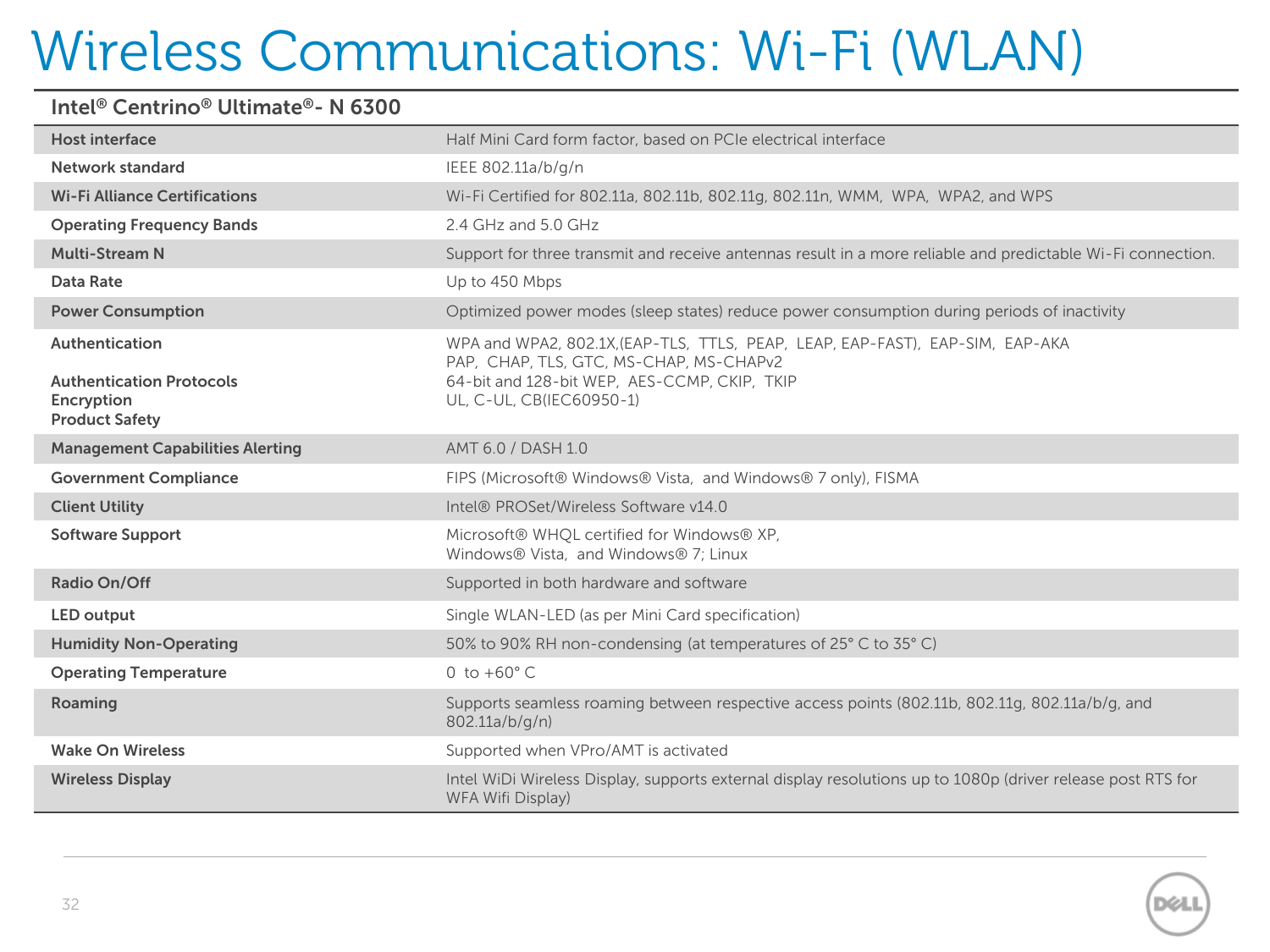#### **Dell WirelessTM DW1506 Wi-Fi**

| Host interface                                                                                                                | PCI Express™ Half Mini-Card                                                                                                                                                                                                                                                   |
|-------------------------------------------------------------------------------------------------------------------------------|-------------------------------------------------------------------------------------------------------------------------------------------------------------------------------------------------------------------------------------------------------------------------------|
| <b>Network standard</b>                                                                                                       | 802.11b, 802.11g, and 802.11n                                                                                                                                                                                                                                                 |
| <b>Wi-Fi Allliance Certifications</b>                                                                                         | 802.11b, 802.11g, WPA, WPA2, WMM                                                                                                                                                                                                                                              |
| <b>Operating Frequency Bands</b>                                                                                              | 2.4 GHz (802.11b/g/n)                                                                                                                                                                                                                                                         |
| <b>Dual Diversity Antenna Switching</b>                                                                                       | Dual diversity antenna switching for systems designed with main and auxiliary antennas.                                                                                                                                                                                       |
| Data Rate                                                                                                                     | 802.11n - Up to 150 Mbps for HT40MHz ; 802.11n - Up to 72.2 Mbps for HT20MHz<br>802.11g - Up to 54 Mbps ; 802.11b - Up to 11 Mbps                                                                                                                                             |
| <b>Receive Sensitivity</b>                                                                                                    | 802.11n: -65 dBm @ 150 Mbps ; -68 dBm @ 72.2Mbps<br>802.11g: -70 dBm @ 54 Mbps ; -88 dBm @ 6 Mbps<br>802.11b: -85 dBm @ 11 Mbps ; -90 dBm @ 1 Mbps                                                                                                                            |
| <b>Power Consumption</b>                                                                                                      | TX Average: 1023 mW, RX Average: 594 mW                                                                                                                                                                                                                                       |
| <b>Security</b><br>Authentication<br><b>EAP Methods</b><br>Single Sign On<br>Encryption<br><b>Cisco Compatible Extensions</b> | Open, Shared, WPA, WPA-PSK, WPA2, WPA2-PSK, CCKM<br>MD5, LEAP, EAP-FAST, EAP-TLS, PEAP(TLS, MS-CHAPv2, GTC)<br>Open, Shared, MD5, LEAP, EAP-FAST, EAP-TLS, PEAP(TLS, MS-CHAPv2, GTC), Smart Cards<br>WEP (64 bit/128 bit), CKIP (XP), TKIP, AES-CCMP<br>Version 5 (Windows 7) |
| <b>Client Utility</b>                                                                                                         | Passpoint (Hotspot2.0), UnifiedApp, Trouble shooting                                                                                                                                                                                                                          |
| <b>Software Support</b>                                                                                                       | Microsoft® WHQL certified for Windows® 7 and Windows® 8                                                                                                                                                                                                                       |
| Radio On/Off                                                                                                                  | Hardware and software on/off disables transmit and<br>receive to comply with aviation in-flight restrictions                                                                                                                                                                  |
| LED output                                                                                                                    | Wireless enable.                                                                                                                                                                                                                                                              |
| Humidity                                                                                                                      | 5-90% (non-condensing)                                                                                                                                                                                                                                                        |
| Temperature                                                                                                                   | Operating 0 to +75C; Storage -40 to +85C                                                                                                                                                                                                                                      |
| Roaming                                                                                                                       | Seamless roaming between 802.11b, 802.11b/g,<br>and 802.11n access points                                                                                                                                                                                                     |
| <b>Wake On Wireless</b>                                                                                                       | Supported when using Magic Packet over the Air                                                                                                                                                                                                                                |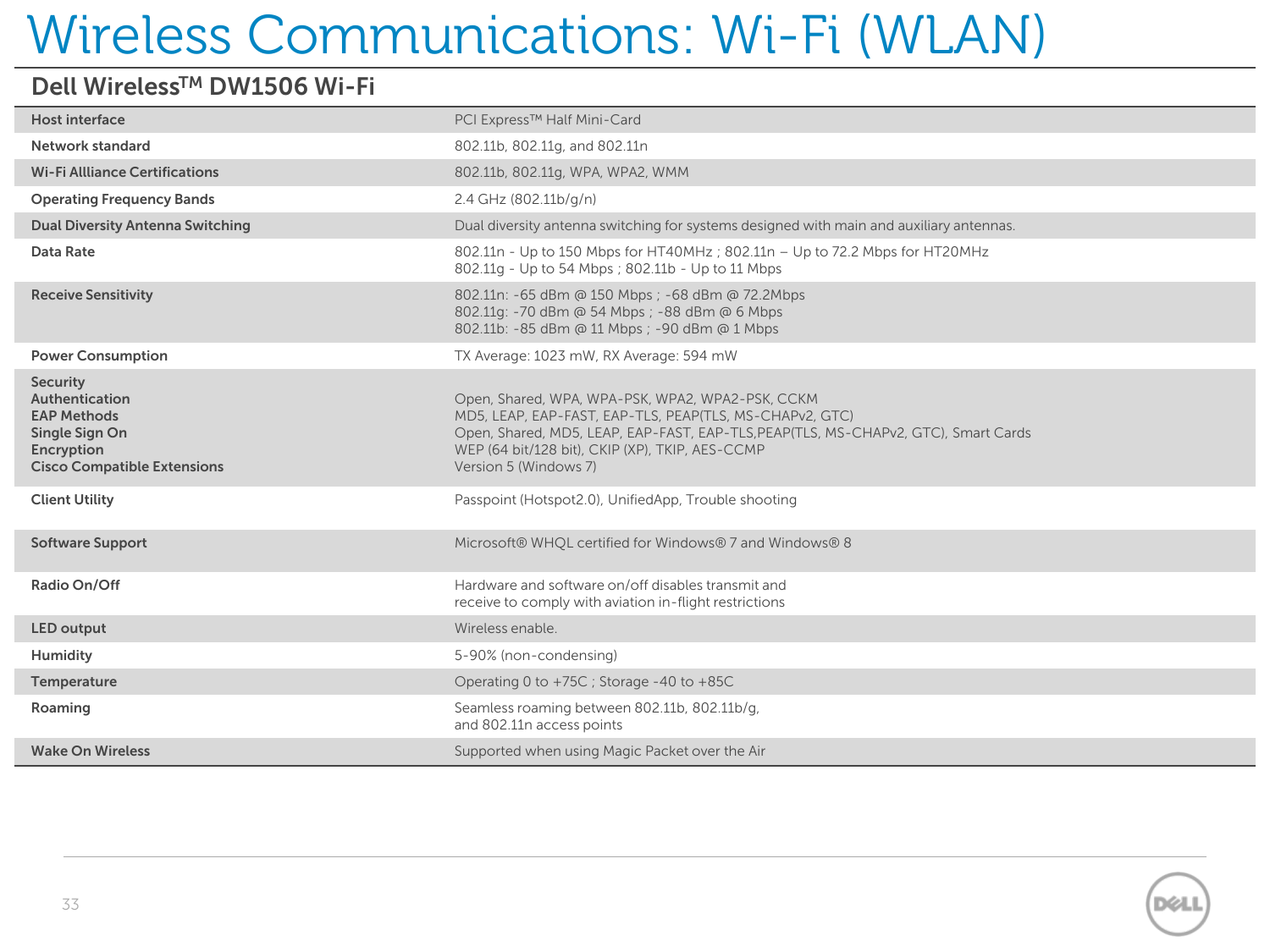# Wireless Communications: Mobile Broadband

#### **Dell WirelessTM DW5570 HSPA+ Mini Card**

| Carrier                 | <b>AT&amp;T Mobility</b>                                              | Vodafone                                                      | <b>TeliaSonera</b>                                                    | Rogers                                                        | Telstra                                                               |
|-------------------------|-----------------------------------------------------------------------|---------------------------------------------------------------|-----------------------------------------------------------------------|---------------------------------------------------------------|-----------------------------------------------------------------------|
| <b>Network</b>          | $HSPA+}/3G$                                                           | $HSPA+}/3G$                                                   | HSPA/3G                                                               | $HSPA+}/3G$                                                   | $HSPA+ / 3G$                                                          |
| <b>Speed (Downlink)</b> | $< 21.1$ Mbps <sup>8</sup>                                            | $< 21.1$ Mbps <sup>8</sup>                                    | $<$ 7.2 Mbps <sup>8</sup>                                             | $< 21.1$ Mbps <sup>8</sup>                                    | $< 21.1$ Mbps <sup>8</sup>                                            |
| <b>Speed (Uplink)</b>   | $< 5.76$ Mbps <sup>8</sup>                                            | $< 5.76$ Mbps <sup>8</sup>                                    | $< 2.0$ Mbps <sup>8</sup>                                             | $< 5.76$ Mbps <sup>8</sup>                                    | $< 5.76$ Mbps <sup>8</sup>                                            |
| <b>Fallback Network</b> | <b>EDGE/GPRS</b>                                                      | <b>EDGE/GPRS</b>                                              | <b>EDGE/GPRS</b>                                                      | <b>EDGE/GPRS</b>                                              | <b>EDGE/GPRS</b>                                                      |
| <b>Fallback Speed</b>   | <b>EDGE</b><br>247.4 $Kbps8$<br><b>GPRS</b><br>85.6 Kbps <sup>8</sup> | EDGE<br>247.4 $Kbps8$<br><b>GPRS</b><br>$85.6$ Kbps $8$       | <b>EDGE</b><br>247.4 $Kbps8$<br><b>GPRS</b><br>85.6 Kbps <sup>8</sup> | EDGE<br>247.4 $Kbps8$<br><b>GPRS</b><br>$85.6$ Kbps $8$       | <b>EDGE</b><br>247.4 $Kbps8$<br><b>GPRS</b><br>85.6 Kbps <sup>8</sup> |
| <b>Frequency Bands</b>  | 850/1900<br><b>HSPA/WCDMA</b><br>850/1900<br>EDGE/GPRS                | 900/2100<br><b>HSPA/WCDMA</b><br>900/1800<br><b>EDGE/GPRS</b> | 900/2100<br><b>HSPA/WCDMA</b><br>900/1800<br><b>EDGE/GPRS</b>         | 850/1900<br><b>HSPA/WCDMA</b><br>850/1900<br><b>EDGE/GPRS</b> | 850/2100<br><b>HSPA/WCDMA</b><br>900/1800<br><b>EDGE/GPRS</b>         |
| <b>SIM</b>              | Yes                                                                   | Yes                                                           | Yes                                                                   | Yes                                                           | Yes                                                                   |
| <b>GPS</b>              | Autonomous,<br>A-GPS                                                  | Autonomous,<br>A-GPS                                          | Autonomous,<br>A-GPS                                                  | Autonomous,<br>A-GPS                                          | Autonomous,<br>A-GPS                                                  |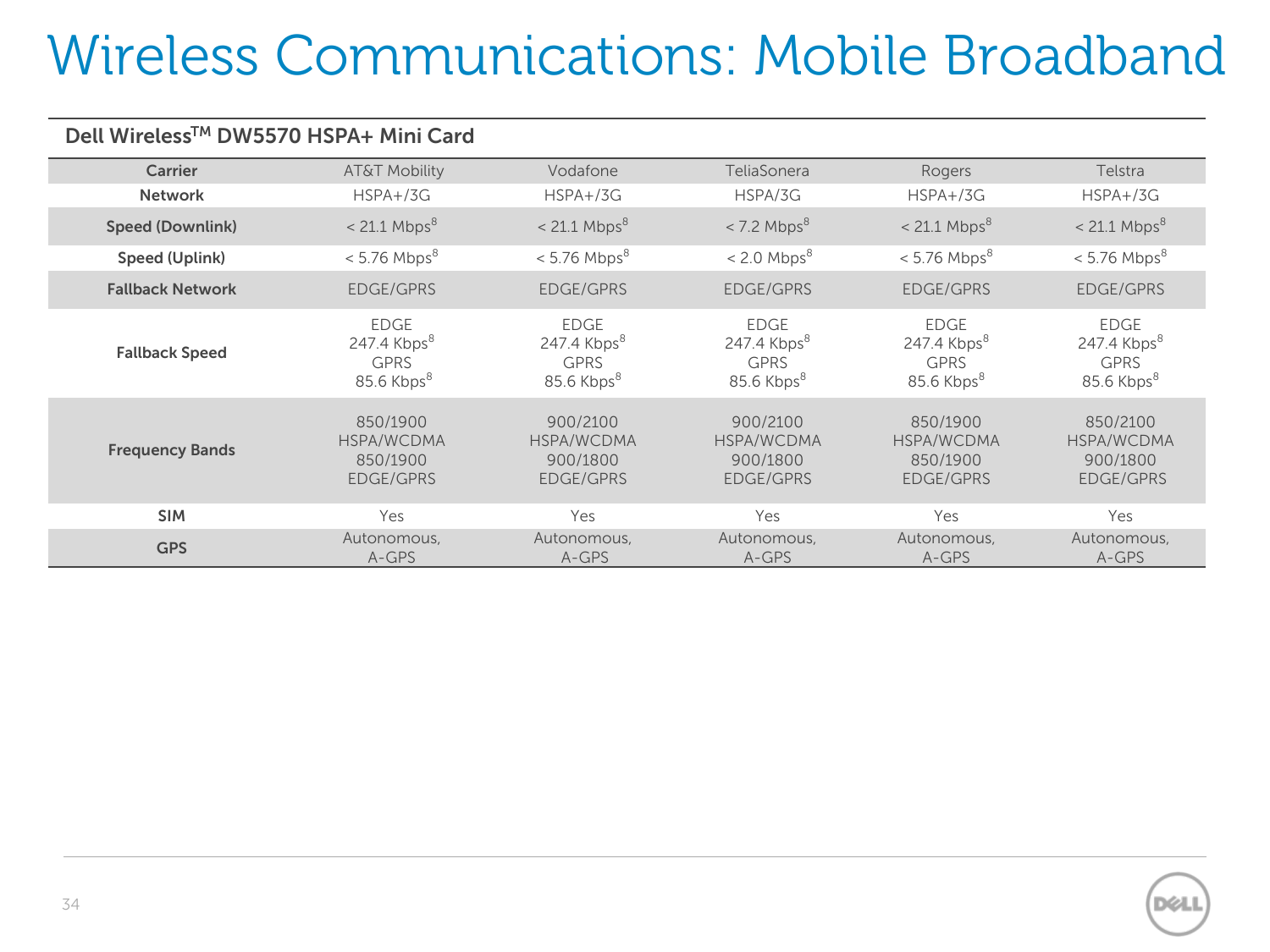### Wired Communications

| <b>Integrated Modem</b>      |                |
|------------------------------|----------------|
| V.92 Data/Fax Internal Modem | Optional       |
| Bus                          | <b>HDA Bus</b> |

| Network Adapter (NIC) - Intel - E6540                                       |                                                                                                                                                                            |
|-----------------------------------------------------------------------------|----------------------------------------------------------------------------------------------------------------------------------------------------------------------------|
| Intel® I217 Gigabit Ethernet Controller                                     | Integrated on system board                                                                                                                                                 |
| <b>External connector type</b>                                              | RJ-45                                                                                                                                                                      |
| <b>Data Rates</b>                                                           | 10/100/1000 Mbps                                                                                                                                                           |
| <b>Controller bus architecture</b>                                          | <b>PCI-e V1.1x1</b>                                                                                                                                                        |
| <b>Power consumption</b><br>(full operation per data rate connection speed) | 1000 Mbps: 535 mW<br>100 Mbps: 260 mW<br>10 Mbps: 304 mW                                                                                                                   |
| Power consumption (standby operation)                                       | No Link (low power mode): 17 mW<br>No Link (w/ WOL): N/A (can't wake on LAN when there is no cable/link)<br>10 Mbps Idle (w/ WOL): 73 mW<br>100 Mbps Idle (w/ WOL): 180 mW |
| <b>IEEE standards compliance</b>                                            | 802.3, 802.3ab, 802.3u, 802.az                                                                                                                                             |
| <b>Boot ROM Support</b>                                                     | <b>PXE</b>                                                                                                                                                                 |
| <b>Network Transfer Rate</b>                                                | Full duplex at 10, 100, or 1000 Mbps and<br>half duplex at 10 or 100 Mbps.                                                                                                 |
| <b>Operating Temp/Storage Temp</b>                                          | 0C to 85C/-40C to 125C                                                                                                                                                     |
| <b>Operating Humidity</b>                                                   | 20% to 80% (non-condensing)                                                                                                                                                |
| <b>Operating System Driver support</b>                                      | DOS, Win Server 2008/2012, Linux, Win7, Win8                                                                                                                               |
| <b>Manageability</b>                                                        | WOL, PXE                                                                                                                                                                   |
| <b>Management Capabilities Alerting</b>                                     | AMT 9.0 / DASH 1.1                                                                                                                                                         |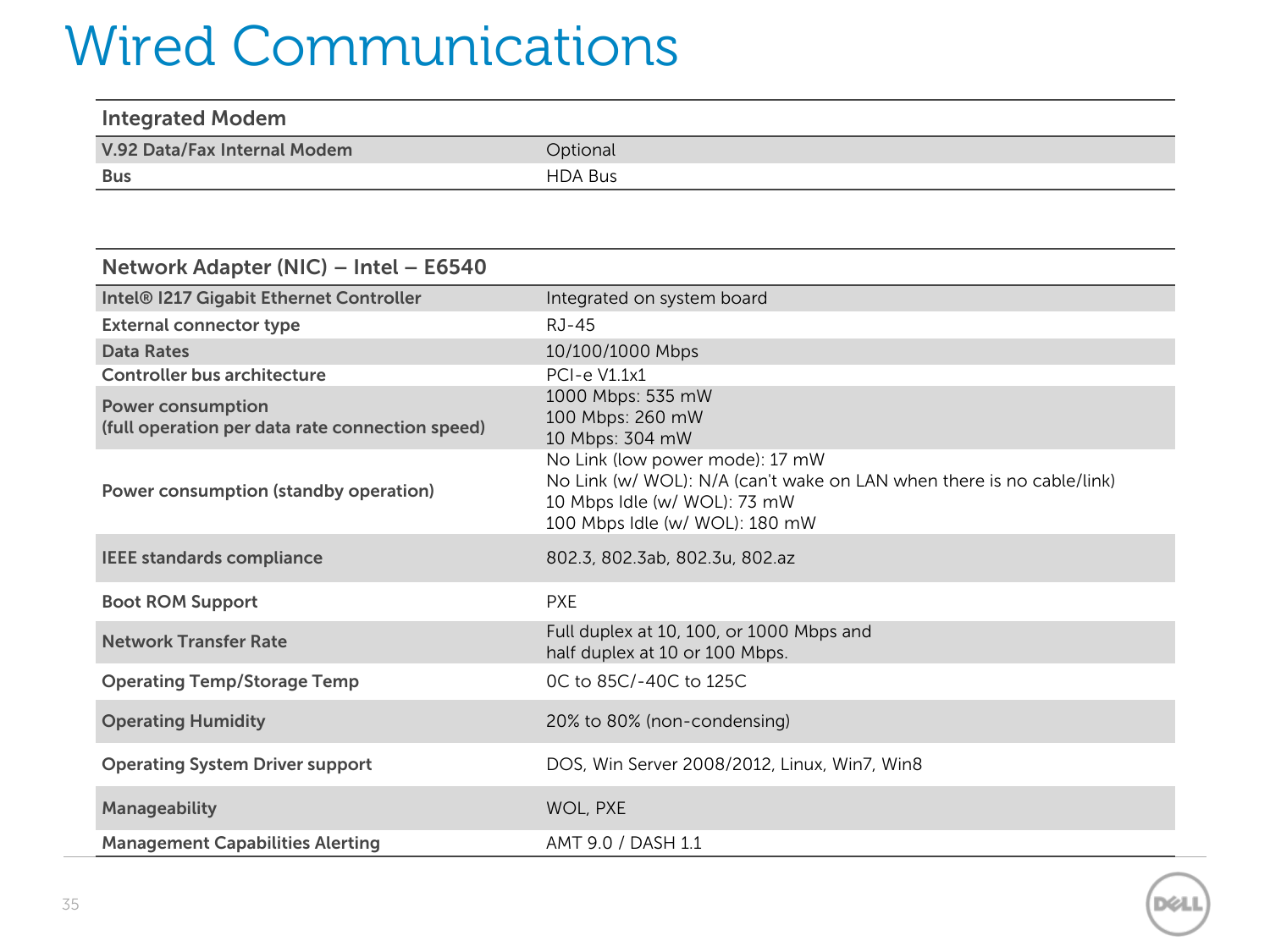# Integrated Graphics Controller

| <b>Integrated Graphics Controller</b>                                                    | Intel HD, HD 4600 (Intel Haswell i3/i5/i7 Processors)                                                                                                                       |
|------------------------------------------------------------------------------------------|-----------------------------------------------------------------------------------------------------------------------------------------------------------------------------|
| <b>Model</b>                                                                             | E6440                                                                                                                                                                       |
| <b>Bus Type</b>                                                                          | Internal PCIe                                                                                                                                                               |
| <b>Memory Interface</b>                                                                  | N/A (unified memory architecture)                                                                                                                                           |
| <b>Clock Speeds</b>                                                                      | Core i7: 400 MHz graphics core<br>Core i5: 400 MHz graphics core<br>Core i3: N/A                                                                                            |
| <b>Max Graphics dynamic frequency</b>                                                    | Core i7: 1300MHz<br>Core i5: 1250MHz or 1150MHz depending on CPU SKU<br>Core i3: N/A                                                                                        |
| <b>Estimated Maximum Power Consumption</b>                                               | <b>NA</b>                                                                                                                                                                   |
| <b>Display Support</b>                                                                   | LVDS (internal), Analog VGA, HDMI, DisplayPort (using E-Port Replicator/Plus)                                                                                               |
| <b>Maximum Color Depth</b>                                                               | 32bit                                                                                                                                                                       |
| <b>Maximum Vertical Refresh Rate</b>                                                     | Up to 85Hz depending on resolution                                                                                                                                          |
| <b>Operating Systems Graphics/ Video API Support</b>                                     | DirectX 11,1 (Windows 8 only), OpenGL 3.2                                                                                                                                   |
| <b>Supported Resolutions and Max Refresh Rates (Hz)</b><br>(Note: Analog and/or digital) | Max Digital: (HDMI)<br>1920x1080/32bpp @60Hz<br>Max Digital: (DisplayPort)<br>2560x2048/32bpp @60Hz<br>Analog: (VGA)<br>1600x1200/32bpp @ 85Hz or<br>1920x1200/32bpp @ 60Hz |
| <b>Numbers of Displays Supported</b>                                                     | 3 max                                                                                                                                                                       |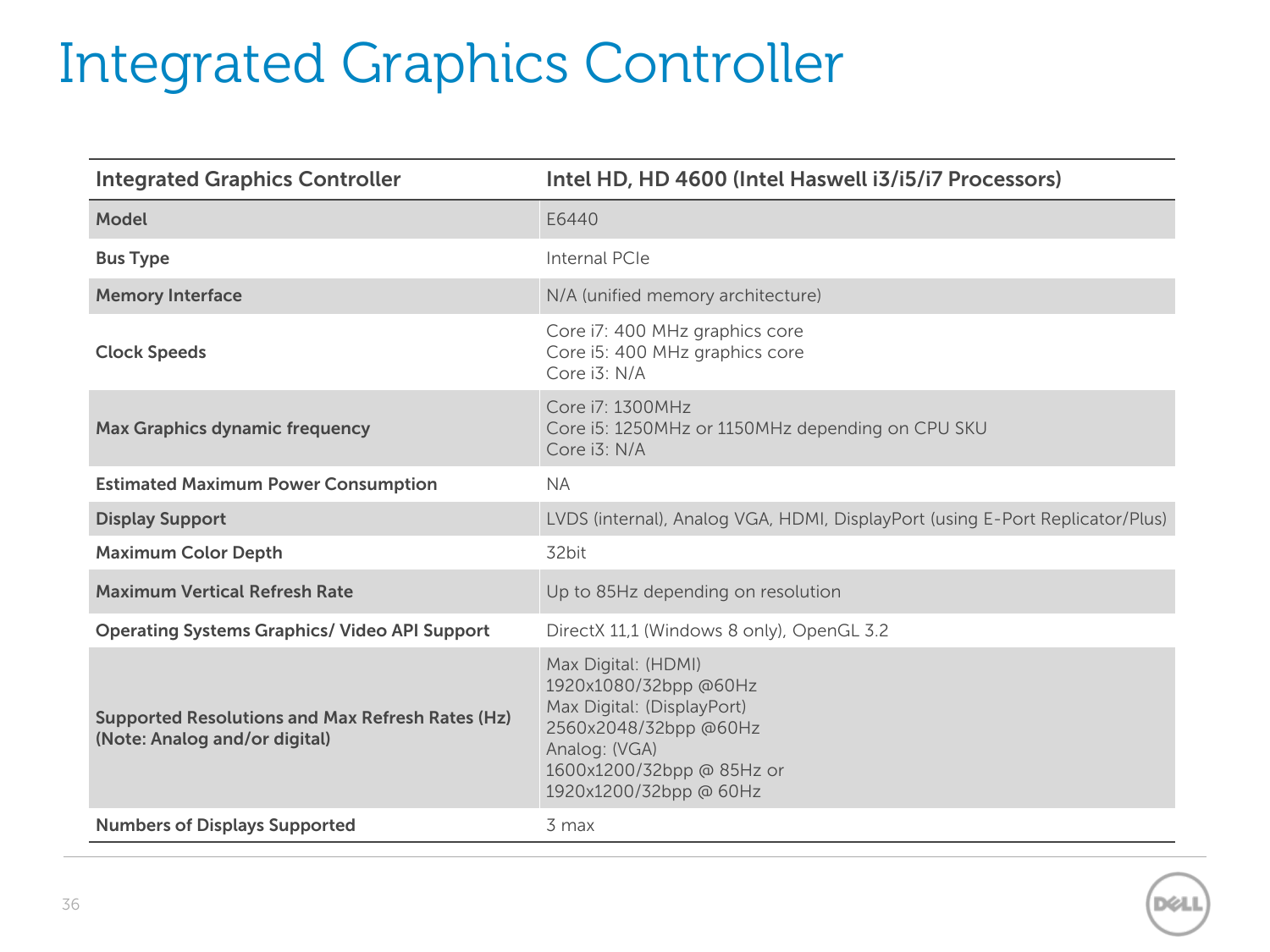### AMD Discrete Graphics Controller

| <b>Graphics Controller</b>                                                               | AMD® Radeon HD™ 8690M (GDDR5 2GB) Discrete<br>Graphics with AMD PowerXpress™                                                           |
|------------------------------------------------------------------------------------------|----------------------------------------------------------------------------------------------------------------------------------------|
| <b>Models</b>                                                                            | E6440                                                                                                                                  |
| <b>Graphics Memory</b>                                                                   | 2GB GDDR5                                                                                                                              |
| <b>Bus Type</b>                                                                          | Internal PCIe                                                                                                                          |
| <b>Memory Interface</b>                                                                  | $64 - Bit$                                                                                                                             |
| <b>Clock Speeds</b>                                                                      | 975 MHz graphics core                                                                                                                  |
| <b>Estimated Maximum Power Consumption</b>                                               | 26W                                                                                                                                    |
| <b>Display Support</b>                                                                   | LVDS, Analog VGA, HDMI, DisplayPort, DVI(requires optional E-Port<br>or E-Port Plus)                                                   |
| <b>Maximum Color Depth</b>                                                               | 32bit (16.7 million)                                                                                                                   |
| <b>Maximum Vertical Refresh Rate</b>                                                     | Up to 85Hz depending on resolution                                                                                                     |
| <b>Operating Systems Graphics/ Video API Support</b>                                     | DirectX 11.1, OpenGL 4.1                                                                                                               |
| <b>Supported Resolutions and Max Refresh Rates (Hz)</b><br>(Note: Analog and/or digital) | Max Digital:<br>2560x1600/32bpp @60Hz<br>Analog:<br>1920x1200/32bpp @ 110Hz or<br>2048x1536/32bpp @ 85Hz<br>Min: 800x600/16bpp @ 440Hz |
| Numbers of Displays Supported*                                                           | Un-Docked $-$ 3 max<br>Docked $-$ 3 max<br>Note: Docked requires optional E-port or E-Port Plus                                        |

\* All display outputs are driven by the Intel graphics solution. Discrete graphics does not directly drive any display outputs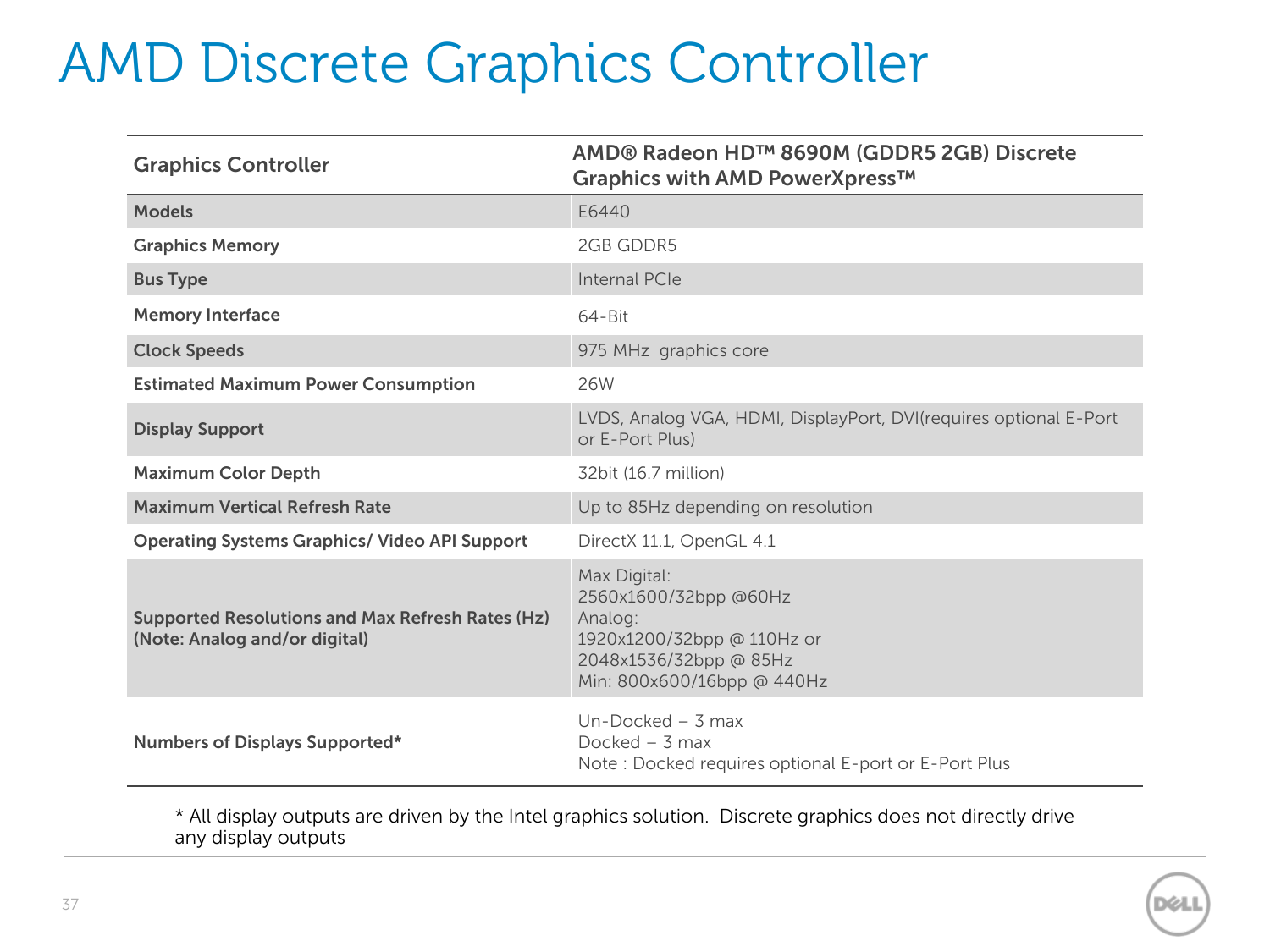# Display

| E6440                        | 14.0" HD<br>Anti-Glare LCD display with LED backlight |
|------------------------------|-------------------------------------------------------|
| <b>Type</b>                  | <b>HD Anti-Glare</b>                                  |
| Luminance (typical)          | 200 nits                                              |
| <b>Dimensions</b>            |                                                       |
| Height                       | 205.6mm(maximum)                                      |
| Width                        | 320.9mm(maximum)                                      |
| Diagonal                     | 14.0''                                                |
| <b>Native Resolution</b>     | 1366 x 768                                            |
| <b>Megapixels</b>            | 1.05                                                  |
| <b>Pixels per Inch (PPI)</b> | 112                                                   |
| <b>Contrast Ratio (min)</b>  | 300:1                                                 |
| <b>Response Time (max)</b>   | 25 msec rise/fall                                     |
| <b>Refresh Rate</b>          | 60 Hz                                                 |
| <b>Horizontal View Angle</b> | $+/- 40$ degrees                                      |
| <b>Vertical View Angle</b>   | $+10/-30$ degrees                                     |
| <b>Pixel Pitch</b>           | 0.2265 mm                                             |

**Power Consumption (maximum)** 3.8 W

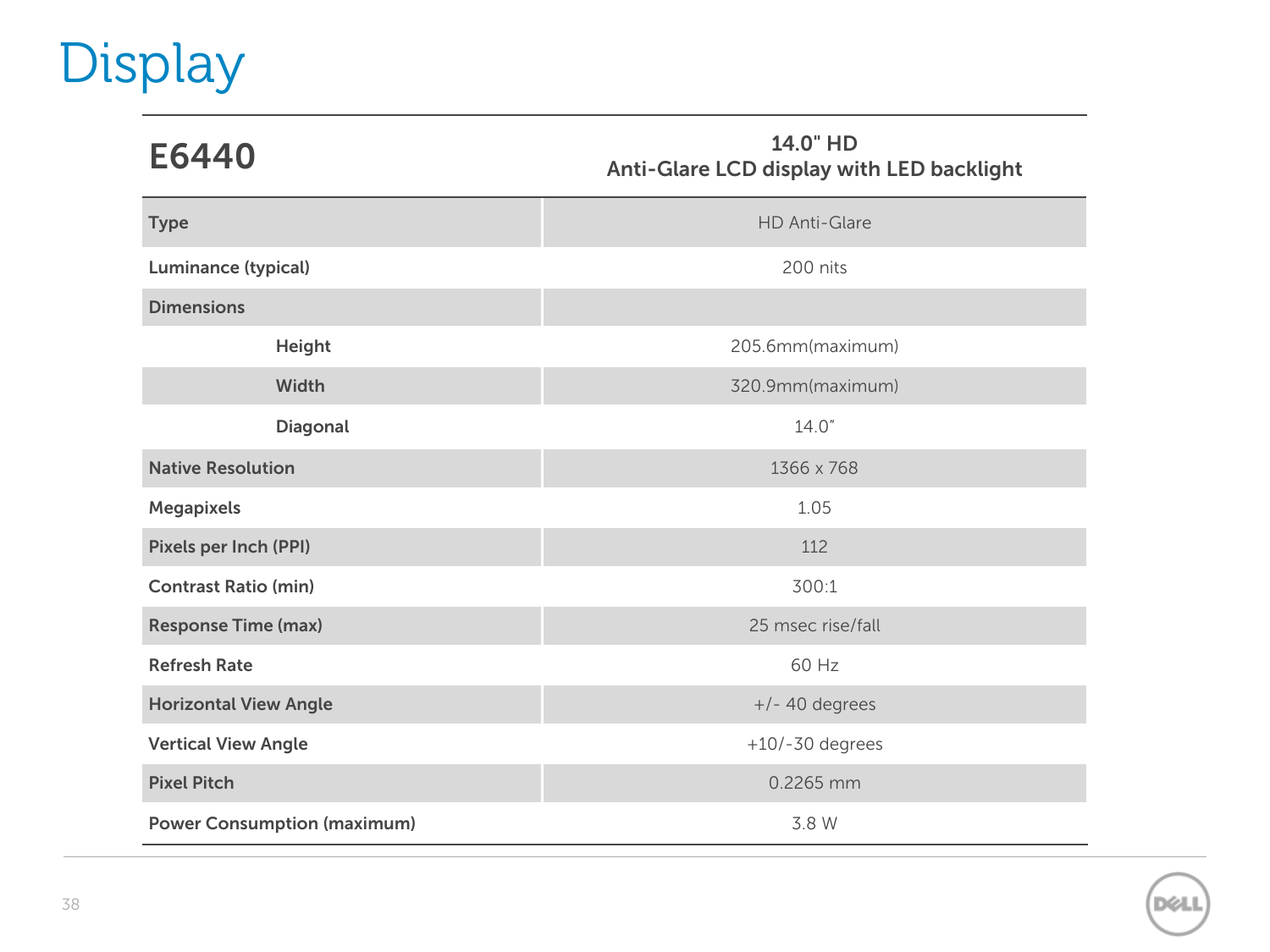# Display

| E6440                              | 14.0" HD+<br>Anti-Glare LCD display with LED backlight |
|------------------------------------|--------------------------------------------------------|
| <b>Type</b>                        | HD+ Anti-Glare                                         |
| <b>Luminance (typical)</b>         | 300 nits                                               |
| <b>Dimensions</b>                  |                                                        |
| Height                             | 205.6mm(maximum)                                       |
| Width                              | 320.9mm(maximum)                                       |
| Diagonal                           | 14.0"                                                  |
| <b>Native Resolution</b>           | 1600 x 900                                             |
| <b>Megapixels</b>                  | 1.44                                                   |
| Pixels per Inch (PPI)              | 131                                                    |
| <b>Contrast Ratio (min)</b>        | 300:1                                                  |
| <b>Response Time (max)</b>         | 25 msec rise/fall                                      |
| <b>Refresh Rate</b>                | 60 Hz                                                  |
| <b>Horizontal View Angle</b>       | $+/- 40$ degrees                                       |
| <b>Vertical View Angle</b>         | $+10/-30$ degrees                                      |
| <b>Pixel Pitch</b>                 | 0.1932 mm                                              |
| <b>Power Consumption (maximum)</b> | 6.3 W                                                  |

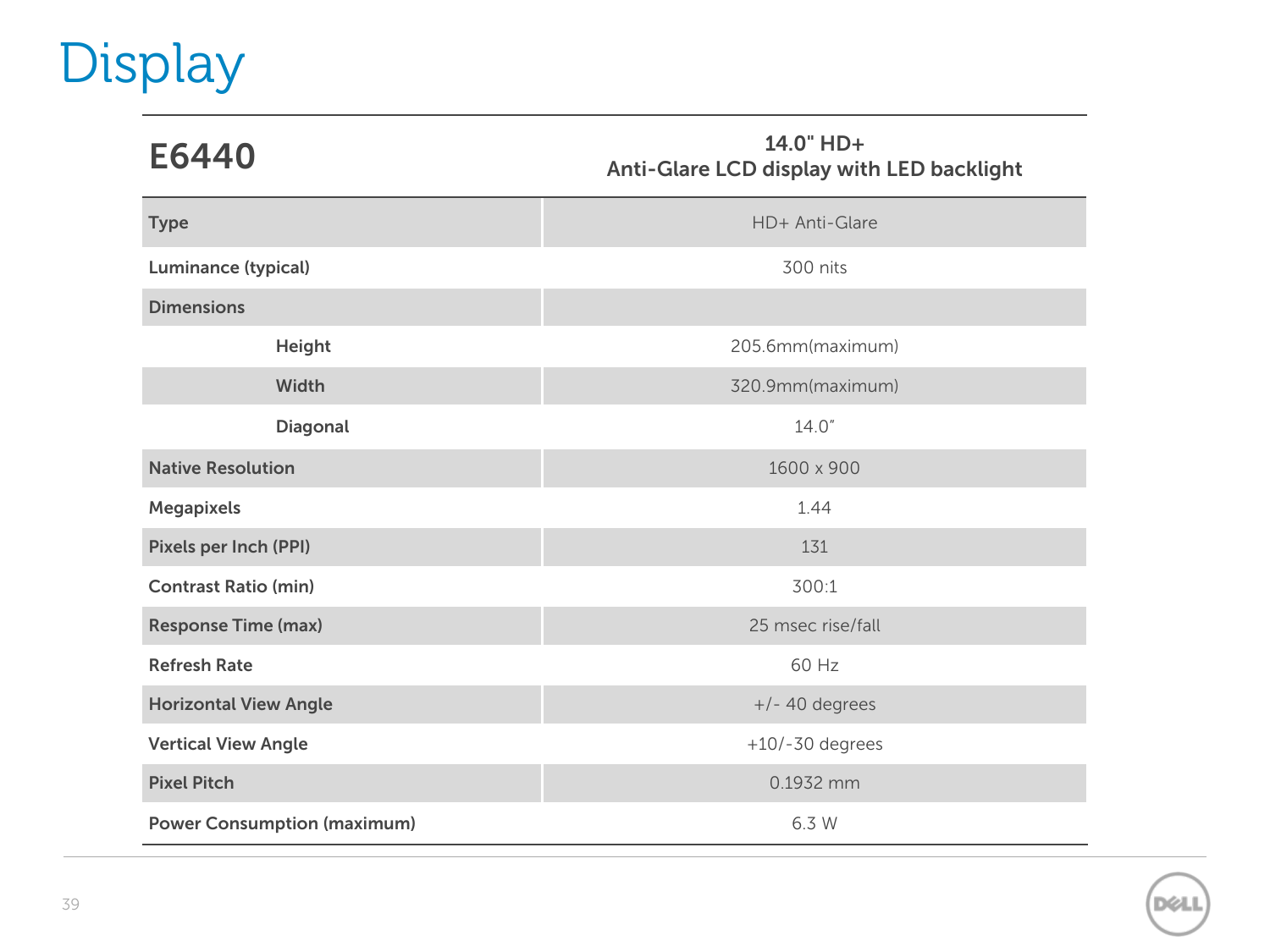## Latitude E6440 – Battery Specification

|                            | 6cell 65Whr                                                  | 9cell 97Whr                                                                                                                                                          |  |
|----------------------------|--------------------------------------------------------------|----------------------------------------------------------------------------------------------------------------------------------------------------------------------|--|
| <b>Battery Type</b>        | Lithium ion                                                  | Lithium ion                                                                                                                                                          |  |
| Dimension                  |                                                              |                                                                                                                                                                      |  |
| Length                     | 208.00 mm (8.18")                                            | 214.00 mm (8.43")                                                                                                                                                    |  |
| Width                      | 48.08 mm (1.9")                                              | 71.79 mm (2.83")                                                                                                                                                     |  |
| Height                     | 20.00 mm (0.79")                                             | 20.00 mm (0.79")                                                                                                                                                     |  |
| Weight                     | 348.00 g (0.77 lb)                                           | 524.00 g (1.16 lb)                                                                                                                                                   |  |
| Voltage                    | 11.1VDC                                                      | 11.1VDC                                                                                                                                                              |  |
| Typical Amp-hour capacity  | 6.0Ahr                                                       | 9.0Ahr                                                                                                                                                               |  |
| Typical Watt-hour capacity | 65Whr                                                        | 97Wh                                                                                                                                                                 |  |
| Temperature                |                                                              |                                                                                                                                                                      |  |
| Operating                  | °F                                                           | Charge: 0 °C to 50 °C, 32 °F to 158 °F Charge: 0 °C to 50 °C, 32 °F to 158 °F<br>Discharge: 0 °C to 70 °C, 32 °F to 122 Discharge: 0 °C to 70 °C, 32 °F to 122<br>°F |  |
| Non-Operating              | -20 °C to 65 °C<br>4 °F to 149 °F                            | -20 °C to 65 °C<br>4 °F to 149 °F                                                                                                                                    |  |
| Charging time              | 0~15degC: 4 hour<br>16~45degC: 2 hours<br>46~60degC: 3 hours | 0~15degC: 4 hour<br>16~45degC: 2 hours<br>46~60degC: 3 hours                                                                                                         |  |
| ExpressCharge Capable      | Yes                                                          | Yes                                                                                                                                                                  |  |
| <b>BATTMAN Capable</b>     | Yes                                                          | Yes                                                                                                                                                                  |  |

#### **Express charge benefits**

- For a battery advertised as having the ExpressCharge™ feature, the battery typically will have greater than 80% charge
- after about an hour of charging with the system off, and fully charge in about 2 hours with the system off.
- Enabling Expresscharge™ requires that both the Latitude notebook and the battery that is used on the system be
- $^{40}$  ExpressCharge™ capable. If any of the above requirements is missing, ExpressCharge™ will not be enabled.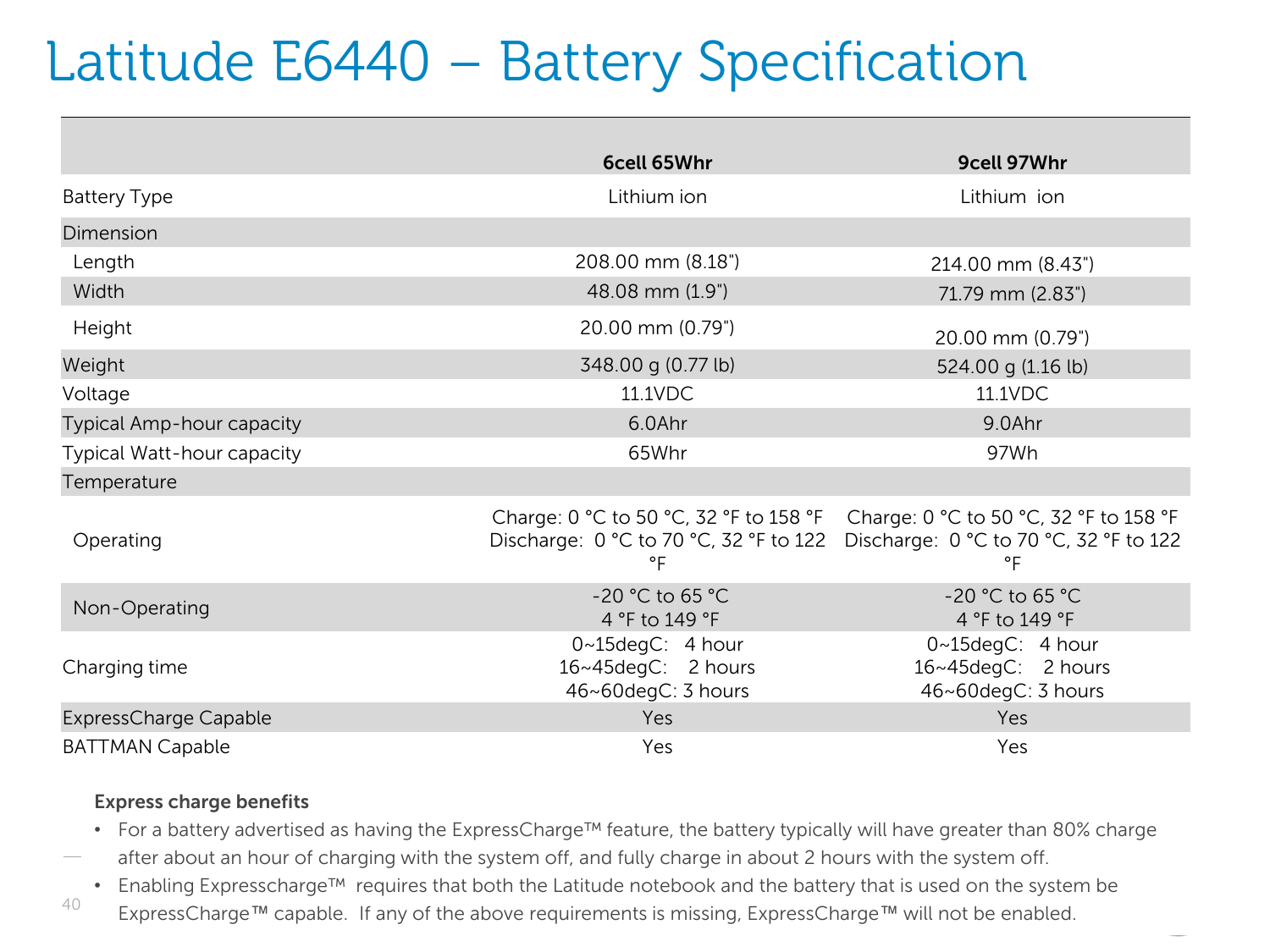#### Power Adapters

| Adapter<br><b>Specifications</b> | 90W Auto/Air<br><b>DC</b>   | E4 65W                       | 65W<br><b>BFR/PVC free</b>   | E5 65W                         | <b>E5 90W</b>                  | E4 130W                      |
|----------------------------------|-----------------------------|------------------------------|------------------------------|--------------------------------|--------------------------------|------------------------------|
| Input voltage                    | 11-16VDC                    | 100 to 240 VAC               | 100 to 240 VAC               | 100 to 240 VAC                 | 100 to 240 VAC                 | 100 to 240 VAC               |
| Input current (max)              | 9.0 A                       | 1.5A                         | 1.5A                         | 1.5A                           | 1.6A                           | 1.8A                         |
| Input frequency                  | N/A                         | 50 to 60 Hz                  | 50 to 60 Hz                  | 50 to 60 Hz                    | 50 to 60 Hz                    | 50 to 60 Hz                  |
| <b>Output current</b>            | 4.62 A<br>(continuous)      | 3.34 A<br>(continuous)       | 3.34 A (continuous)          | 3.34 A (continuous)            | 4.62 A (continuous)            | 6.7A (continuous)            |
| <b>Rated output</b><br>voltage   | 19.5 VDC                    | 19.5 VDC                     | 19.5 VDC                     | 19.5 VDC                       | 19.5 VDC                       | 19.5 VDC                     |
| Weight (lbs)                     | 0.26                        | 0.64                         | 0.64                         | 0.51                           | 0.70                           | 1.15                         |
| Weight (kg)                      | 0.12                        | 0.29                         | 0.29                         | 0.23                           | 0.32                           | 0.52                         |
| <b>Dimensions</b><br>(inches)    | $3.2 \times 0.81$           | $1.1 \times 1.9 \times 4.3$  | $1.1 \times 1.9 \times 4.3$  | $0.87 \times 2.60 \times 4.17$ | $0.87 \times 2.60 \times 5.12$ | $1.0 \times 3.0 \times 6.1$  |
| Dimensions (mm)                  | 81.8 x 20.6                 | 28 x 47 x 108                | 28 x 47 x 108                | 22 x 66 x 106                  | 22 x 66 x 130                  | 25.4 x 76.2 x 154.7          |
| Temperature<br>range:            | $0^\circ$ to 45 $\circ$ C   | $0^\circ$ to 40 $^\circ$ C   | $0^\circ$ to 40 $^\circ$ C   | $0^\circ$ to 40 $^\circ$ C     | $0^\circ$ to 40 $^\circ$ C     | $0^\circ$ to 40 $^\circ$ C   |
| Operating                        | 32° to 113F                 | 32° to 104°F                 | 32° to 104°F                 | 32° to 104°F                   | 32° to 104°F                   | 32° to 104°F                 |
|                                  | $-40^\circ$ to 70 $\circ$ C | $-40^\circ$ to 70 $\circ$ C  | $-40^\circ$ to 70 $\circ$ C  | $-40^\circ$ to 70 $\circ$ C    | $-40^\circ$ to 70 $\circ$ C    | $-40^\circ$ to 70 $\circ$ C  |
| <b>Storage</b>                   | -40° to 158°F               | $-40^\circ$ to 158 $\circ$ F | $-40^\circ$ to 158 $\circ$ F | $-40^\circ$ to 158 $\circ$ F   | $-40^\circ$ to 158 $\circ$ F   | $-40^\circ$ to 158 $\circ$ F |

• AC adapters are compliant with the ErP II Lot 6 new Europe Regulatory Power Requirements effective 1/3/2013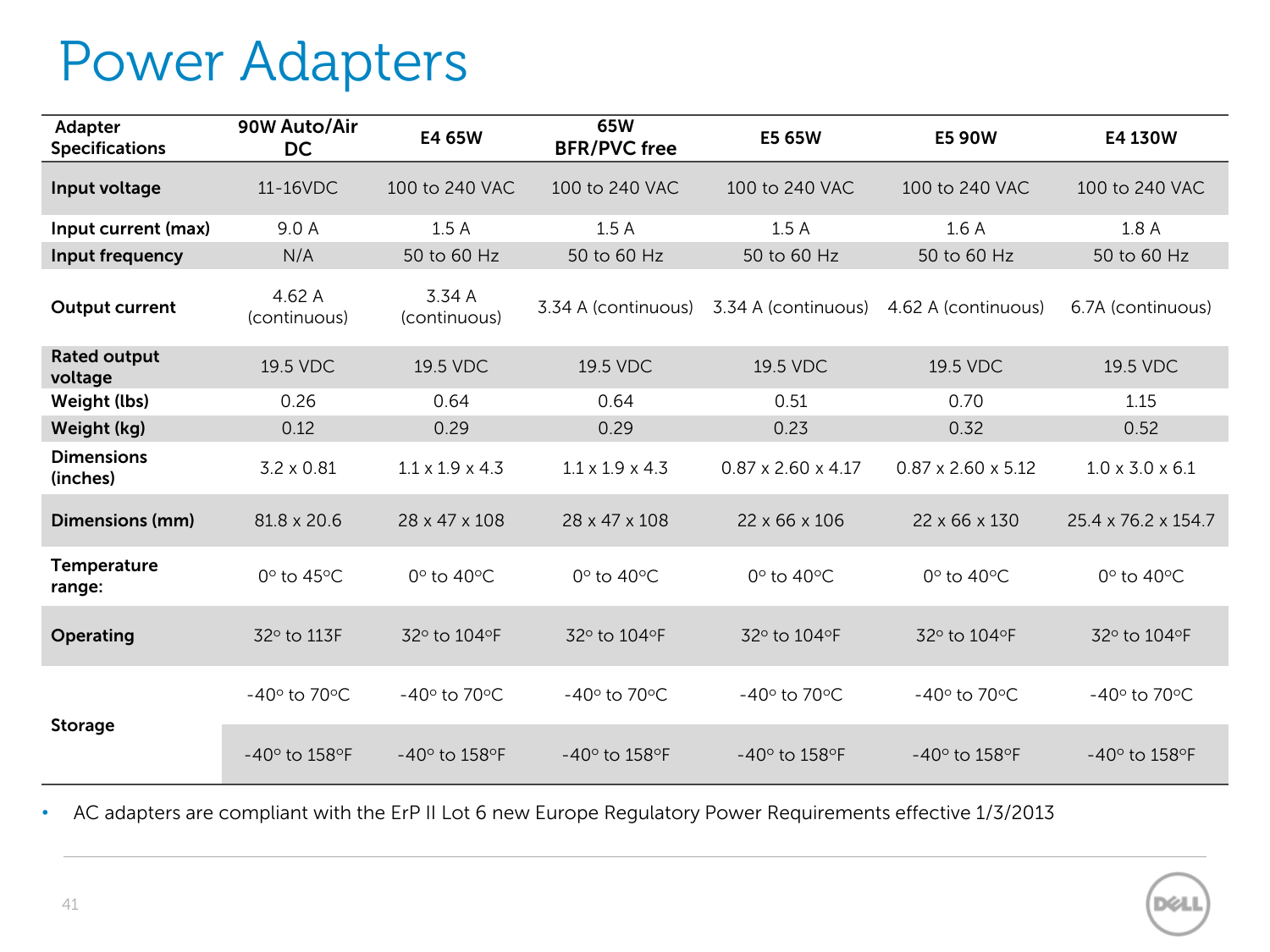## Latitude Keyboards Hot Key Definition

| <b>Keyboard Shortcuts</b>                       |                                                                                                                                                                                                 | <b>Keyboard</b>                               |
|-------------------------------------------------|-------------------------------------------------------------------------------------------------------------------------------------------------------------------------------------------------|-----------------------------------------------|
| $Fn+F1 - Standby$                               | Puts the system into Standby (S3) - does<br>not wake the system.                                                                                                                                | $Fn + F10 - Aud$<br><b>Previous</b>           |
| Fn+F2 - Num Lock                                | Used as Num Lock key.                                                                                                                                                                           | Fn+F11 - Audio<br><b>Play/Pause</b>           |
| <b>Fn+F3 - Scroll lock</b>                      | Used as Scroll Lock key.                                                                                                                                                                        | Fn+F12 - Audio                                |
| Fn+F5 - Touchpad and<br><b>Stick</b>            | Enables/disables the Touchpad and<br>Stick. The hot key cycles through the<br>following states when pressed:                                                                                    | Fn+Home-Sys<br><b>(System Reque)</b>          |
|                                                 | Touchpad disable (Stick enabled) ->                                                                                                                                                             | <b>Fn+End - Print</b>                         |
|                                                 | Stick disable (Touchpad enabled) -><br>Touchpad and Stick disable -> Touchpad                                                                                                                   | Fn+Insert - Pau                               |
|                                                 | and Stick enable ->                                                                                                                                                                             | Fn+(embedded                                  |
| $Fn + F8 - LCD$ and<br><b>Projector display</b> | Determines video output to LCD and<br>external Video device(s) when attached<br>and display(s) present. While running                                                                           |                                               |
|                                                 | the OS, the scan-code is passed from<br>the BIOS to the OS and will cycle<br>through the following states when                                                                                  | Fn+UpArrow-<br><b>Brightness Incr</b>         |
|                                                 | pressed: Computer only -> Duplicate -><br>Extend -> Projector only - based on<br>priority see reference below (example:<br>LCD only -> duplicate LCD & DP ->                                    | <b>Fn+DownArroy</b><br><b>Brightness Dec</b>  |
|                                                 | extended LCD & DP -> DP only). When<br>in DRMK/DOS, the video only cycles<br>through attached devices one at a time,<br>not extended (example: LCD only -> DP<br>only -> DVI only -> VGA only). | <b>Fn+RightArrow</b><br><b>Illumination/B</b> |

#### **Shortcuts**

| Fn+F10-Audio<br><b>Previous</b>                            | Used for selecting the previous audio<br>track                                                                                                                                           |
|------------------------------------------------------------|------------------------------------------------------------------------------------------------------------------------------------------------------------------------------------------|
| Fn+F11 - Audio<br><b>Play/Pause</b>                        | Used for playing and pausing audio<br>tracks.                                                                                                                                            |
| <b>Fn+F12 - Audio Next</b>                                 | Used for selecting the next audio track.                                                                                                                                                 |
| <b>Fn+Home-SysRq</b><br>(System Request)                   | Used as SysRq key.                                                                                                                                                                       |
| <b>Fn+End - Print Screen</b>                               | Used as Print Screen key.                                                                                                                                                                |
| <b>Fn+Insert - Pause</b>                                   | Used as Pause key.                                                                                                                                                                       |
| Fn+(embedded keypad)                                       | Used for converting the keyboard keys<br>into a replicated number pad starting<br>from keys 7, 8, & 9 down to "/" key (see<br>keyboard for reference).                                   |
| Fn+UpArrow-<br><b>Brightness Increase</b>                  | Increases the stepping of LCD brightness<br>for each press unless maximum is<br>reached.                                                                                                 |
| Fn+DownArrow-<br><b>Brightness Decrease</b>                | Decreases the stepping of LCD<br>brightness for each press unless<br>minimum is reached.                                                                                                 |
| <b>Fn+RightArrow - KB</b><br><b>Illumination/Backlight</b> | Determines the Keyboard<br>Illumination/Backlight brightness levels.<br>The hot key cycles through the<br>following brightness states when<br>pressed: Disabled, 25%, 50%, 75%,<br>100%. |

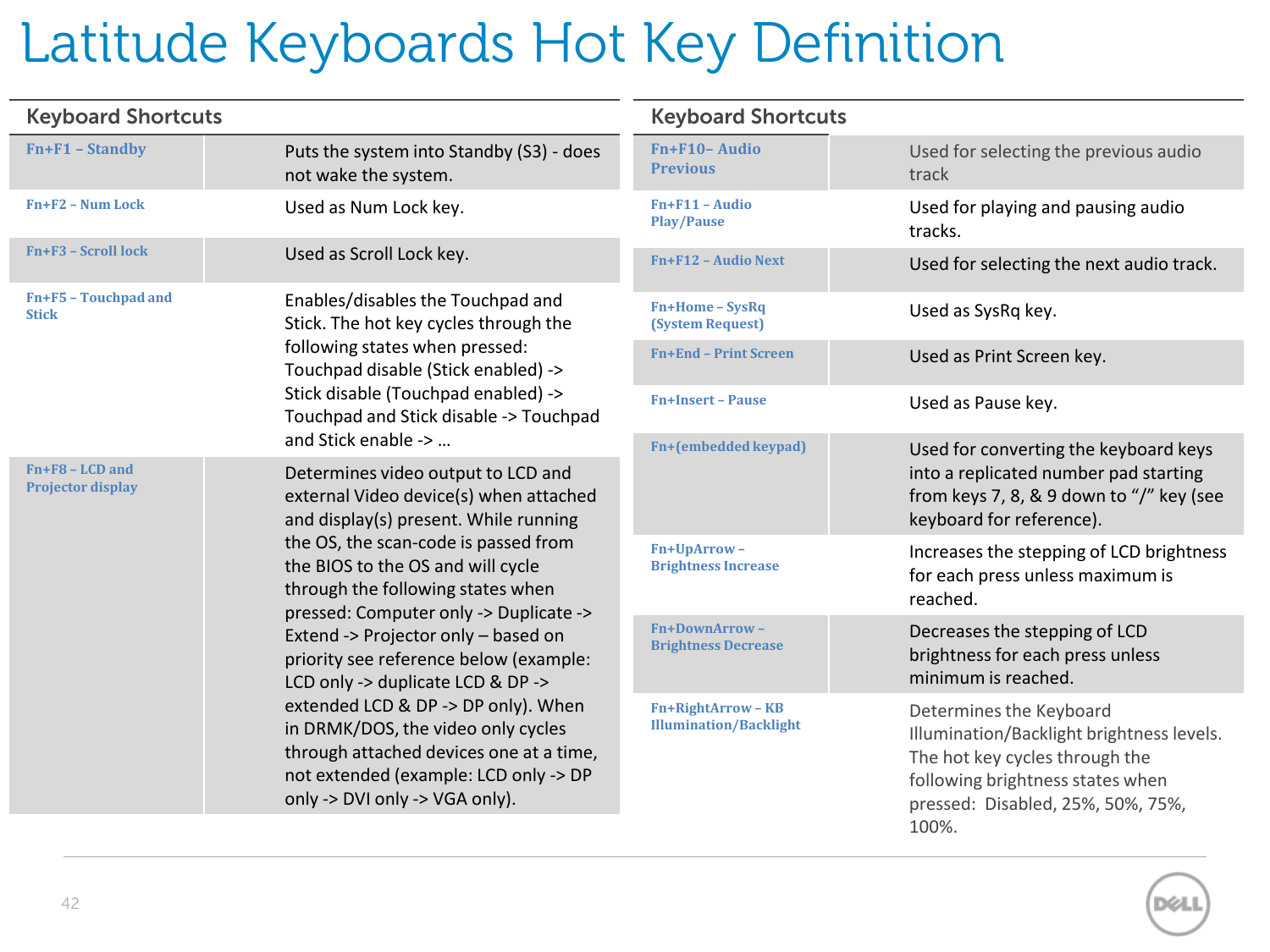## Touch Pad Specifications

| <b>Touch Pad</b>        |                                                                                                        |  |
|-------------------------|--------------------------------------------------------------------------------------------------------|--|
| X/Y position resolution | $X: 25.33+/-2.53$ counts/mm = 643.38+/-64.26 DPI<br>Y: $37.06+/-3.71$ counts/mm = $941.32+/-94.23$ DPI |  |
| <b>Size</b>             | Sensor-active area:<br>• Width: 77mm (3.03")<br>• Height: 41.5mm (1.63")                               |  |
| <b>Multi-Touch</b>      | Configurable Single Finger and Multi-Finger gestures                                                   |  |

| <b>Supported Gestures</b>                 | <b>Windows 7</b>                   |
|-------------------------------------------|------------------------------------|
| <b>Circular Scrolling</b>                 | Supported (disabled by default)    |
| <b>Drag Lock</b>                          | Supported                          |
| <b>Edge Swipe</b>                         | Not supported                      |
| <b>Horizontal / Vertical Scroll Zones</b> | Supported (disabled by default)    |
| <b>Zoom Zones</b>                         | Supported (disabled by default)    |
| <b>Zig Zag</b>                            | Supported (no checkbox to disable) |
| 2-finger Pan / Scroll                     | Supported                          |
| 2-finger Pinch Zoom                       | Supported (disabled by default)    |
| 2-finger Rotate                           | Supported (disabled by default)    |
| 2-finger Tap                              | Not supported                      |
| 3-finger Flick Right/Left/Up/Down         | Supported                          |